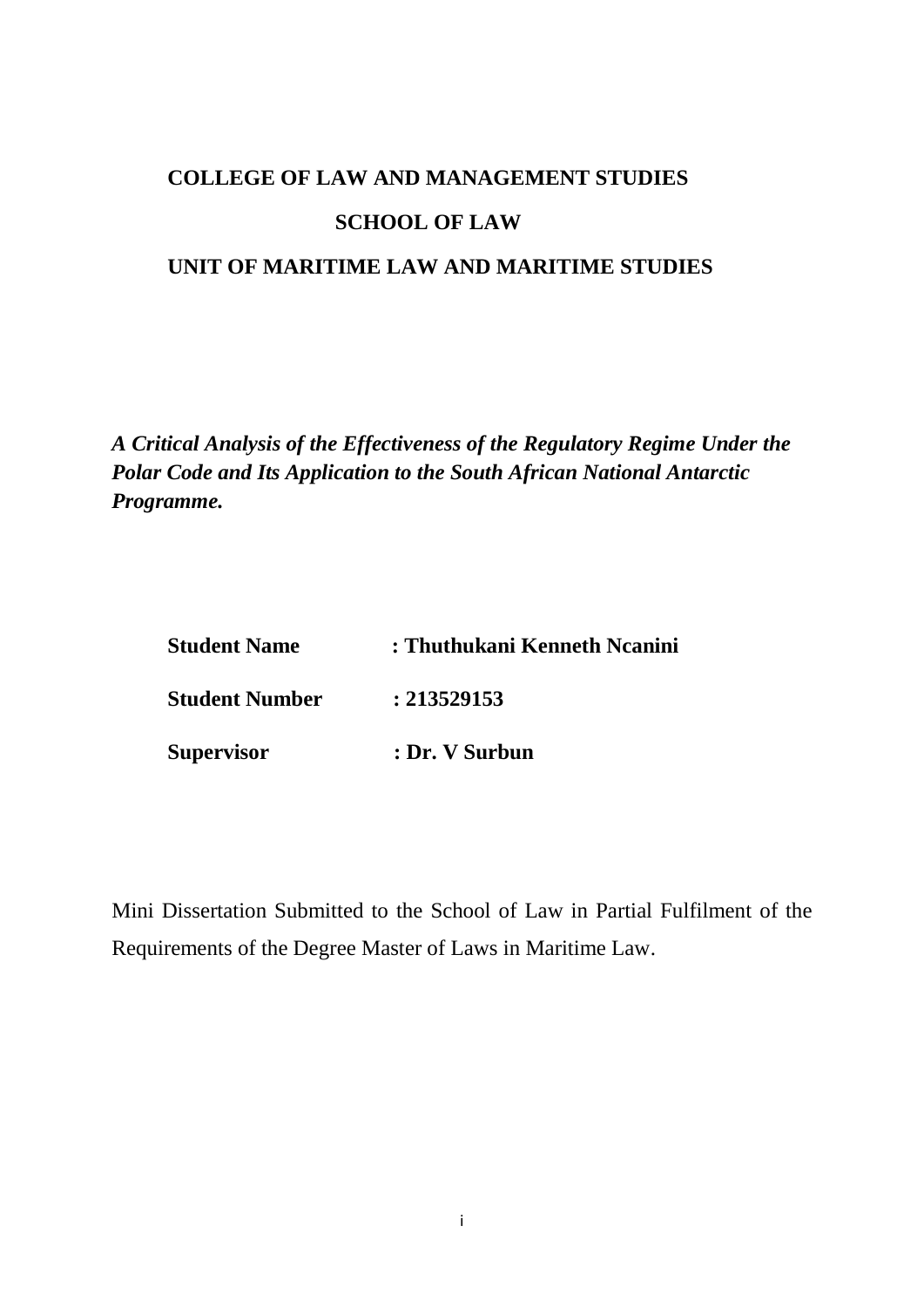# **DECLARATION.**

I, Thuthukani Kenneth Ncanini, declare that,

- i. The research reported in this dissertation, except where otherwise indicated, is my original work.
- ii. This dissertation has not been submitted for any degree or examination at any other university.
- iii. This thesis does not contain other persons' data, pictures, graphs or other information, unless specifically acknowledged as being sourced from other persons.
- iv. This thesis does not contain another persons' writing, unless specifically acknowledged as being sourced have been quoted, then:

a. Their words have been re-written, but the general information attributed to them has been referenced;

b. Where their exact words have been used, their writing has been placed inside quotation marks, and referenced,

- v. Where I have reproduced a publication of which I am author, co-author or editor, I have indicated in detail which part of the publication was written by myself alone and have fully referenced such publications.
- vi. This thesis does not contain text, graphics or tables copied and pasted from the Internet, unless specifically acknowledged, and the source being detailed in the thesis and in the References sections.

CANDIDATE:

Thuthukani Kenneth Ncanini DATE

\_\_\_\_\_\_\_\_\_\_\_\_\_\_\_\_\_\_\_\_\_\_\_\_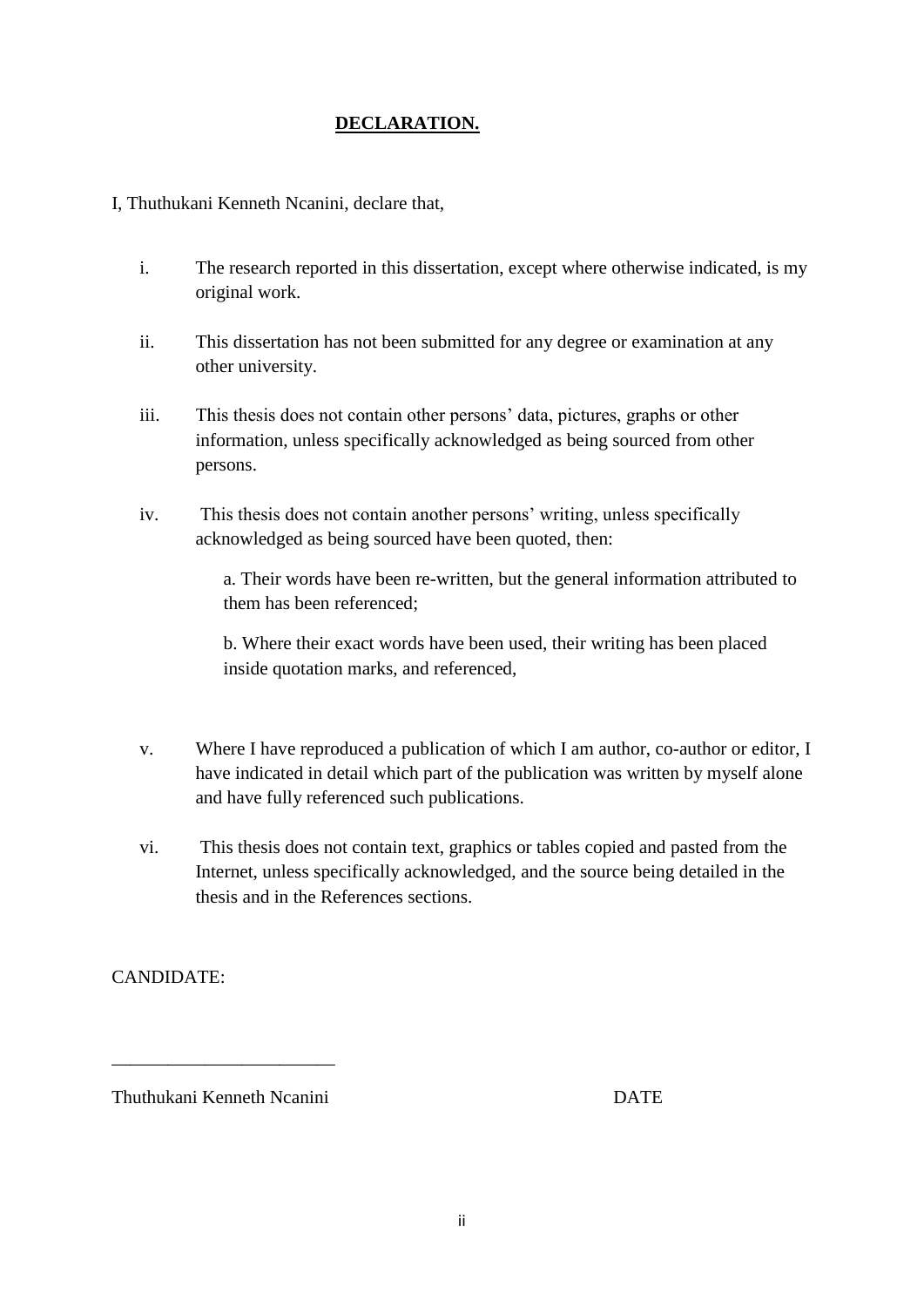# **CONTENTS PAGE.**

| 1.3 The Legal Landscape of the Polar Regions Prior to the adoption of the Polar Code3 |  |  |  |
|---------------------------------------------------------------------------------------|--|--|--|
| 1.3.1. The Implications of the Article 234 of the United Nations Convention on the    |  |  |  |
| Law of Seas                                                                           |  |  |  |
|                                                                                       |  |  |  |
|                                                                                       |  |  |  |
|                                                                                       |  |  |  |
| 1.3.4. The Laws Governing the Antarctic Region Prior the Adoption of the Polar        |  |  |  |
|                                                                                       |  |  |  |
|                                                                                       |  |  |  |
|                                                                                       |  |  |  |

# **Chapter 2: LEGAL DEVELOPMENT OF THE POLAR CODE.**

| 2.2. The Recognition of the Need for the Uniform Rules in the Polar Regions and a Leap |
|----------------------------------------------------------------------------------------|
|                                                                                        |
| 2.4. The Guidelines for Ships Operating in the Polar Waters (2010 Guidelines) 14       |
|                                                                                        |
|                                                                                        |
|                                                                                        |
|                                                                                        |
| 2.6.3. Provisions of Part I-Safety Measures-of the Polar Code19                        |
|                                                                                        |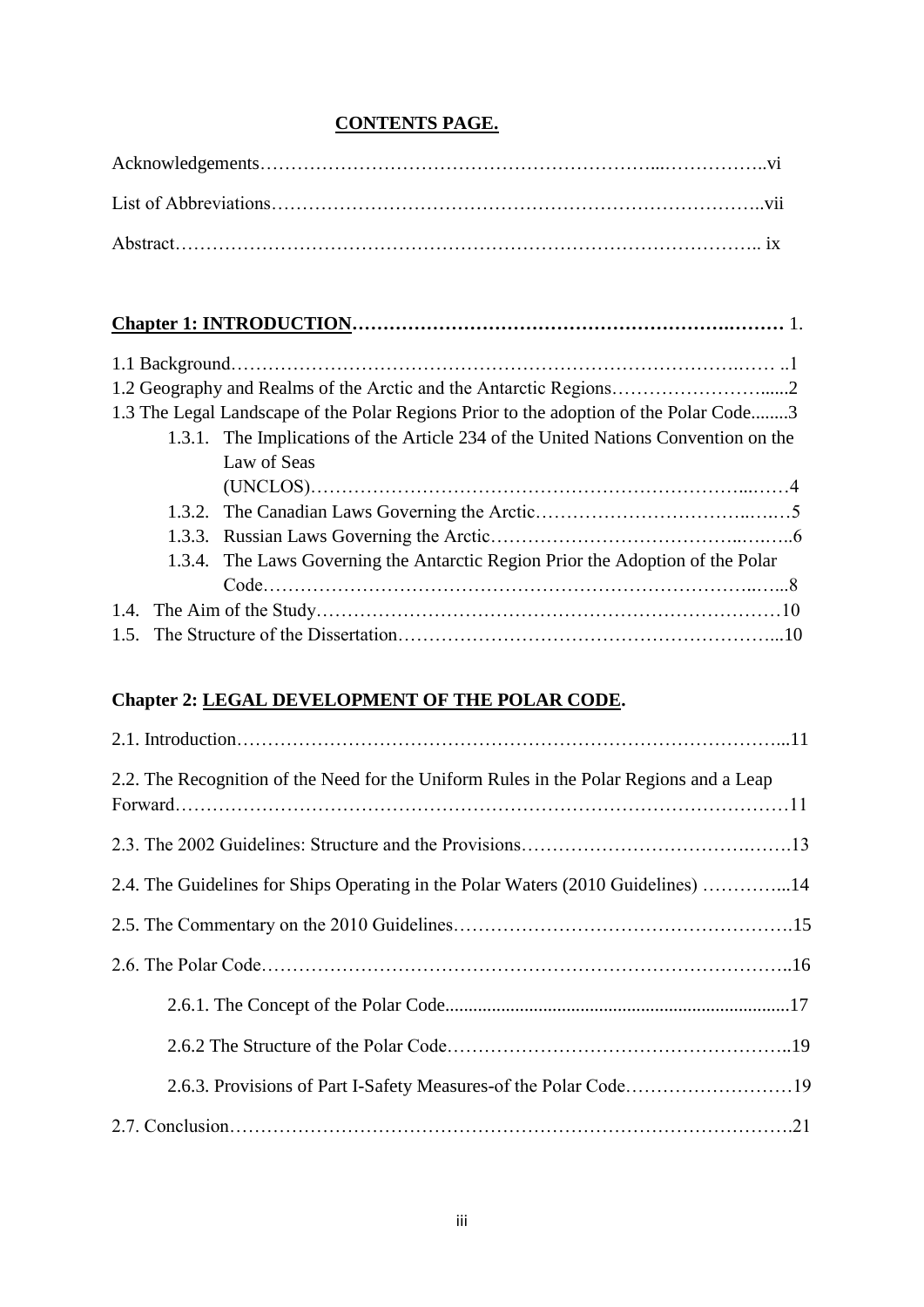# **Chapter 3**: **A CRITICAL ANALYSIS OF THE ENVIRONMENTAL PROVISIONS OF THE POLAR CODE**.

| 3.2. Provisions of the Polar Code for the Protection of the Polar Environment (Part II-A)22 |
|---------------------------------------------------------------------------------------------|
|                                                                                             |
| 3.2.2. Chapter 2 of Part II-A: Control of Pollution by Noxious Liquids in Bulk23            |
| 3.2.3. Chapter 4 OF Part II-A: Prevention of Pollution by Sewage from Ships24               |
| 3.2.4. Chapter 5 of Part II-A: Prevention of Pollution by Garbage from Ships24              |
|                                                                                             |
|                                                                                             |
|                                                                                             |
|                                                                                             |
|                                                                                             |
|                                                                                             |
|                                                                                             |

# **Chapter 4: SOUTH AFRICA'S INVOLVEMENT IN THE ANTARCTIC AND THE POLAR CODE.**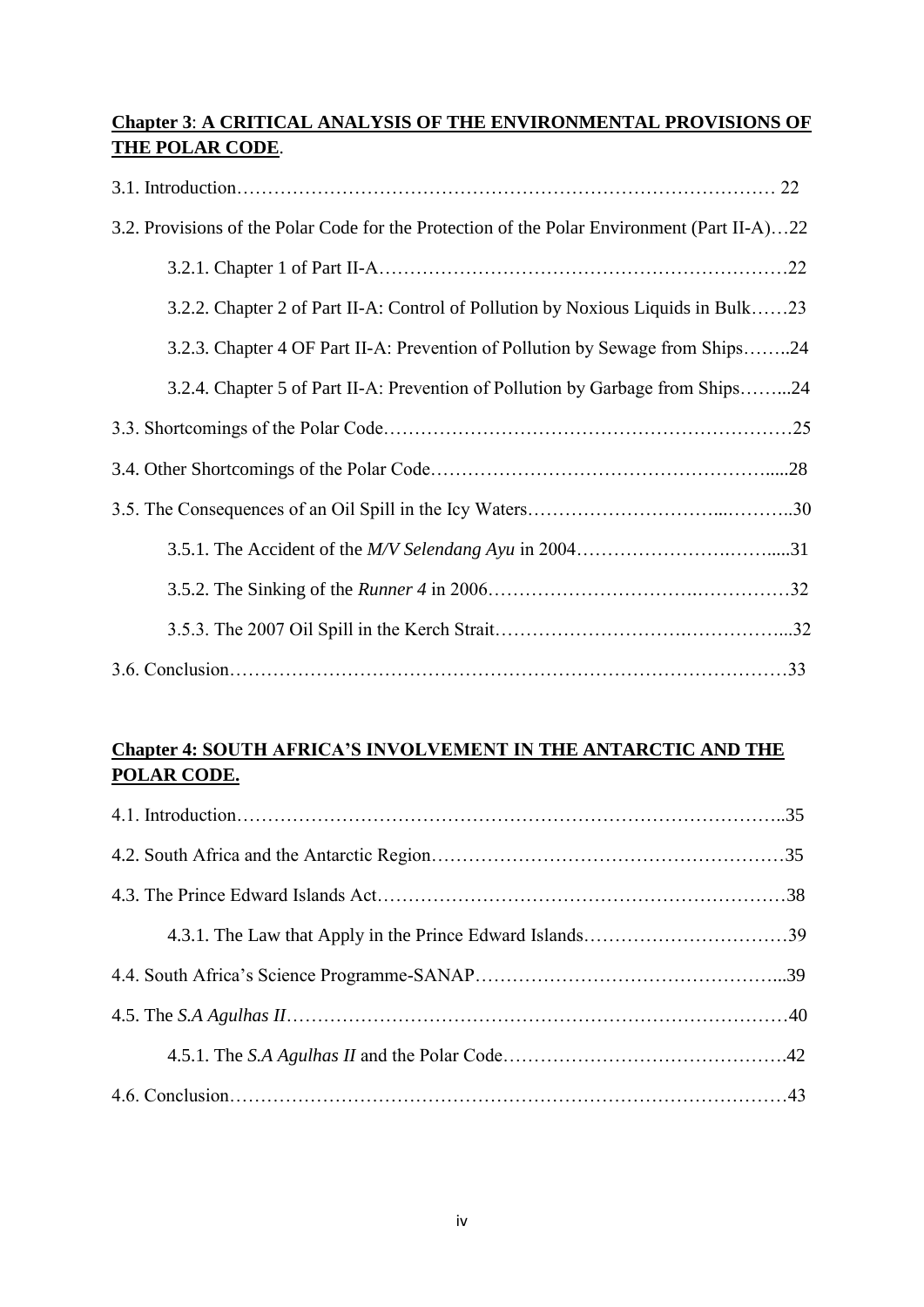# **Chapter 5: RECOMMENDATIONS AND THE CONCLUSION.**

| 5.1.1. Amendment of "Chapter 3 of Part I-A of the Polar Code: The Provisions on |
|---------------------------------------------------------------------------------|
| 5.1.2. Amendment of Chapter 4 of Part I-A: Subdivision and Stability45          |
|                                                                                 |
| 5.1.4. Amendment of Chapter 1 of Part II-A: "Prevention of Pollution by Oil46   |
| 5.1.5. Amendment of Chapter 2 of Part II-A: "Control of Pollution by Noxious    |
|                                                                                 |
|                                                                                 |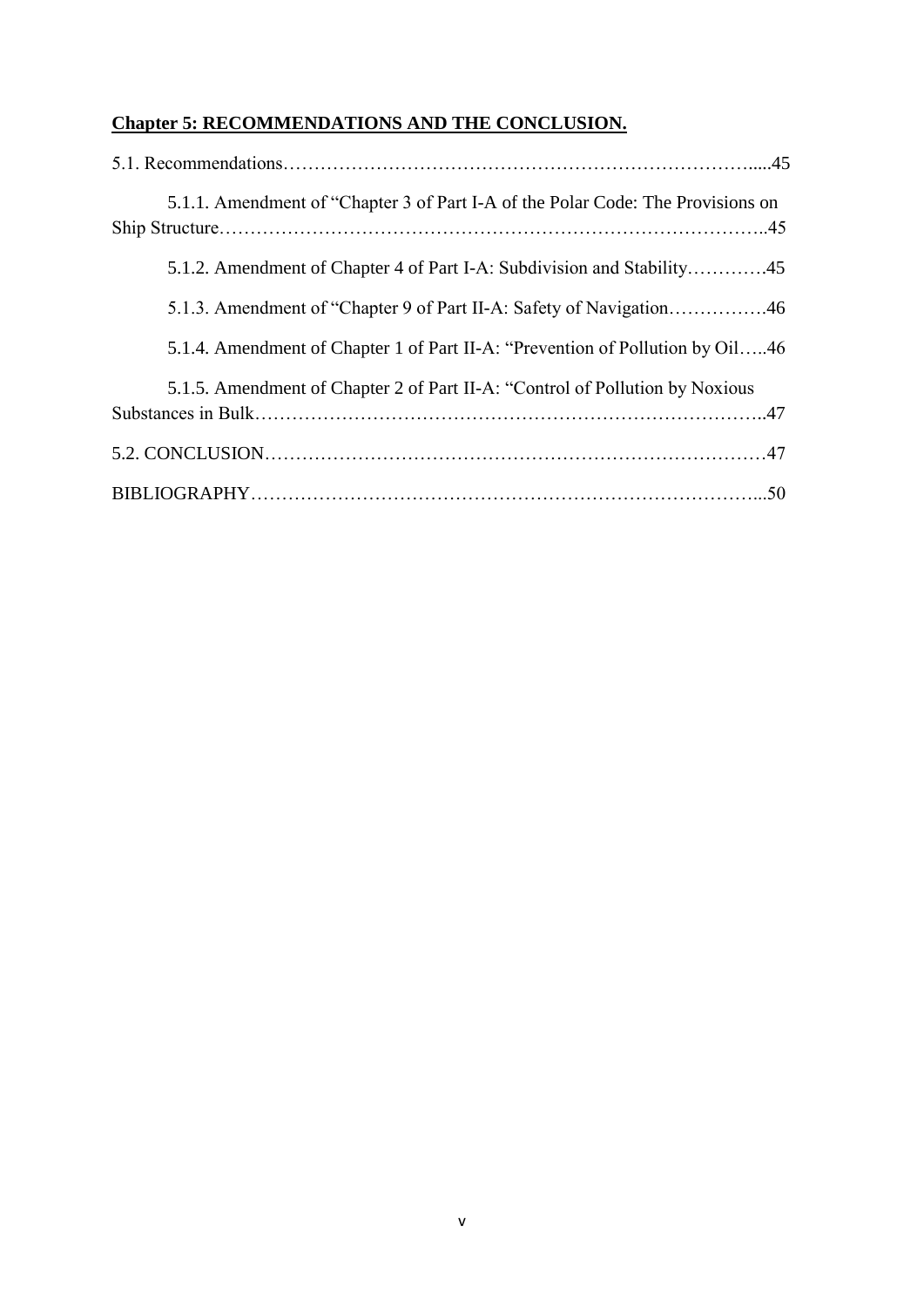### **Acknowledgements.**

I express my undivided gratitude to my mother, Melta Nomvuselelo Ncanini, and my brother who have been my pillars of strength throughout the whole process. I would not have come this far in my studies if it were not for Mr Derrick Ntozethu Skhosana who believed in me in 2013 and paid the registration fee for university. I thank God for giving me strength to finish this dissertation.

Lastly, I thank my supervisor, Dr V Surbun for his guidance and advice.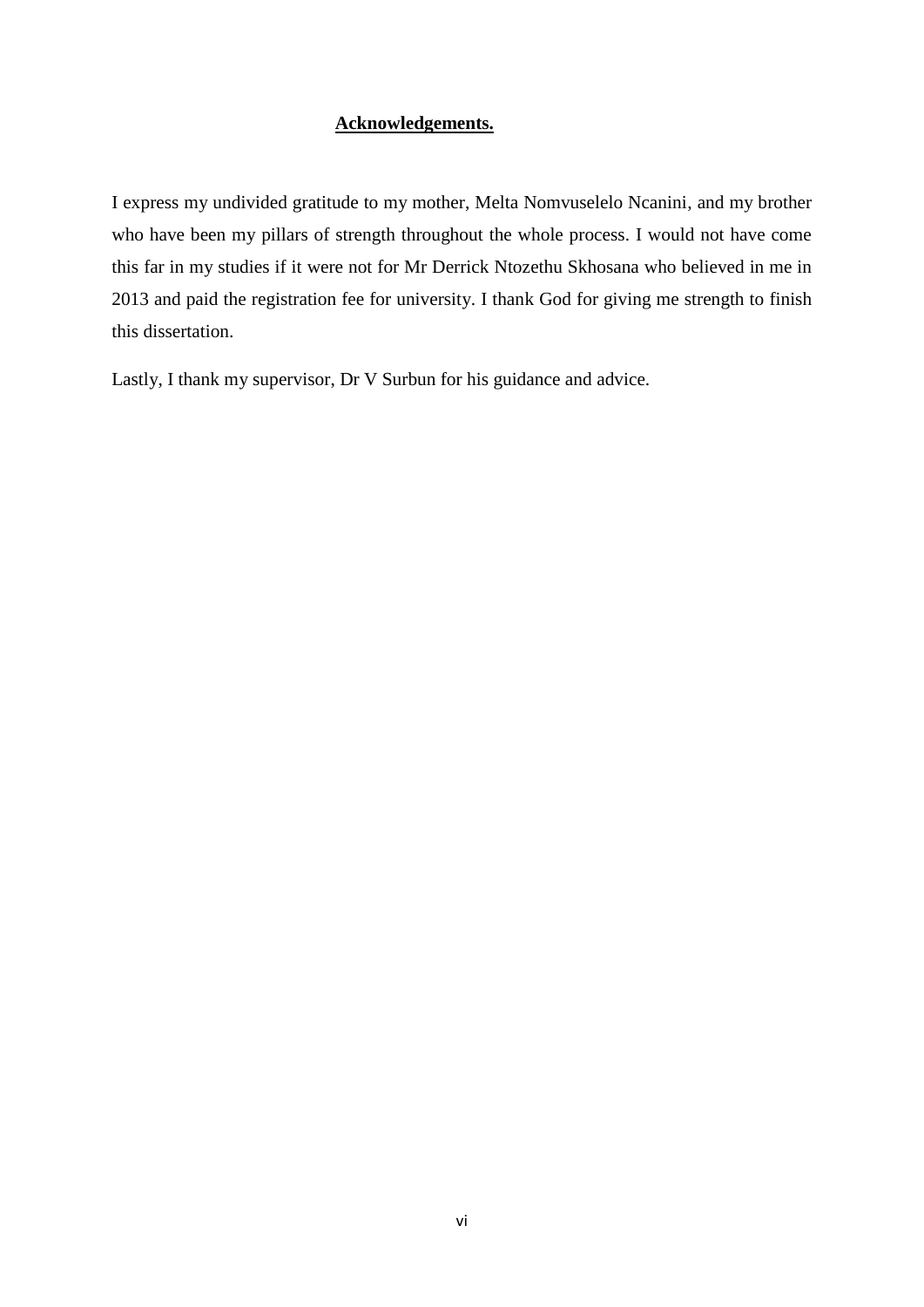# **List of Abbreviations.**

| <b>ATCM</b>   | Antarctic Treaty Consultative Meeting.                     |
|---------------|------------------------------------------------------------|
| <b>ATS</b>    | Antarctic Treaty System.                                   |
| <b>AWPPA</b>  | Arctic Waters Pollution Prevention Act.                    |
| <b>CCAMLR</b> | Convention for the Conservation of Antarctic Marine Living |
|               | Resources.                                                 |
| <b>COMNAP</b> | Council of Managers of the Antarctic National Programs     |
| <b>CSA</b>    | Canada Shipping Act.                                       |
| <b>CSC</b>    | Clean Shipping Coalition.                                  |
| DE            | IMO Sub-Committee on Ship Design and Equipment.            |
| <b>DEA</b>    | Department of Environmental Affairs.                       |
| <b>FOEI</b>   | Friends of the Earth International.                        |
| <b>ICSU</b>   | International Council for Science.                         |
| <b>IFO</b>    | Intermediate Fuel Oil.                                     |
| <b>IMO</b>    | International Maritime Organisation.                       |
| <b>IWC</b>    | International Whaling Commission.                          |
| <b>MARPOL</b> | International Convention for the Prevention of Pollution.  |
|               | From Ships.                                                |
| <b>MEPC</b>   | The IMO Marine Environment Protection Committee            |
| <b>MSC</b>    | The IMO Marine Safety Committee.                           |
| <b>NEMA</b>   | National Environment Management.                           |
| <b>NEP</b>    | North-East Passage.                                        |
| <b>NLS</b>    | Noxious Liquids Substances.                                |
| <b>NSR</b>    | Northern-Sea Route.                                        |
| <b>NSRA</b>   | Northern-Sea Route Administration.                         |
| <b>OWG</b>    | Outside Working Group.                                     |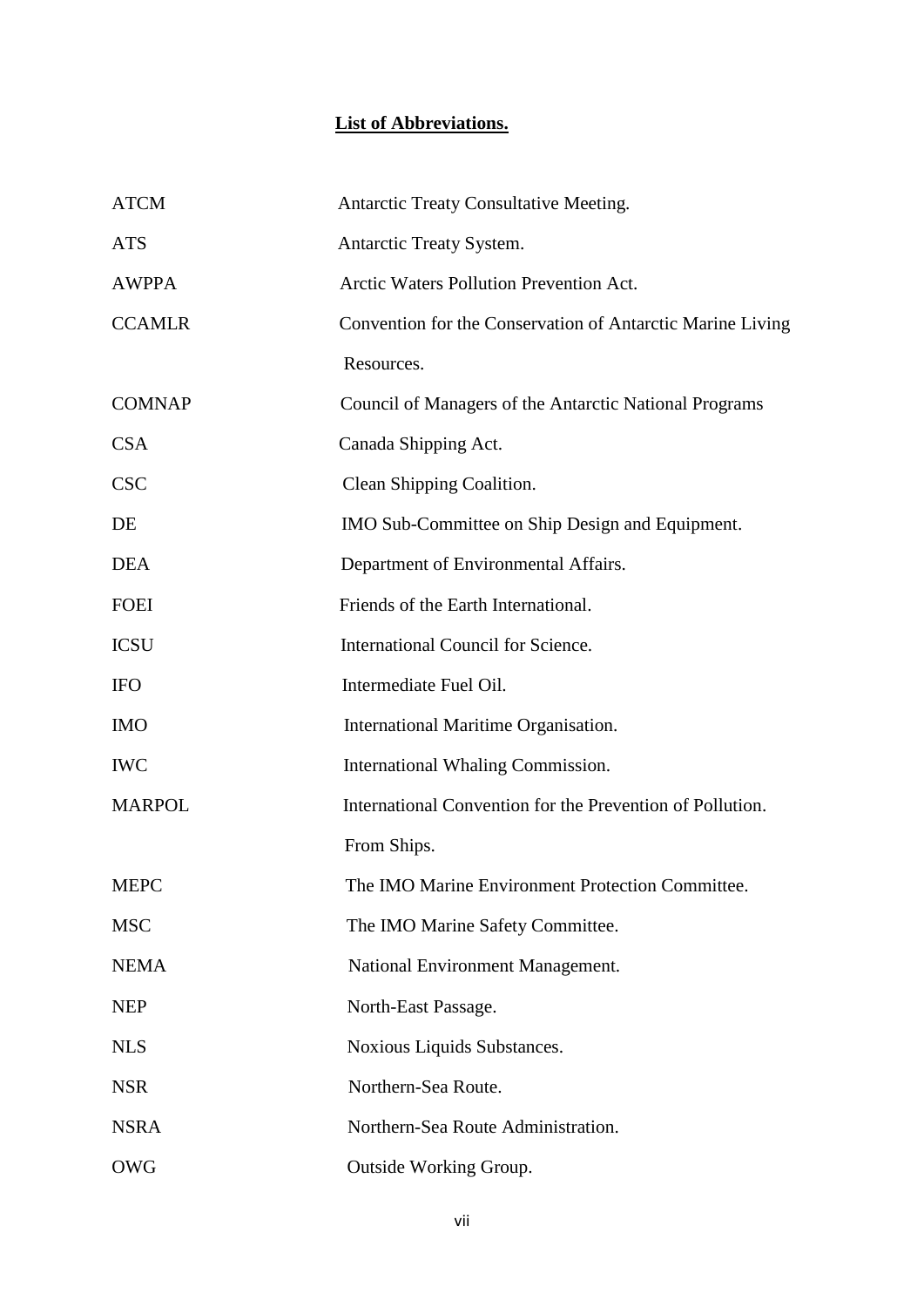| <b>PC</b>     | Polar Class.                                       |
|---------------|----------------------------------------------------|
| <b>PWOM</b>   | Polar Waters Operational Manual.                   |
| <b>SANAE</b>  | South African National Antarctic Expedition.       |
| <b>SANAP</b>  | African National Antarctic Programme.              |
| <b>SCAR</b>   | Special Committee on Antarctic Research.           |
| <b>STCW</b>   | International Convention on Standards of Training, |
|               | Certification and Watchkeeping for Seafarers.      |
| <b>UNCLOS</b> | United Nations Convention on the Law of Seas       |
| <b>USSR</b>   | Union of Soviet Socialist Republics.               |
| <b>WWF</b>    | World Wide Fund for Nature                         |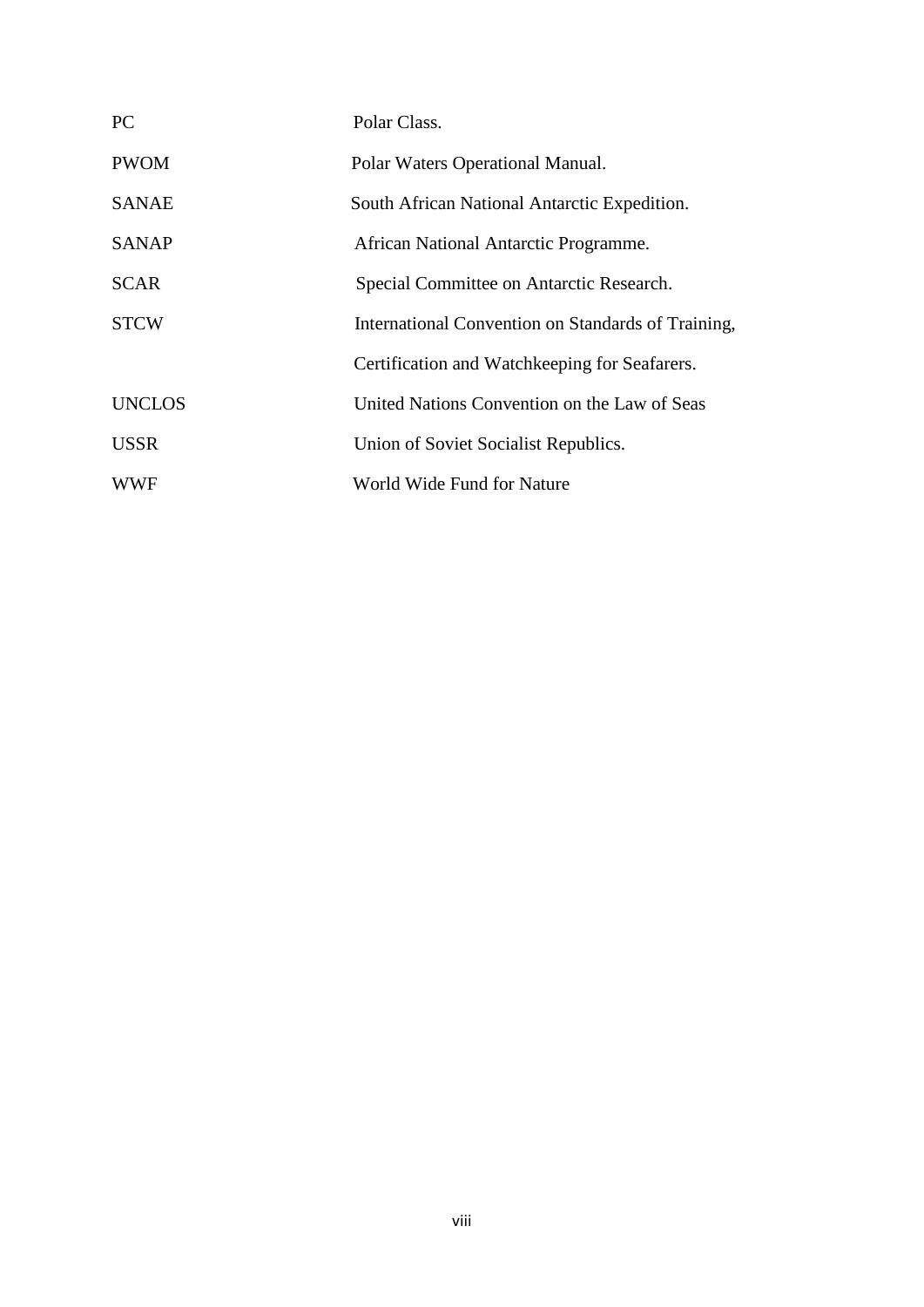### **ABSTRACT**

*A Critical Analysis of the Effectiveness of the Regulatory Regime under the Polar Code and Its Application to the South African National Antarctic Programme.*

The Polar Regions, the Arctic and Antarctic, have been experiencing severe ice melts which have resulted in the predictions that new shipping routes would open for vessels to navigate these regions. This proved to be disconcerting because, given the resultant ease with which the vessels would navigate the Polar Regions; this would invite more vessels and human presence to the Polar Regions. This would put the Polar environment at risk of pollution. The laws of the Artic Coastal states were applicable in the Arctic, whereas, the Antarctic Treaty System (ATS) governs the Antarctic region. However, these laws did not adequately regulate the protection of the Polar environment from pollution.

In 2017, the International Maritime Organisation (IMO) responded to the threat on the Polar environment by introducing the *International Code for Ships Operating in the Polar Waters* (the Polar Code). The Polar Code brings uniformity to the laws that govern the Polar Regions, and it aims to provide for safe ship operation and protection of the Polar environment by addressing risks present in the Polar waters that are not adequately mitigated by other instruments of the IMO. The Polar Code seeks to achieve its goal by proposing the structural standards for every ship that would navigate the Polar waters. This dissertation will investigate the structural requirements of the Polar Code. The Polar Code differentiates between categories A, B, and C ships, and different requirements apply to these vessels. This dissertation will investigate the provisions of the Polar Code to determine whether they are sufficient in protecting the Polar environment.

The study will then ascertain whether they apply to a South African vessel, *S.A Agulhas II*  that frequently navigates the Antarctic waters for the purposes of the South African National Antarctic Programme (SANAP).

This dissertation will discuss the development of the Polar Code, the provisions thereof that deal with safety of ship operation, the provisions that aim at protecting the Polar environment, and the shortcomings of the Polar Code. The discussion will then culminate on the implications of the Polar Code to the SANAP and make recommendations.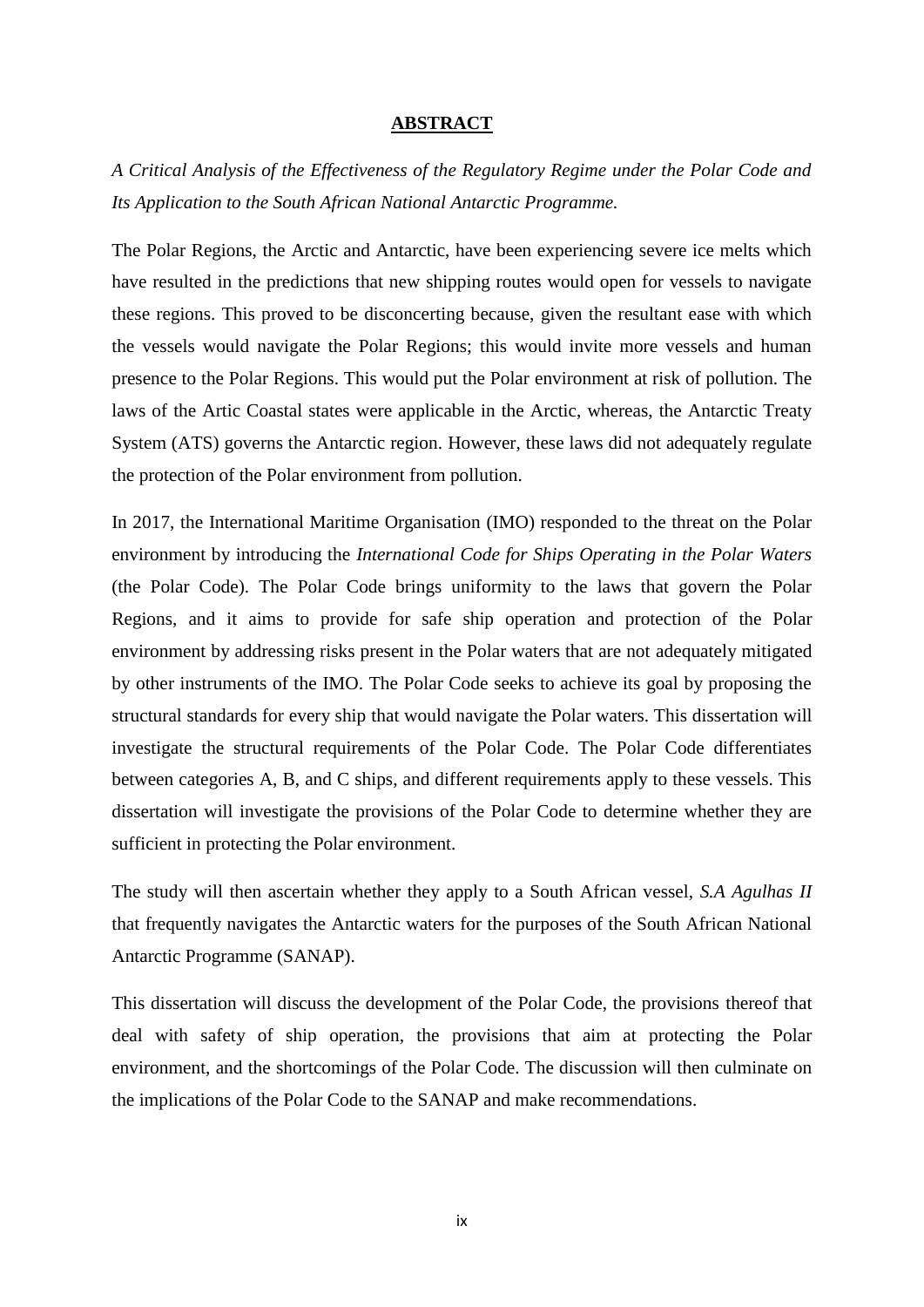#### **CHAPTER 1: INTRODUCTION**

# *1.1 Background*

"Global warming" is a universal scourge, therefore, the Arctic and Antarctic region (Polar Regions) are one of the threatened regions. The increases in the temperatures in the Polar Regions have reduced the sea-ice; as a result, the Arctic Council predicts, "that the North-East Passage (NEP) may be open for shipping in 2020."<sup>1</sup> This would reduce or eliminate "Arctic Sea-ice" and increase the possibility for ships to navigate through the "NEP and the Northern-Sea Route (NSR)."<sup>2</sup> Consequently, the warming of the Polar Regions would result in significant human activity in the regions with more vessels traversing the Polar waters. The other reasons that would encourage more ships to use the NEP and the NSR are the shorter distance and the threat of pirates, and armed robberies against ships in the South-East Asia make the NSR and NEP safer routes.<sup>3</sup> Moreover, the ships will navigate the Arctic Ocean because there is a potential that the region is rich in mineral resources and because of the recent development of tourism in the Arctic. <sup>4</sup> This prospect of more ships navigating the Arctic and the Antarctic, more regularly, raised an alarm that there are high possibilities of pollution happening in these icy regions.

This concern is not unique to the Polar Regions because vessel pollution may happen anywhere in the ocean where there are vessels navigating the sea. This is more worrisome for the Polar Regions because, as it will be shown in this chapter, there exist laws that regulate different aspects of ship navigation in the Polar waters, but those laws do little with regards to the protection of the ecosystems of the "Polar Regions" from ship pollution. Even though laws existed in the 'Polar Regions', this potential opening of the new routes in the Polar Regions created a need for a new legal instrument that would defend the 'Polar Regions' from ship pollution. The International Maritime Organisation (IMO) introduced the *International Code for Ships Operating in Polar Waters* (Polar Code) which came to force on 01 January 2017 to remedy the defect.<sup>5</sup>

<sup>&</sup>lt;sup>1</sup> Arctic Council, Arctic Marine Shipping Assessment 2009 Report (Report, 2009) 5.

<sup>2</sup> J Bai. "The IMO Polar Code: The Emerging Rules of Arctic Shipping Governance" (2015) 30 *International Journal of Marine and Coastal Laws*. 632.

<sup>3</sup> Bai (2015) at 675.

<sup>4</sup> Bai (2015) at 675.

<sup>5</sup> *International Code for Ships Operating in Polar Waters* (Polar Code), 2017.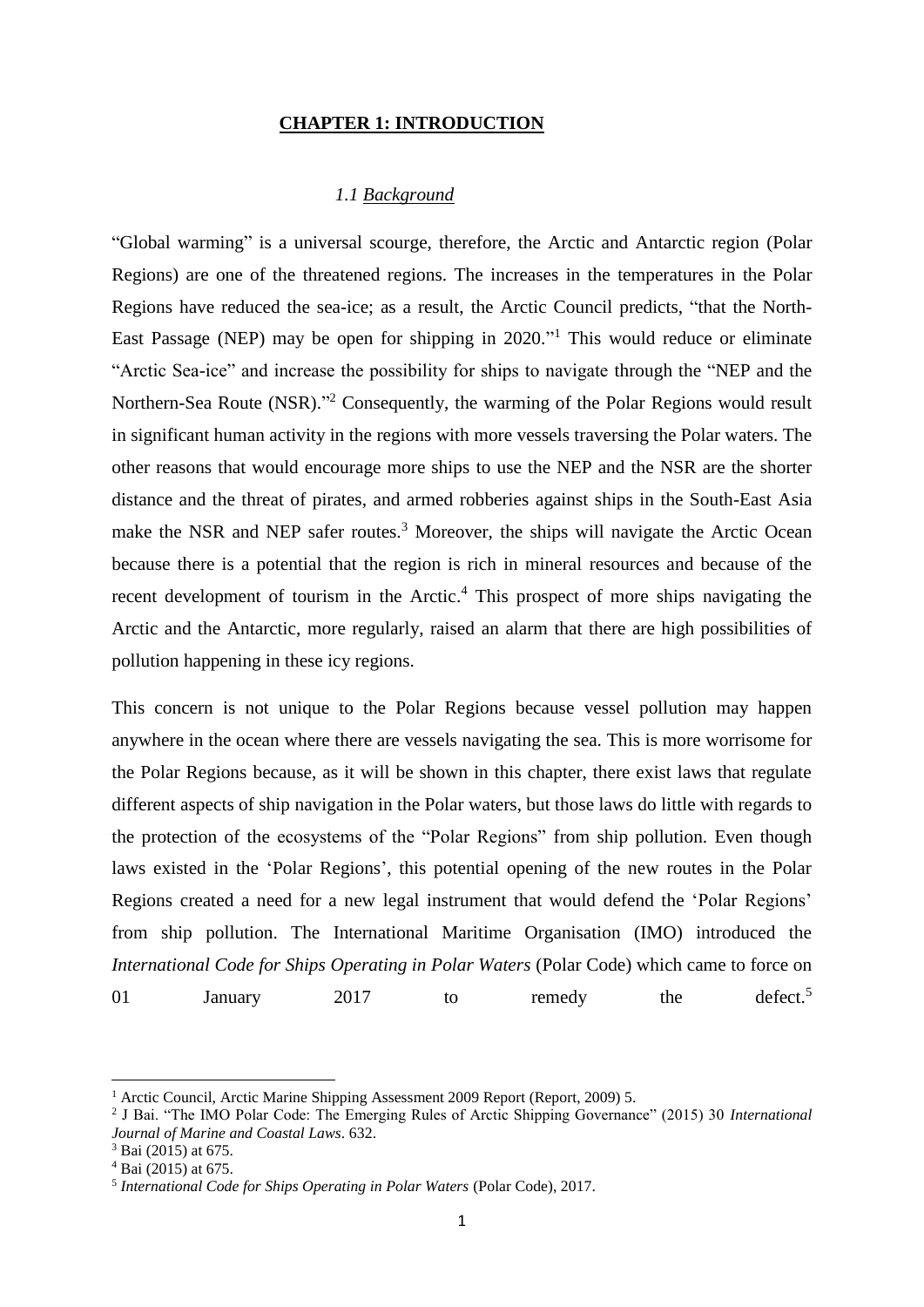The Polar Code is a response to the threat of pollution to the Polar environment. That is evident from the stated "goal of the Code, which is to provide for safe ship operation and the protection of the Polar environment by addressing risks present in Polar waters and not adequately mitigated by other instruments of the Organisation."<sup>6</sup> The "Polar Code" creates uniformity to rules governing the Polar Regions and the Code's application is mandatory in the Polar Regions. The dissertation will discuss the Polar Code in more detail in chapter 2 of this dissertation.

This chapter will now briefly discuss the geography of the Arctic and the Antarctic because that would help with understanding the extent of the jurisdiction of the Polar Code in the Polar Regions. This chapter will then discuss the Arctic Coastal state laws that existed before the Polar Code was adopted by the IMO, this will show the legal scope of those laws and the reasons that made it necessary for the IMO to adopt the Polar Code.

### 1.2. *The Geography and Realms of the Arctic and the Antarctic Regions*

It is important for this dissertation to set the scene by juxtaposing the Arctic and the Antarctic region. This is because, this dissertation will discuss the application of the Polar Code in these regions and the provisions of the Polar Code may differ in their application to a vessel depending on whether the vessel in question would be navigating the Arctic or the Antarctic waters. The juxtaposition of the Arctic and the Antarctic region is important in the understanding of these regions and to the understanding of the "provisions of the Polar Code" and the Polar Code as a whole.

The Polar Code discusses waters in the "Arctic and the Antarctic waters". <sup>7</sup> The "*Guidelines for Ships Operating in Polar the Waters* of 2010 (2010 Guidelines)" also note that, "ships operating in the Arctic and Antarctic environments are exposed to many unique risks."<sup>8</sup> Conditions like the "poor weather, the relative lack of good charts, poor communication systems and the lack of other navigational aids" worsen those risks in both Polar Regions.<sup>9</sup> In

<sup>6</sup> Polar Code, Introduction.

<sup>7</sup> *Guidelines for Ships Operating in the Polar Waters,* 2010.

<sup>8</sup> Ibid.

<sup>9</sup> See Preamble of the Polar Code.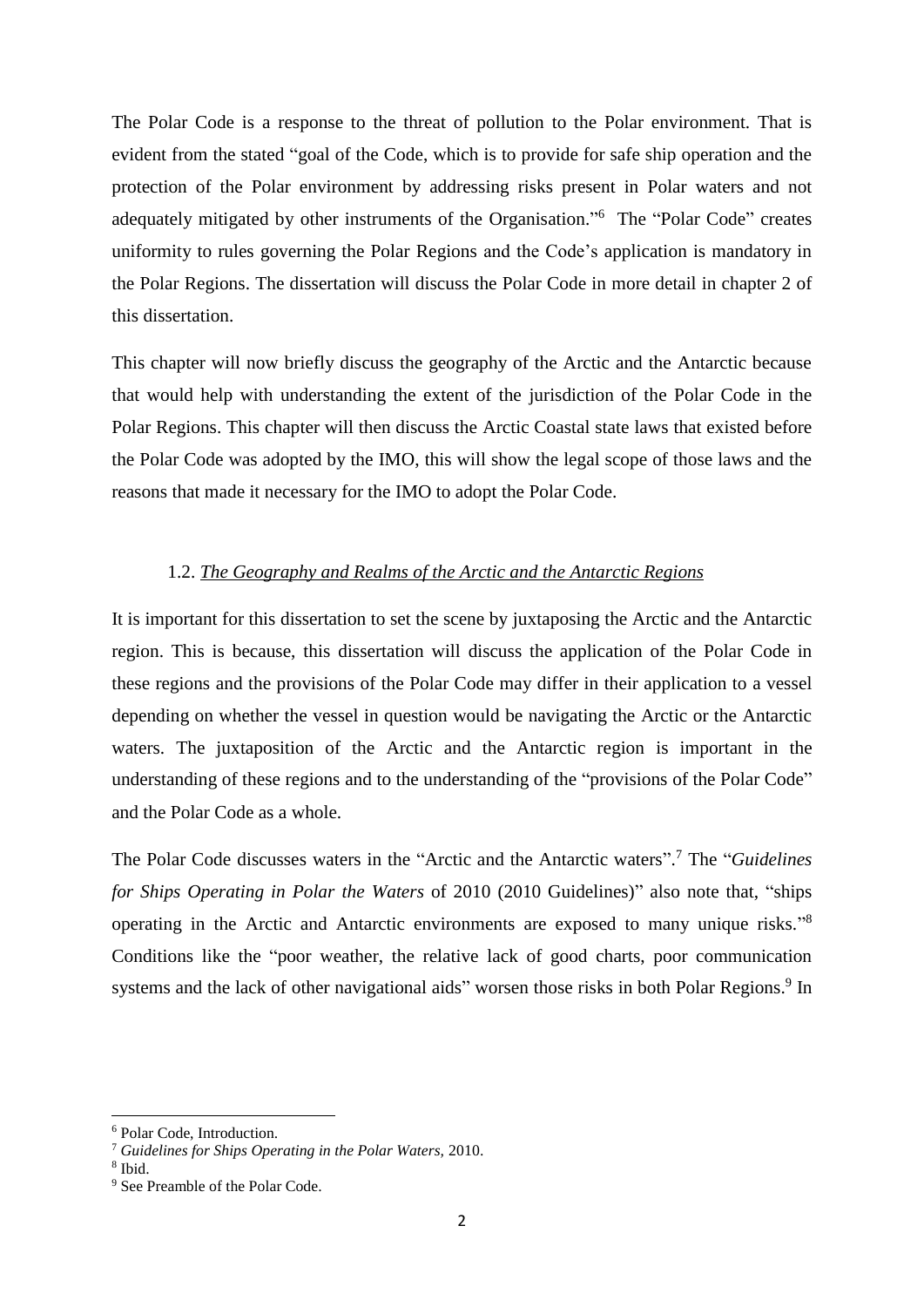defining the arctic, one must be aware that various boundaries delineate the Arctic Region.<sup>10</sup> These boundaries include:

"The astronomical boundary which refers to the Arctic Circle (66°32'51"); The 10°C July isotherm, which forms a climatological-geographical boundary that stretches far to the South near Greenland and the Bering Strait region; and An ecological boundary traced by the outer edge of the continuous permafrost zone above the East Asian and Canadian shields, which are characterised by a continental climate, this boundary also extends far to the South below the  $60<sup>th</sup>$  parallel."<sup>11</sup>

The Arctic region does not have definitive boundaries.<sup>12</sup> Furthermore, the 2010 Guidelines define the "Arctic Region" as an "ocean surrounded by continents, while the Antarctic is a continent surrounded by oceans."<sup>13</sup> However, the Antarctic Waters are "those waters which are south of  $60^{\circ}$  S."<sup>14</sup> The difference between the two regions is that, in the Antarctic region, the ice lasts for multiple years, whereas, the ice lasts only for few seasons in the Arctic region.<sup>15</sup> There exist arguments that the Antarctica habitually gets introduction amid "the flurry of superlative adjectives."<sup>16</sup> In addition, the Antarctica is the dry, windy and colder than the Arctic region.<sup>17</sup> In addition to that, Antarctica is a primeval wasteland with almost no human occupation.<sup>18</sup>

### 1.3. *The Legal Landscape of the Polar Regions Prior to the Adoption of the Polar Code.*

This chapter will now look at the Russian and Canadian laws that were governing the Polar Regions before the coming into effect of the Polar Code. The section focuses on the laws of these two countries because these two Arctic countries are more active in adopting laws aimed at governing the Arctic region. This makes these laws important in trying to understand the legal landscape that existed before the Polar Code and without Canadian and

<sup>&</sup>lt;sup>10</sup> D Mager. "Climate Change, Conflicts and Cooperation in the Arctic: Easier access to Hydrocarbons and Mineral Resources?" (2009) 24 *The International Journal of Marine and Coastal Law.*348.

<sup>&</sup>lt;sup>11</sup> Mager (2009) at 348-349.

 $12$  Ibid.

<sup>&</sup>lt;sup>13</sup> Guideline (2010), Preamble.

<sup>14</sup> Ibid.

<sup>&</sup>lt;sup>15</sup> Ibid.

<sup>16</sup> K Scott. "Institutional Development Within Antarctic Treaty System". (2003) 52. *International and Comparative Law Quarterly*. 473.

 $17$  Ibid.

 $18$  Ibid.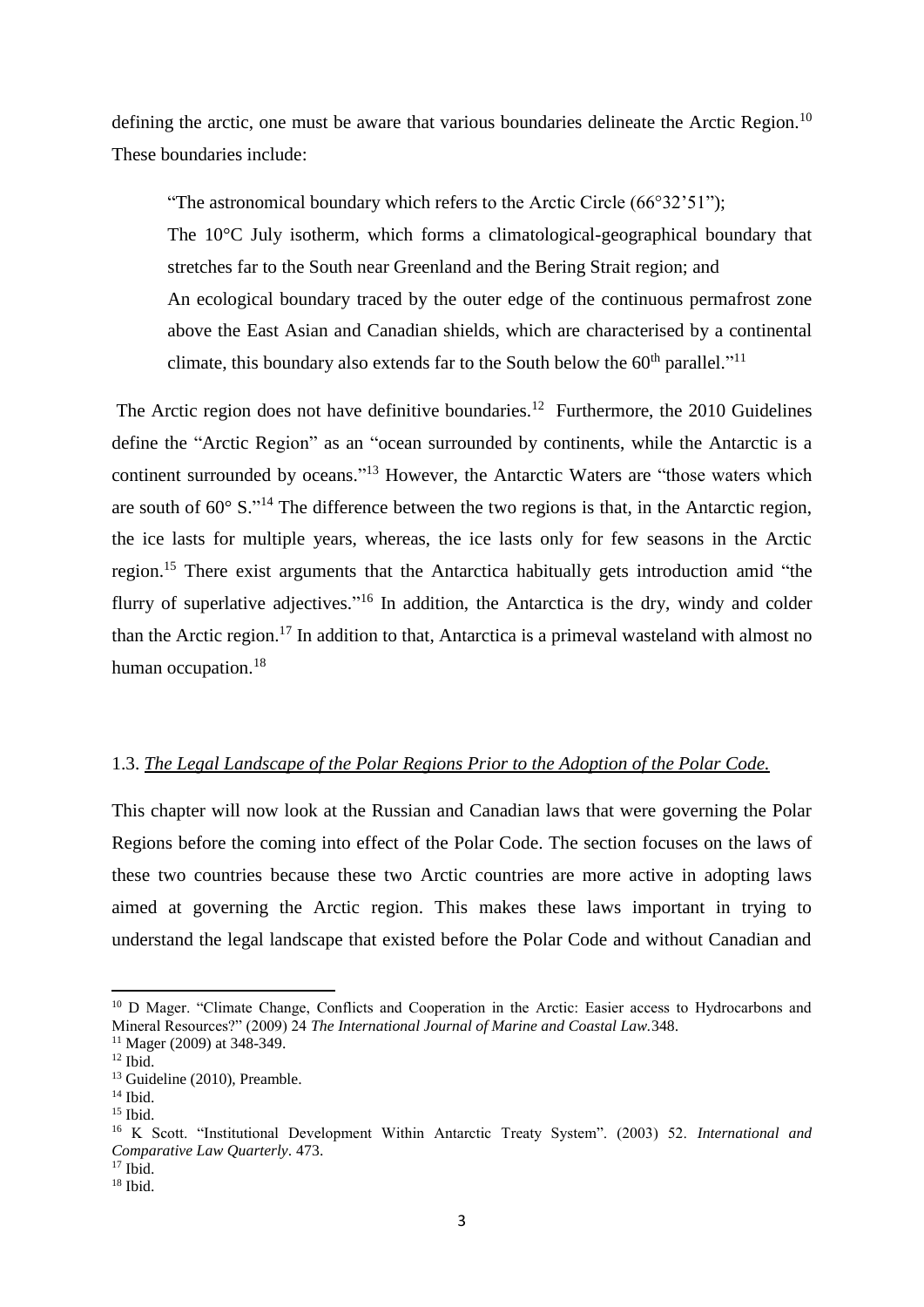Russian laws in the Arctic; this region would have been close to being lawless. On that note, it will be equally important to discuss the Antarctic Treaty System (ATS) as it is the law that governs the Antarctic region.

1.3.1 *The Implications of Article 234 of the United Nations Convention of the Law of Seas (UNCLOS).*

Article 234 of the UNCLOS authorises the Arctic coastal states to adopt the laws that govern the Arctic region.

The Arctic region has to abide to a number of governing laws.<sup>19</sup> However, "UNCLOS applies to the entire Arctic Basin and is in force for all Arctic rim states except the United States, which accepts the relevant provisions of UNCLOS as customary international law."20 Importantly, UNCLOS vests the "Arctic coastal states" with rights to adopt laws governing the Arctic Region by stating that:

"Coastal States have the right to adopt and enforce non-discriminatory laws and regulations for the prevention, reduction and control of marine pollution from vessels in ice-covered areas within the limits of the exclusive economic zone,

Where particularly severe climatic conditions and the presence of ice covering such areas for most of the year create obstructions or exceptional hazards to navigation, and pollution of the marine environment could cause major harm to or irreversible disturbance of the ecological balance. Such laws and regulations shall have due regard to navigation and the protection and preservation of the marine environment based on the best available scientific evidence."<sup>21</sup>

Myron describes "article 234 of UNCLOS" as the law that is specific to making laws that govern the Arctic region.<sup>22</sup> The "Arctic State laws" that are adopted "under the auspices of Article 234" of the "UNCLOS" often deviate from the intention of "Article 234" simple because the same article is phrased in a confusing manner, for example, the use of the words

<sup>&</sup>lt;sup>19</sup> PA Berkman, OR Young. "Governance and Environmental Change in the Arctic Ocean" (2009) 324 (5925). *AAAS*. 339.

 $20$  Ibid.

<sup>21</sup> UNCLOS, Article 234.

<sup>22</sup> H Myron. *"*United Nations Convention on the Law of the Sea 1982, A Commentary*"* (1991) 85 (2) *Center for Oceans Law and Policy, University of Virginia.* 408.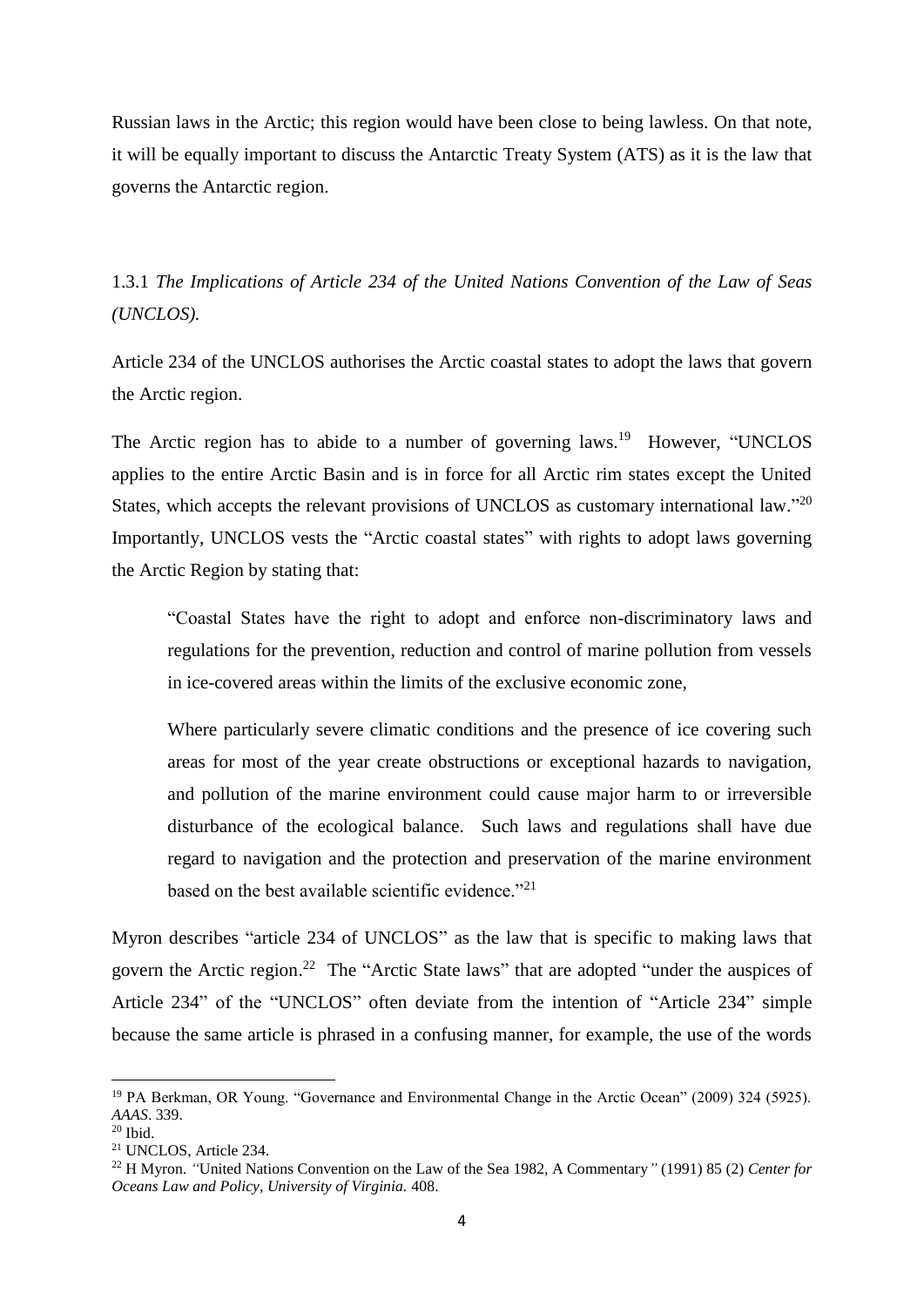like "due regard" leads to inconsistencies with the original intention of the Article.<sup>23</sup> Those "Arctic Coastal laws for the prevention, reduction or control of pollution" shall be in line with commonly accepted "international laws" of the IMO or laws of any international organisation with the same standing.<sup>24</sup>

UNCLOS encourages states to pass laws using the right that they receive from Article 234 with the aim of "preventing, reducing and controlling pollution" in the Arctic region<sup>25</sup>

Considering the above, this dissertation will now discuss the Canadian laws that she passed under the right given by "Article 234 of UNCLOS". The purpose is that of showing the shortcomings of the Canadian laws and the ways in which those shortfalls made the adoption of the Polar Code necessary.

### 1.3.2. *Canadian Laws governing the Arctic*

In "1969, the *SS Manhattan*, a U.S. ice-strengthened tanker, sailed through Canadian Arctic waters without obtaining Canada's consent and this voyage of the *SS Manhattan* raised alarm about Canada's Arctic jurisdiction and marine environmental protection in the region."<sup>26</sup> Canada responded "to a challenge to her authority in the Arctic waters by adopting the *Arctic Waters Pollution Prevention Act<sup>27</sup>* (AWPPA)."<sup>28</sup> The AWPPA prohibits pollution only if it is in the "Canadian Arctic waters" or if the pollution is in the islands that are close to Canadian waters.<sup>29</sup> The Canadian Prime Minister, Pierre Tradeau, had to clarify the reason behind enactment of the AWPPA by saying that the Act aims to rectify the shortcomings in maritime pollution prevention strategies.<sup>30</sup> The AWPPA "prohibits the deposit of any waste within the Canadian Arctic waters unless other regulation permits such deposit of waste."31

<sup>&</sup>lt;sup>23</sup> LC Williams. "An Ocean Between Us: The Implications of Inconsistencies Between the Navigational Laws of Coastal Arctic Council Nations and The United Nations Convention on the Law of the Seas for Arctic Navigation" (2017) 70 (1) *Vanderbilt Law Review.* 382.

 $24$  UNCLOS, Article 211 (5).

<sup>25</sup> UNCLOS, Article 194.

<sup>&</sup>lt;sup>26</sup> D Vander Zwaag. "Shipping and Marine Environmental Protection in Canada" in Donald Rothwell and Sam Bateman (ed) *Navigational Rights and Freedoms and New Law of the Sea* (2000) 209.

<sup>27</sup> *Arctic Waters Pollution Prevention Act* (R.S.C, 1985, c. A-12).

<sup>28</sup> Ibid.

<sup>29</sup> AWPPA, Preamble.

<sup>30</sup> C Lamson. "Arctic Shipping, Marine Safety and environmental Protection" (1987) 11(1*), 11 Marine Policy 3.*  7.

<sup>31</sup> AWPPA Article 4 (1) Ch A-12 (1985).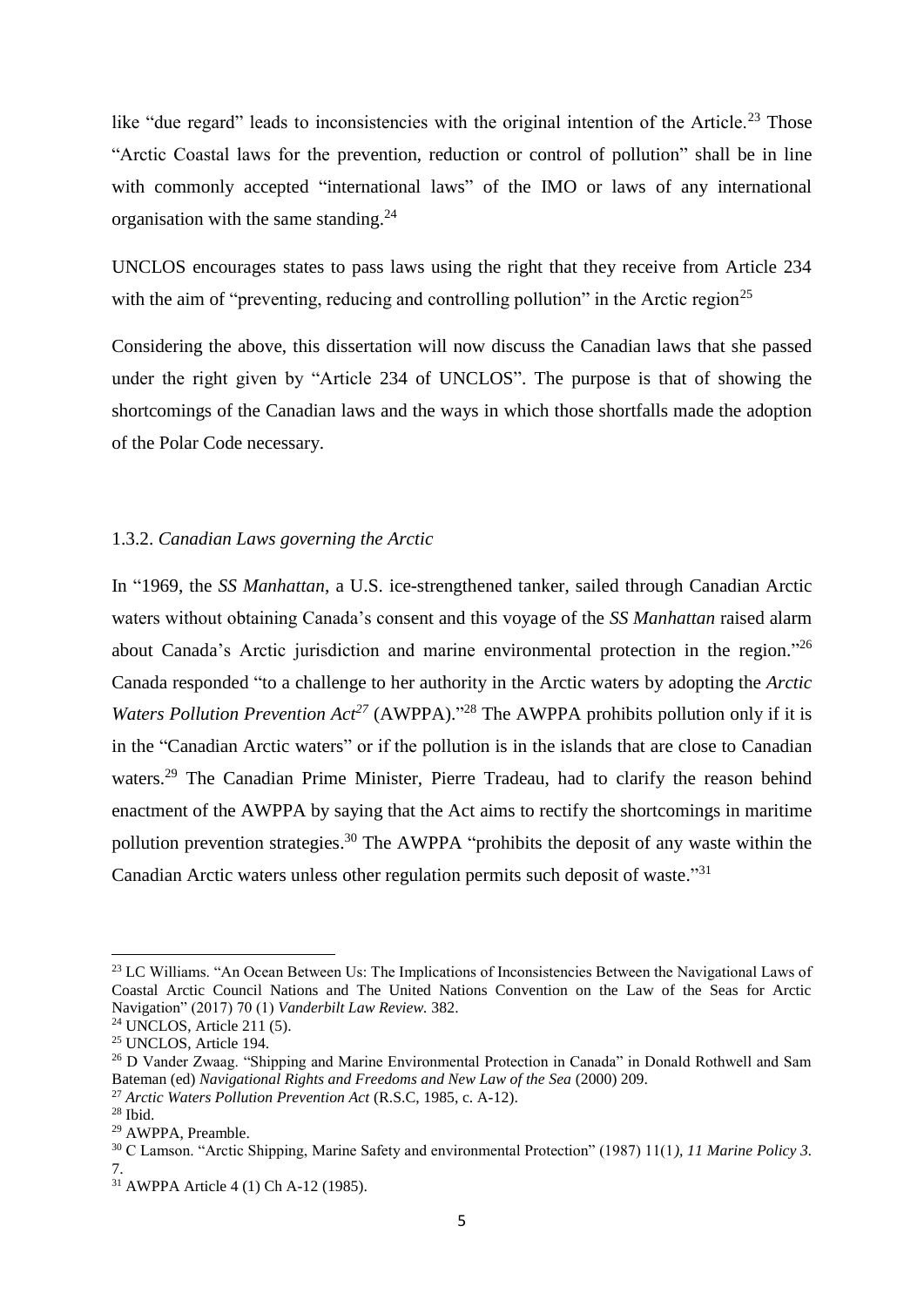In the case of deposit of waste or likelihood thereof, the master of the ship must report the incidence to a "pollution prevention officer" in a way that the governor in council may find appropriate.  $32$  The AWPPA gives the power to the "governor in council" to give order for the destruction of the ship, if necessary, or any cargo he or she finds inside the ship, or if he or she decides to save the ship, the "governor in council" may sell such vessel and cargo or any of these.<sup>33</sup> However, the governor may make such an order merely on belief that the vessel is polluting the Arctic waters.<sup>34</sup> Subsequently, Canada passed the "*Canada Shipping Act<sup>35</sup>* (CSA) in 2001 but it only came into effect on July 1, 2007." 36

The "CSA applies to waters south of 60 degrees within Canada's territorial waters or fishing zones."<sup>37</sup> In the case of contravention of the CSA, by commission of an offence, a person or vessel liable may be committed to "summary conviction to a fine not more than \$1,000, 000 or to imprisonment for a term not more than 18 months or both."<sup>38</sup> There might be an overlap between the provisions of the CSA and the  $AWPPA$ <sup>39</sup> Failure to obey any Canadian regulations activates the 'AWPPA', which prevents the vessel from entering the 'Canadian waters' if they fail to obey Canadian laws.<sup>40</sup>

The 'AWPPA' and the 'CSA' are Canada's effort at protecting the Canada's Arctic waters against pollution from ships. The problem with these Canadian laws is that they only prohibit pollution in the Canadian Arctic waters and because of their jurisdictional limitation; they do not go beyond that. This is clear in the goal of the AWPPA as stated above. This provokes the question on the possible achievement of the protection of the "Arctic waters", beyond the "Canadian Arctic maritime zones." The dissertation will now turn to look at the Russian legislative frameworks in the Arctic.

<sup>32</sup> AWPPA Article 4 (2) Ch A-12 (1985).

<sup>33</sup> AWPPA Article 13 (2) Ch A-12 (1985).

<sup>34</sup> Ibid.

<sup>35</sup> *Canada Shipping Act,* 2001 (S.C. 2001, c. 26).

<sup>36</sup> *Canada Shipping Act,* 2001.

<sup>37</sup> DM McRae, DJ Goundrey. "Environmental Jurisdiction in Arctic Waters: The Extent of the Article 234" (1982) 16 *U.Brit. Colum.L.Rev.* 207.

<sup>38</sup> *Canada Shipping Act,* Article 121 (2).

<sup>39</sup> L Clark. "Canada's Oversight of Arctic Shipping: The Need for Reform" (2008) 33 *Tulane Maritime Law Journal.* 95.

 $40$  AWPPA ss 15 (4) (b).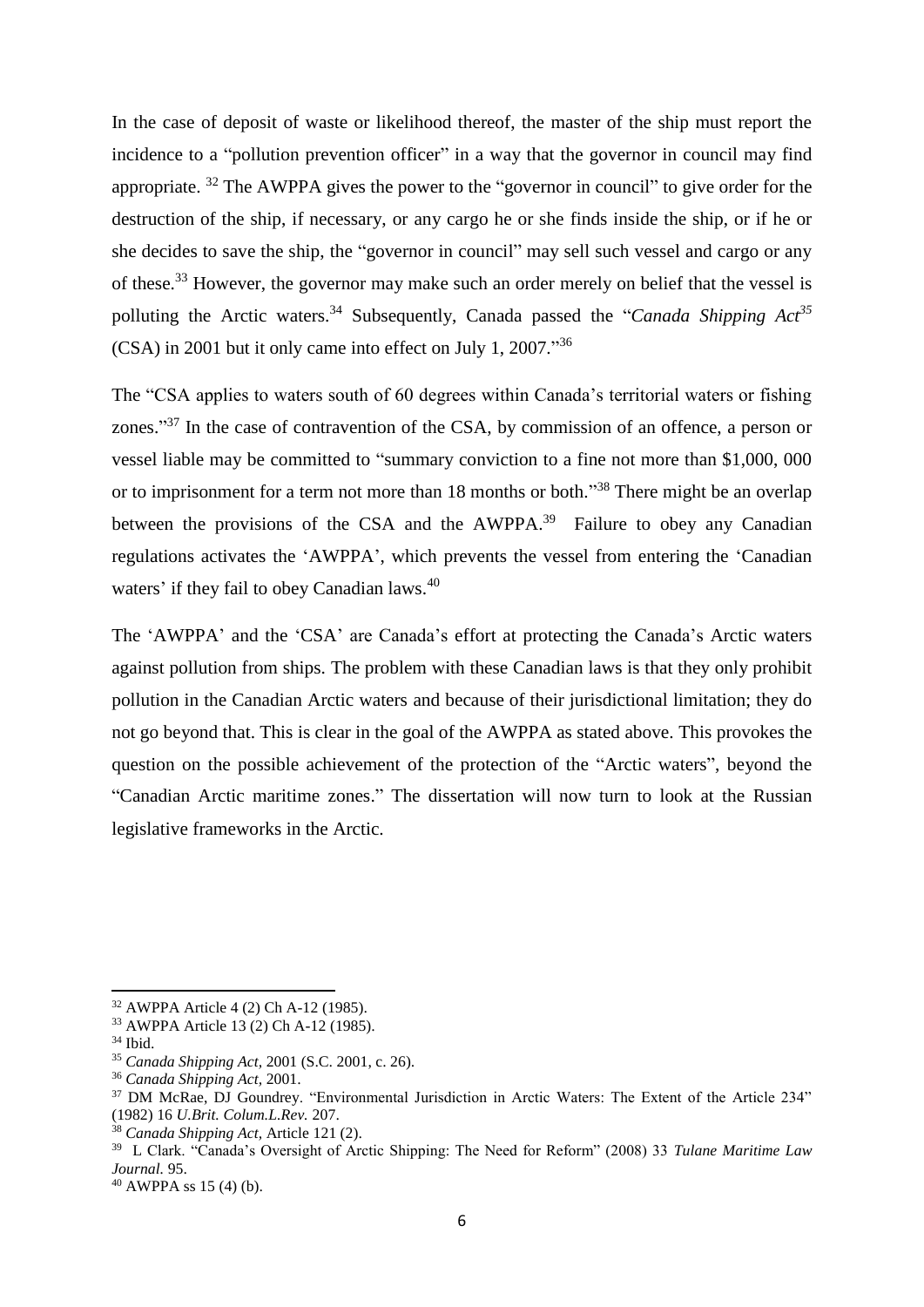### 1.3.3. *Russian Laws Governing the Arctic Waters.*

Russia also passed laws under the auspices of "UNCLOS's Article 234". <sup>41</sup> The Russian legislative frameworks cover different laws applying to the Arctic waters including the "protection of economic zones of the USSR, $42$  protection and preservation of the marine environment,<sup>43</sup> laws on territorial seas and contiguous zones,<sup>44</sup> and laws governing exclusive economic zones of the USSR."<sup>45</sup> The "*Foundations of Russian Federation Policy in the Arctic 2020 and Beyond"* ("the Foundations") were adopted in the end of March 2009.<sup>46</sup> The "Foundations aim to protect the Arctic environment" and liquidate maritime ship claims in the "Arctic region". 47

Russia's Ministry of Transport approved the "*Rules of Navigation on the Water Area of the Northern Sea Route* (the Rules) which came into force on January 17, 2013."<sup>48</sup> The "Rules" allow the "Northern Sea Route Administration (NSRA)" to authorise ships to traverse the waters in "the area of the NSR" but the ship-owner or shipmaster must apply for that permission.<sup>49</sup> However, "the application must have the indication of full denomination and (if any) of identification number of the IMO, family name, first name, patronymic (if any) of the applicant, contact phone, fax, e-mail address for a physical person."<sup>50</sup> The ship-owner should confirm that the ship would comply with the Russian Rules before entering the ship into the NSR.<sup>51</sup> The 'NSRA' has a discretion to deny a ship the opportunity to navigate the "water area of the NSR" but in that case; the NSRA must also indicate the reasons for the refusal to grant the permission.<sup>52</sup>

The 'Russian Rules' only prevent vessel pollution from ships navigating the 'Arctic waters' adjacent the Russian coast. The Rules regulate the safety of the navigation for vessels traversing the Arctic adjacent to the Russian waters. The common feature between the CSA,

<sup>41</sup> O Jensen. "The IMO Guidelines for Ships Operating in Arctic Ice-Covered Waters: From Voluntary to Mandatory Tool for Navigation Safety and Environmental Protection?" 2007 *The Fridtjof Nansen Institute.* 07. <sup>42</sup> *Statute on the Protection of the Contiguous Zones of the USSR*, 1985.

<sup>43</sup> *Statute on the Protection and Preservation of the Marine Environment in the Economic Zone of the USSR,* 1985.

<sup>44</sup> *Territorial Sea and Contiguous Zone Act*, 1998.

<sup>45</sup> *Federal Act on the Exclusive Economic Zone of the Russian Federation*, 1998. The State Duma adopted this legislation on November 1998, and the Federation Council approved it on 2 December 1998.

<sup>46</sup> *Foundations of The Russian Federation's State Policy in The Arctic Until 2020 And Beyond*, 2009.

 $47$  Foundations (2009), Article 3, Para 6 (C).

<sup>48</sup> *Rules of Navigation on the Water Area of the Northern Sea Route*, 2013.

<sup>49</sup> The Rules (2013), Article 2, para 3.

 $50$  Ibid.

 $51$  Ibid.

<sup>52</sup> The Rules (2013), Article 2, Para 11.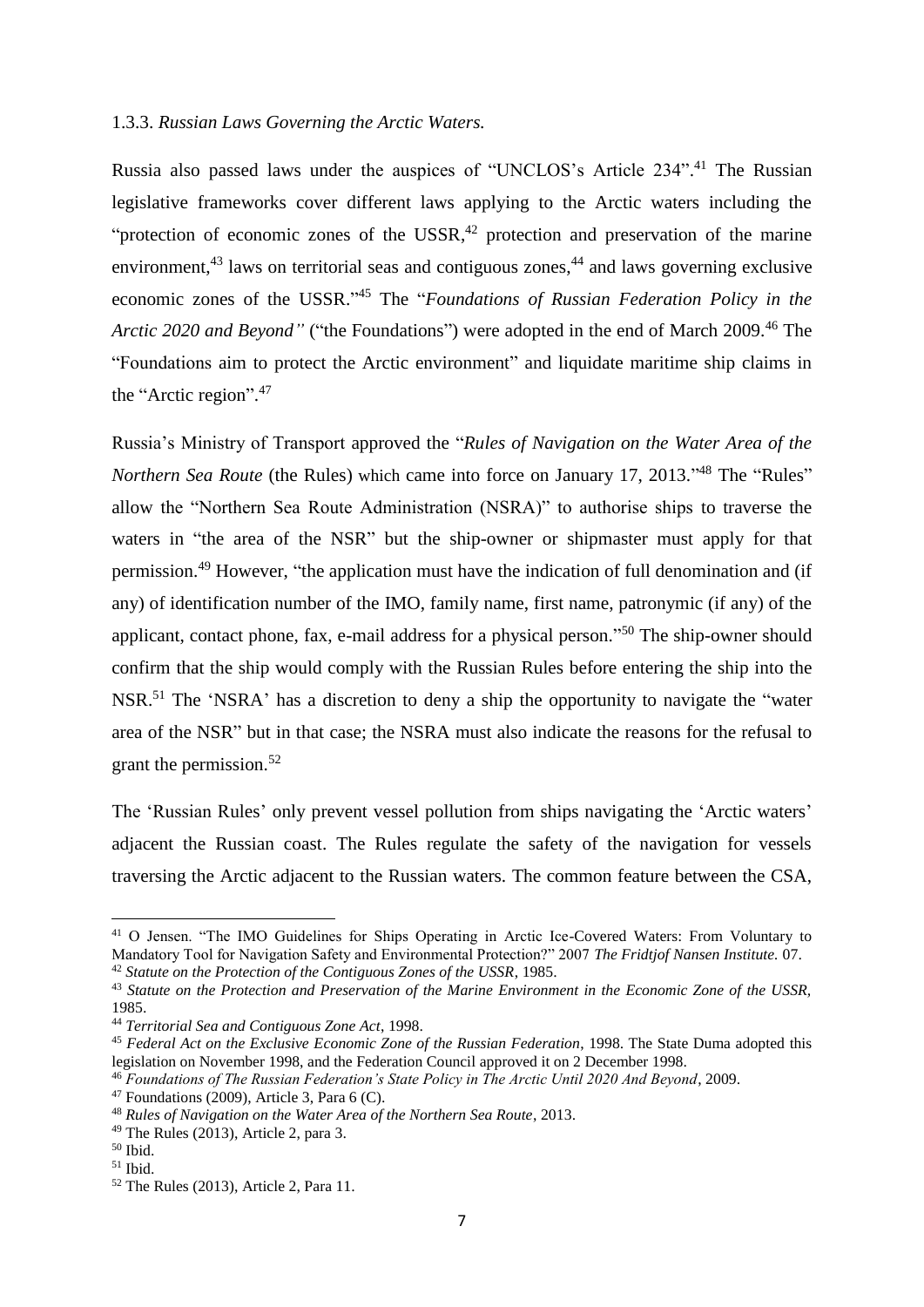AWPPA and the Rules is that their adoption came at the time when there were few vessels navigating both the Arctic and Antarctic. There may have been enough vessels navigating the 'Arctic region' to necessitate for the "protection of the environment" because there have always been open routes for ships in that region even prior the ice melts, but the risks have changed, the Antarctic region is now also threatened by ship pollution. Therefore, this necessitates that there be rules that will defend the environment of both the Arctic and the Antarctic region from pollution. This shows that there was always a need for a regulatory law that would protect the Arctic environment beyond the maritime zones of the Artic states.

This chapter will now turn to discuss the laws that were governing the Antarctic before the adoption of the Polar Code.

### 1.3.4. *The Laws Governing the Antarctic Region Prior to the Adoption of the Polar Code.*

The *Antarctic Treaty<sup>53</sup>* of 1959 holds together the Antarctic region, and the Treaty seeks to maintain the Antarctica as a "nuclear free zone and use the region for peaceful purposes only."<sup>54</sup> The *Antarctic Treaty*, by means of Article IV, prohibits all the sovereignty disputes over the Antarctic Region.<sup>55</sup> However, the Antarctic Treaty System (ATS) operates together with "international law and other international conventions such as UNCLOS and *Convention on Biological Diversity*." <sup>56</sup> Therefore, the *Antarctic Treaty* works together with the laws that govern the "fishery,<sup>57</sup> seal resources,<sup>58</sup> and mining."<sup>59</sup> Butte argues that, "the almost universal acceptance of the ATS has led some commentators to argue that the duties it generates are owed *erga omnes*, and bind all members of the international community."<sup>60</sup>

<sup>53</sup> *Antarctic Treaty* 402 U.N.T.S. 71, *entered into force* June 23, 1961**.** Although the Treaty entered into force in 1961, it was opened for signature in 1959, hence, the Antarctic Treaty of 1959.

<sup>54</sup> Antarctic Treaty, Article 1.

<sup>&</sup>lt;sup>55</sup> See Article IV (2), of the Antarctic Treaty, "No acts or activities taking place while the present Treaty is in force shall constitute a basis for asserting, supporting or denying a claim to territorial sovereignty in Antarctica or create any rights of sovereignty in Antarctica. No new claim or enlargement of an existing claim, to territorial sovereignty in Antarctica shall be asserted while the present Treaty is in force".

<sup>56</sup> *Convention on Biological Diversity*, 1992.

<sup>57</sup> *Convention on the Conservation of Antarctic Marine Living Resources*, 1982; entered into force on 7 April 1982.

<sup>58</sup> *Convention for the Conservation of the Antarctic Seals*, 1978; signed on 1 June 1972 and entered into force on 11 March 1978.

<sup>59</sup> *Convention for the Preservation of Mineral Resources*, 1988.

<sup>60</sup> D Butte. "International Norms in the Antarctic Treaty" (1990) 3. *International Legal Perspectives*. 1.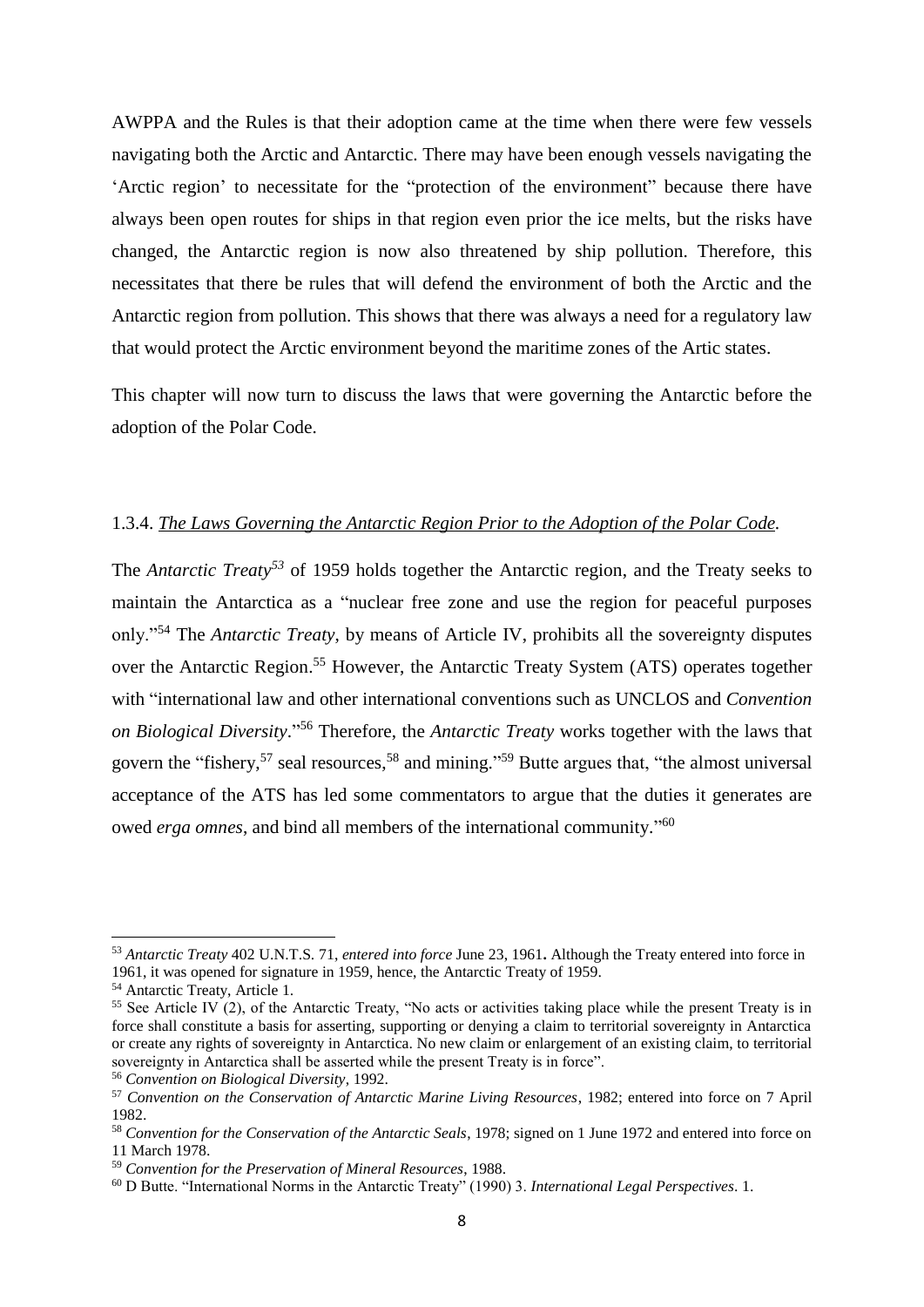In 1991, states approved the *Protocol on Environmental Protection to the Antarctic Treaty<sup>61</sup>* (the Madrid Protocol), in Madrid. The Madrid Protocol, "protects the Antarctic environment and the Antarctic ecosystems", therefore, just like the *Antarctic Treaty*, it encourages "peace and science" in the Antarctic region. <sup>62</sup> The parties to the "*Antarctic Treaty* decided that the Protocol" should be an accessory to the "*Antarctic Treaty*", therefore, it is not an amendment to the Treaty.<sup>63</sup> Furthermore, the Madrid Protocol provides that, "activities in the Antarctic Treaty area shall be planned and conducted so as to limit adverse impacts on the Antarctic environment and dependent ecosystems."<sup>64</sup>

The chapter shows that, unlike the Arctic and the Antarctic regions that have several laws, the Antarctic region has only the *Antarctic Treaty* of 1959 as the main regulatory instrument for the region. This might be because there is less human presence in the Antarctic Region as compared to the Arctic Region that has coastal states and people living in those states. The *Antarctic Treaty* only applies in the Antarctic region. This shows that the Antarctic regulatory legal regime is less complicated, and the Antarctic region has not previously drawn much of human interests outside scientific endeavours and countries are not interested in enjoying sovereignty in the region, except those countries that become parties to the *Antarctic Treaty*. The Polar Code in its application in the Antarctica will have to consider the *Antarctic Treaty.*

Regrettably, the *Antarctic Treaty* does not deal with the protection of the environment in the Antarctic region and that is one of the concerns since there is a possible introduction of the new shipping routes in the region. As was said earlier, the Polar Code has come to remedy that defect; however, the disappearance of ice and the opening of the shipping routes in the Polar region heightened the need for an instrument that would protect the environment of the Poles from pollution. The Polar Code is that legal instrument, it is more of a reply to the problem, and it vindicates the shortcomings of the previous laws that existed before the 'Polar Code' in the Polar region. The laws of the 'Arctic States' and the *Antarctic Treaty* have jurisdictionally limited application; however, the Polar Code applies to both Polar Regions and in the areas that the previous Polar legal frameworks that existed prior the Polar Code did not apply. The goal-based Polar Code focuses on the strengthening of the structure of the vessels that navigate the Polar Regions. Despite that, as chapter 3 of this dissertation will show, the Polar Code is insufficient to protect the Polar environment.

<sup>61</sup> *Protocol on Environmental Protection to the Antarctic Treaty,* 30 ILM 1455 (1991).

<sup>62</sup> *Protocol on Environmental Protection to the Antarctic Treaty*, 1991, Article 2.

<sup>63</sup> Madrid Protocol, Article 4.

 $64$  Article 3 (2) (a).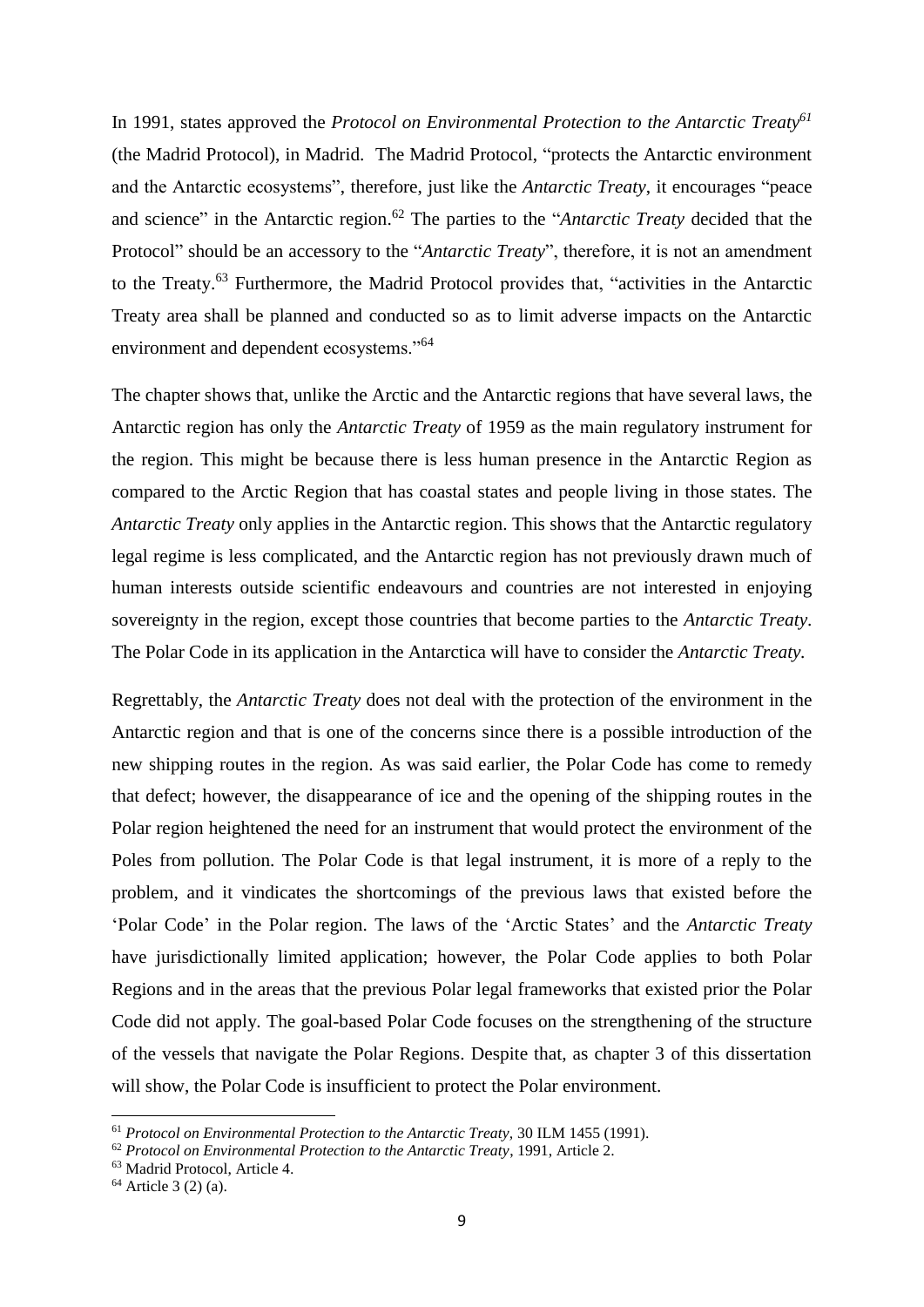### 1.4.*The Aim of the Study.*

Considering the previous information about the Polar Regions, this study will seek to determine: (i) whether the Polar Code is sufficient in protecting the Polar environment, and, (ii) the implications of the Code for South Africa in the Antarctic Region.

This study will submit that the difference in categorisation of ships in the Polar Code puts in jeopardy the aim of the Polar Code in protecting the environment of the Poles. This weakens the efficiency of the Polar Code in safeguarding the Polar environment. The Polar Code allows the "Category  $C^{5}$ " ships to navigate the Polar waters without having their hulls strengthened, in the same way as it requires for the "Category  $A^{0.66}$  and "Category B"<sup>67</sup> ships, and this puts the Polar environment in jeopardy. This study will submit that the Polar Code is insufficient in protecting the Polar environment; therefore, the IMO needs to make amendments to the Polar Code to remedy the gap.

This study will prescribe the suitable amendments for the Code. The possible amendments will submit that all the provisions of the Polar Code aimed at strengthening of the ship and protecting the environment should apply to all vessels.

### 1.5. *The Structure of the Study.*

**.** 

After setting the scene, in chapter 1, by discussing the geographical characteristics of the 'Polar Regions and the laws of the Polar Regions, the legal development and legislative history of the Polar Code in chapter 2, Chapter 3 will situate and critically analyse the Polar Code. Chapter 4 will go on to discuss South Africa's activities in the Antarctic region through SANAP and then discuss the possible effects of the Polar Code on the programme. This study will lastly suggest recommendations and conclude in chapter 5.

<sup>65</sup> Polar Code, Definitions, Para 2.3, defines Category C ship as "a ship designed to operate in open water or in ice conditions less severe than those included in categories A and B."

<sup>66</sup> Polar Code, Definitions, Para 2.1; "Category A ship means a ship designed for operation in Polar waters in at least medium first-year ice, which may include old ice inclusions."

<sup>67</sup> Polar Code, Definitions, Para 2.2 defines 'Category B ship' as "a ship not included in 'category A', designed for operation in 'Polar waters' in at least thin first-year ice, which may include old ice inclusions."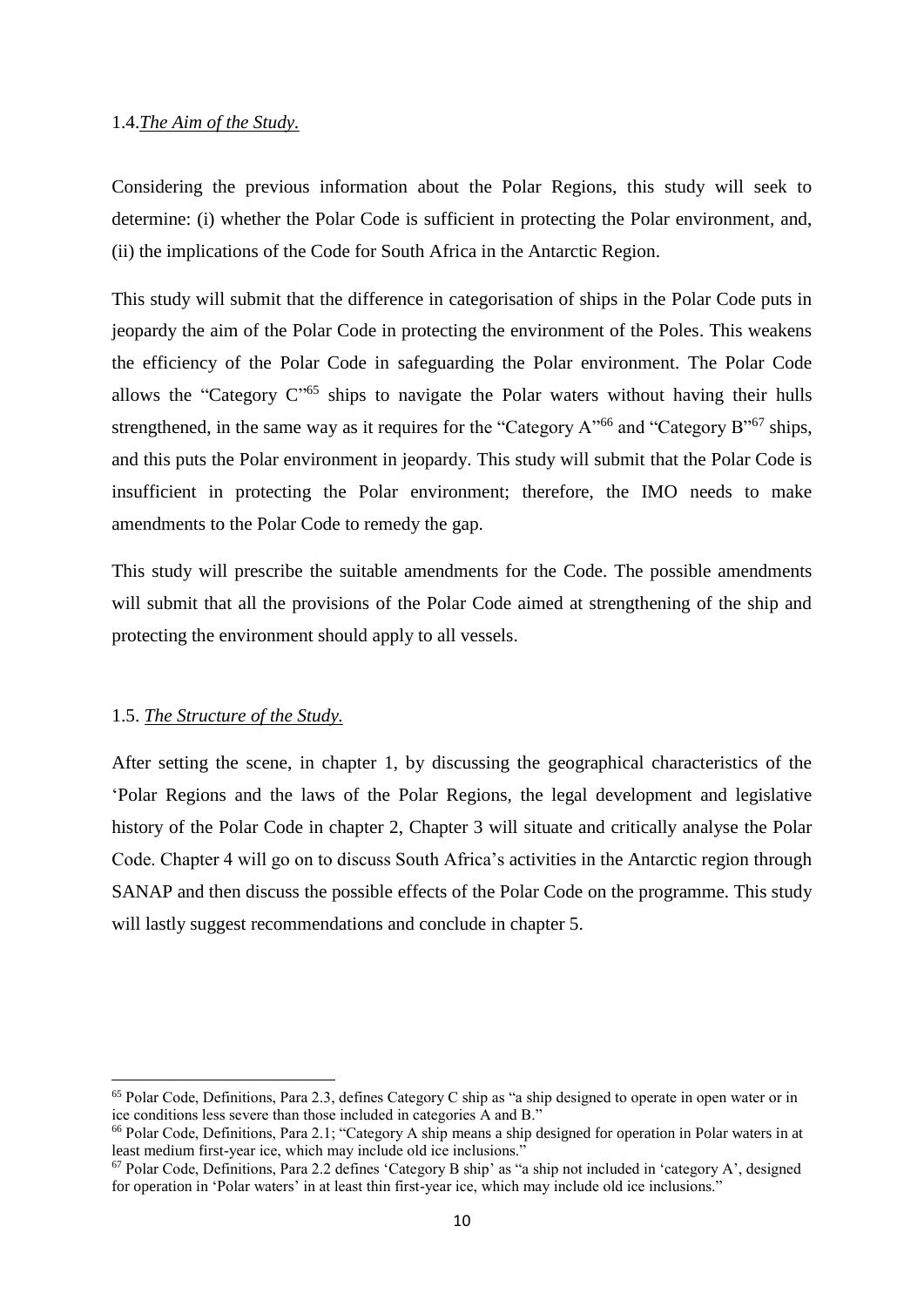# **CHAPTER 2. LEGAL DEVELOPMENT OF THE POLAR CODE.**

### 2.1. *Introduction*

The previous chapter sets out the geographical and legal landscape of the Polar Regions that are under the jurisdiction of the Polar Code. This chapter aims to layout the legal developments of the Polar Code from its origins as a proposition and *traveux preparatoires* to its adoption as uniform legal rules governing the two Poles. The Polar Code is mandatory however, this chapter will look at the Polar Code at its first adoption as recommendatory guidelines in 2002 and 2009 respectively. The chapter will conclude by investigating the Polar Code's safety measures for ship operation.

# 2.2. *The Recognition of the Need for Uniform Rules in the Polar Religions and a Leap Forward.*

The *Exxon Valdez*, an oil tanker on a voyage from Alaska to California, ran aground off the coast of Alaska in 1989.<sup>68</sup> The vessel had deviated from the designated shipping routes in attempt to avoid colliding with the icebergs; unfortunately, it ran aground in the Bligh Reef in Prince William Sound.<sup>69</sup> This accident resulted to the puncturing of 11 oil tanks and spill of "41 million litres (11 million gallons) of oil to the fragile Arctic waters."<sup>70</sup>The accident of the *Exxon Valdez* prompted the IMO to develop a Polar legal instrument.<sup>71</sup> In addition, "the near loss of the cruise ship *Maxim Gorkiv* near Spitsbergen, and the sinking of the *T/S Finn Polaris* near Nanisivik, Baffin Island, highlighted the dangers of shipping in northern waters that put pressure on the IMO to adopt the Polar legal instrument for the protection of the environment."<sup>72</sup>

In 1991, these accidents prompted Germany to make a proposal to the IMO that the ships traversing or intending to navigate the icy waters of the Poles should have their structures

<sup>&</sup>lt;sup>68</sup> South African National Antarctic Programme (SANAP) 'Lessons Not Learned: 20 Years After the Exxon Valdez Disaster Little Has Changed in How We Respond to Oil Spills in the Arctic' Available at [http://www.sanap.ac.za/about/how-we-got-involved/.](http://www.sanap.ac.za/about/how-we-got-involved/) Accessed on 16 October 2018.

 $69$  Ibid  $70$  Ibid.

<sup>71</sup> Jensen (2007) at 8.

<sup>72</sup> P. Kikkert. "Promoting National Interests and fostering Cooperation: Canada and the Development of the Polar Code" (2012) 43 (3) *Journal of Maritime Law and Commerce.* 321.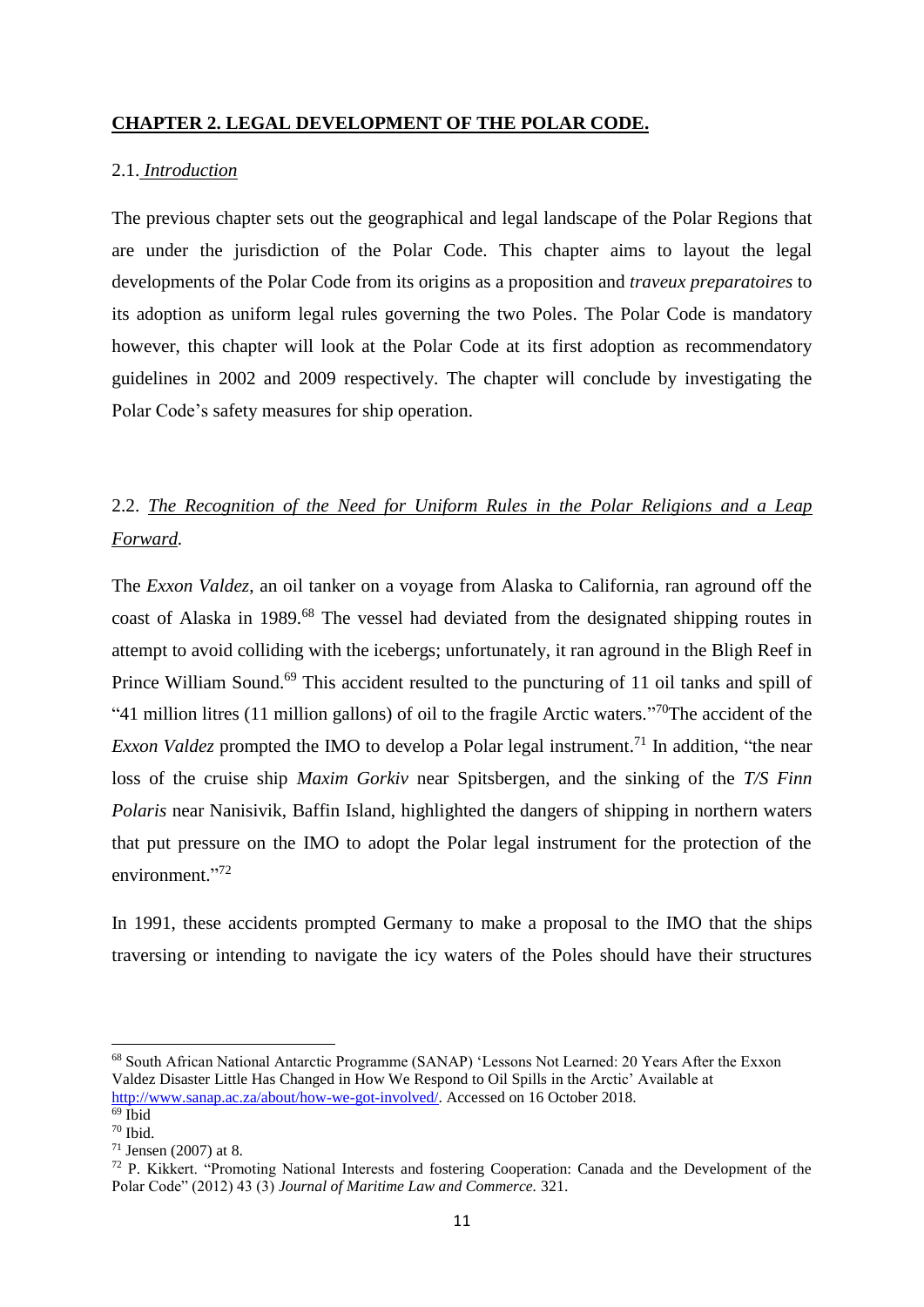strengthened to withstand navigation in the icy conditions and the Germans asked this rule to be entrenched in chapter II-1 of the 1974 SOLAS".<sup>73</sup> Germany's proposal received support from other states.<sup>74</sup>

The IMO "referred the matter to the IMO Sub-Committee on Ship Design and Equipment (DE), which appointed Canada to head an Outside Working Group (OWG) of technical experts to develop specialised rules for ships operating in Polar Waters."<sup>75</sup> Despite their disagreement with Germany's proposal, Canadian officials nonetheless saw it appropriate that there should be the uniform rules that govern the Polar Regions. <sup>76</sup> However, the proviso is that those uniform rules should not interfere with Arctic Coastal laws that are passed by the Arctic states and those rules must only play a subsidiary role to international conventions, like UNCLOS.<sup>77</sup> The OWG held annual meetings "between 1992 and 1997 in Germany, Sweden, Norway, Russia, the United States, Canada and Finland", to create the uniform rules that would govern the Poles and protect their environments.<sup>78</sup>

Those meetings gave birth to the "*International Code of Safety for Ships in Polar Waters<sup>79</sup> ,* which Canada submitted on behalf of the OWG to the DE'S 41<sup>st</sup> session in London 1998."80 The draft Code set out the "rules for construction, navigation and equipment with the aim to provide that all ship operations in Polar waters meet internationally acceptable standards."<sup>81</sup> The "DE sent the draft Polar Code to IMO technical committees for further review which took place in 1999 in the 71<sup>st</sup> session of the Marine Safety Committee (MSC)."<sup>82</sup> The "1998 Antarctic Treaty Consultative Meeting (ATCM)" raised concerns that the Code does not deal effectively with the "special conditions of the Antarctic region" therefore; the Code has no relevance to the Antarctic region. $83$  Jensen argues that, "the proposed Code was further criticised for its area of application because the Code applies to the Arctic and to the Antarctic region as well-yet, the argument was that, such expansion of the area of application

<sup>73</sup> IMO, Document Maritime Safety Committee 59/30/32, IMO, 12 April 1991.

<sup>74</sup> Jensen (2007) at 9.

<sup>75</sup> Jensen (2007) at 9.

<sup>76</sup> Jensen (2007) at 9.

<sup>77</sup> Kikkert (2012) at 322.

<sup>&</sup>lt;sup>78</sup> Report of the MSC on the  $68<sup>th</sup>$  Session. IMO doc. MSC  $68/23$  (12 June 1997), section 20.5.

<sup>79</sup> *International Code of Safety for Ships in Polar Waters,* 1998.

<sup>80</sup> Jensen (2007) at 9.

<sup>81</sup> International Code of Safety for Ships in Polar Waters. IMO doc. DE 41/10, Annex 1, p.3.

<sup>82</sup> Jensen (2007) at 9.

<sup>83</sup> Final Report of the 22<sup>nd</sup> ATCM in Tromso, 25 May-5 June 1998, Paras 85-95.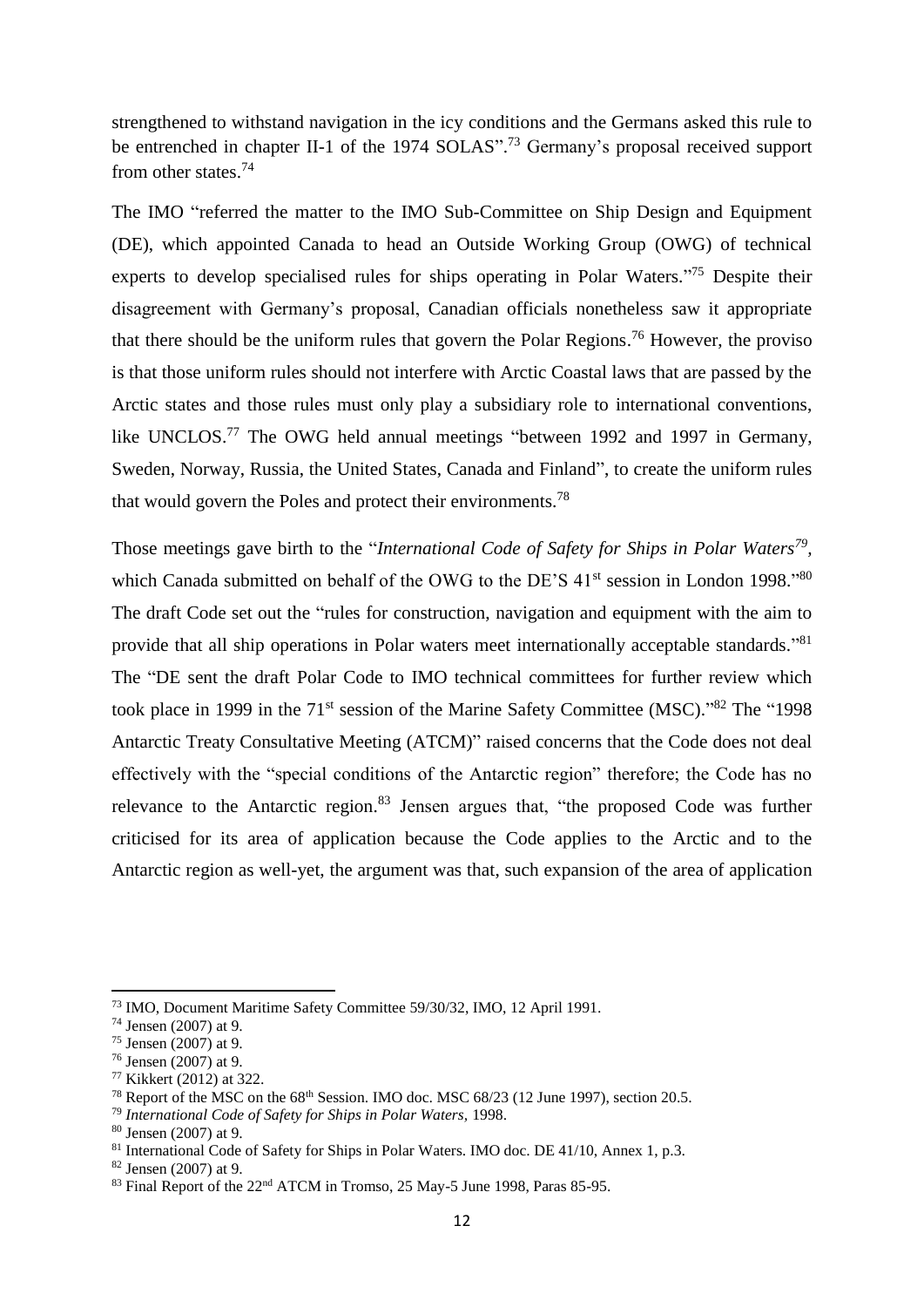of the Code to apply to the Antarctic was done without sufficient consideration of the implications for the Antarctic."<sup>84</sup>

Despite some dissatisfaction from some of the IMO member states, "the MSC decided to develop the draft Polar Code as recommendatory guidelines."<sup>85</sup> However, the recommendatory guidelines were to apply only to the Arctic, and not to the Antarctic.<sup>86</sup> Furthermore, "inconsistencies with international treaties would have to be removed, and the future Code should include only rules not already covered by other instruments."<sup>87</sup> The MEPC, "at its  $48<sup>th</sup>$  session (October 2002) and the MSC, at its  $76<sup>th</sup>$  session (December 2002), approved the recommendatory *Guidelines for Ships Operating in the Arctic Ice Covered*  Waters (the 2002 Guidelines)."<sup>88</sup>

### 2.3. *The 2002 Guidelines: Structure and Provisions.*

The IMO became aware of the need and necessity for the Guidelines that would "regulate shipping through the NSR" to preserve the primeval and environmentally fragile "Arctic region".<sup>89</sup> This resulted to lengthy and laborious negotiations that culminated in the IMO reaching agreement on the "non-mandatory Guidelines".<sup>90</sup> However, the IMO completed the Guidelines in 2002. <sup>91</sup> The 2002 Guidelines received their roots from the 1998 *"International Code of Safety for Ships in Polar Waters'* which was submitted to Ship Design and Equipment Sub-committee at its  $41<sup>st</sup>$  session in London."<sup>92</sup> Notably, the 2002 Guidelines "only applied to vessels that are engaged in commercial activities and this excludes the fishing vessels as well as yachts not engaged in commercial activities."<sup>93</sup> The "2002 Guidelines also applied only to vessels engaged in international voyages thus arguably excluding ships making round-trip excursions from a single port."<sup>94</sup>

 $\overline{\phantom{a}}$ 

<sup>84</sup> Jensen (2007) at 9-10.

<sup>85</sup> Jensen (2007) at 10.

<sup>86</sup> Jensen (2007) at 10.

<sup>87</sup> Jensen (2007) at 10.

<sup>88</sup> International Maritime Organisation (IMO), Guidelines for Ships Operating in Arctic Ice-Covered Waters (23 December 2002). CIRC\MSC\1056-MEPC-Circ 399.

<sup>89</sup> V Sakhuja. "The Polar Code and the Arctic Navigation" (2014) 38 (6) *DOI*. 805.

<sup>90</sup> Kikkert (2012) at 328.

<sup>91</sup> Kikkert (2014) at 328.

<sup>92</sup> Sakhuja (2014) at 805.

<sup>&</sup>lt;sup>93</sup> ATCM 30 at 6.

 $94$  Ibid.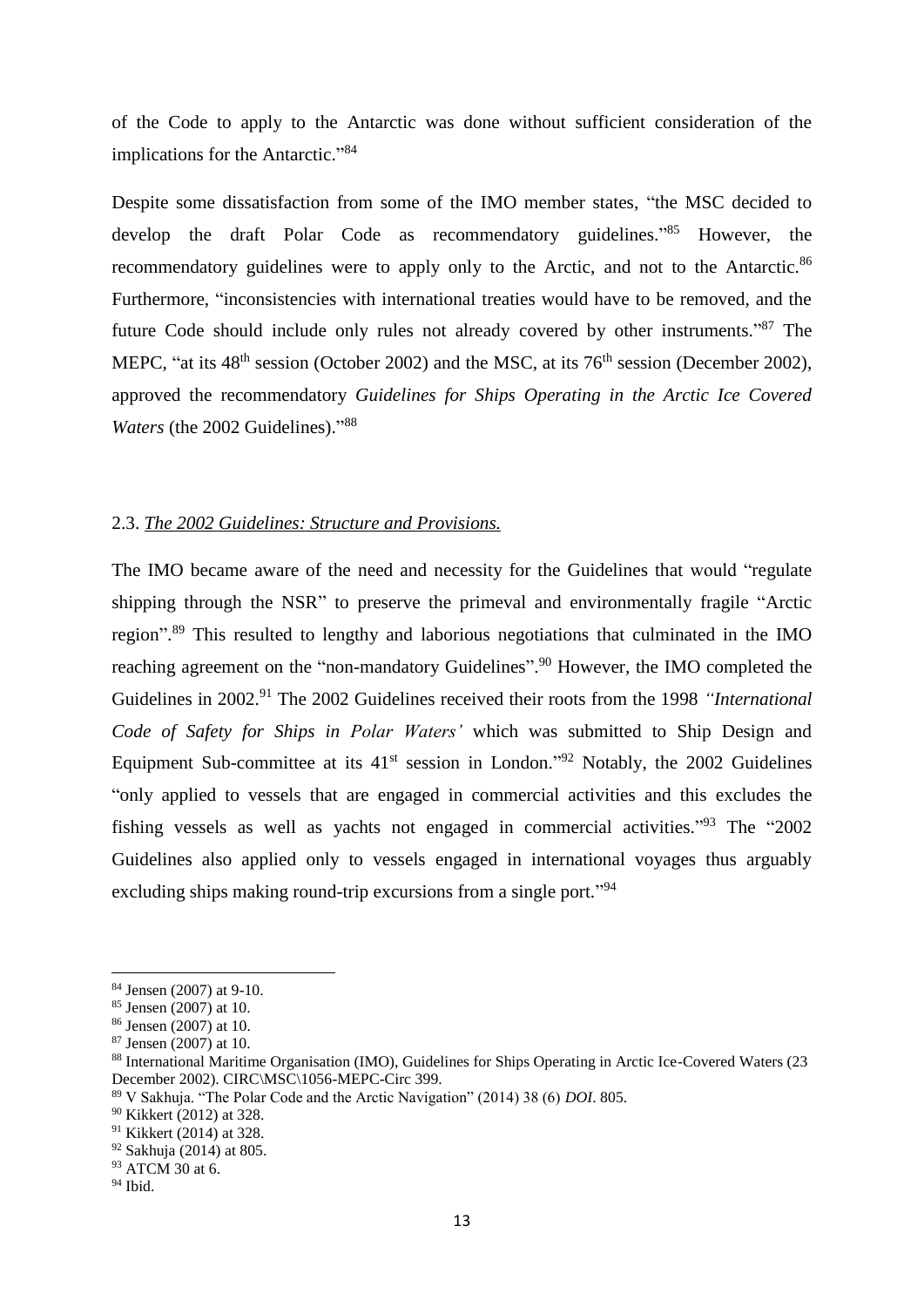The application of the 2002 Guidelines was limited to vessels travelling in waters with onetenth of ice, and such ice must be posing a structural risk to ships.<sup>95</sup> Structurally, the '2002 Guidelines' have two parts: "part A provides a guide for Polar class ships" whereas, "parts B and C of the Guidelines" provide a guide for "Polar class and non-Polar class ships."<sup>96</sup> The aim of the '2002 Guidelines' was to "promote safety of navigation and to prevent pollution from ship operations in Arctic ice-covered waters", on that note, the same Guidelines had provisions dealing with "construction, equipment and operational parts presented in that order and subdivided into chapters." 97

However, "in November 2007, the IMO Assembly adopted resolution A.999 (25) to supplement resolution A.893 (21) which contained *Guidelines for Voyage Planning for Passenger Ships Operating in Remote Areas*." <sup>98</sup> These Guidelines provide for a voyage planning that should include a "detailed voyage and passage plan, the factors such as the safe areas and no-go areas; surveyed marine corridors, if available; and contingency plan for emergencies in the event of limited aid being available for assistance in areas remote from SAR facilities."99

# 2.4. *The "Guidelines for Ships Operating in Polar Waters<sup>100</sup> (2010 Guidelines)."*

The MSC, "at its 79th session in 2004, considered a request by the XXVII ATCM for IMO to consider amending the Guidelines so that they would also be applicable to ships operating in the Antarctic Treaty Area and instructed its DE to revise the Guidelines accordingly."<sup>101</sup> Hence, "at its 52<sup>nd</sup> session in 2009, DE finalised a draft Assembly resolution on *Guidelines for Ships Operating in Polar Waters*, addressing both Arctic and Antarctic areas, which was approved by the eighty-sixth session of MSC and the fifty-ninth session of MEPC."<sup>102</sup> The 2010 Guidelines addressed "issues including fire safety, life-saving and navigational

 $\overline{\phantom{a}}$ 

*<sup>95</sup>* Ibid.

<sup>96</sup> 2002 Guidelines, chapter 1, at para. 1.1.2 and para. 1.13.

<sup>&</sup>lt;sup>97</sup> 2002 Guidelines, Preamble.

<sup>98</sup> International Maritime Organisation (IMO), *Guidelines on Voyage Planning for Passenger Ships Operating in Remote Areas*, Resolution A.999 (25) (Agenda item 9), Adopted on November 29, 2007.

<sup>99</sup> Ibid at Annex 3.1.

<sup>100</sup> International Maritime Organisation (IMO), *Guidelines for Ships Operating in Polar Waters*. Resolution A.1024 (26) (Agenda item 10) Adopted on December 2, 2009.

<sup>101</sup> International Maritime Organisation (IMO). Report of the Maritime Safety Committee on Its Seventy-Ninth Session. MSC 79/23. (Agenda Item 23). 15 December 2004. 74.

<sup>102</sup> International Maritime Organisation (IMO), *Guidelines for Ships Operating in Polar Waters*. Resolution A.1024 (26) (Agenda item 10) Adopted on December 2, 2009. Foreword.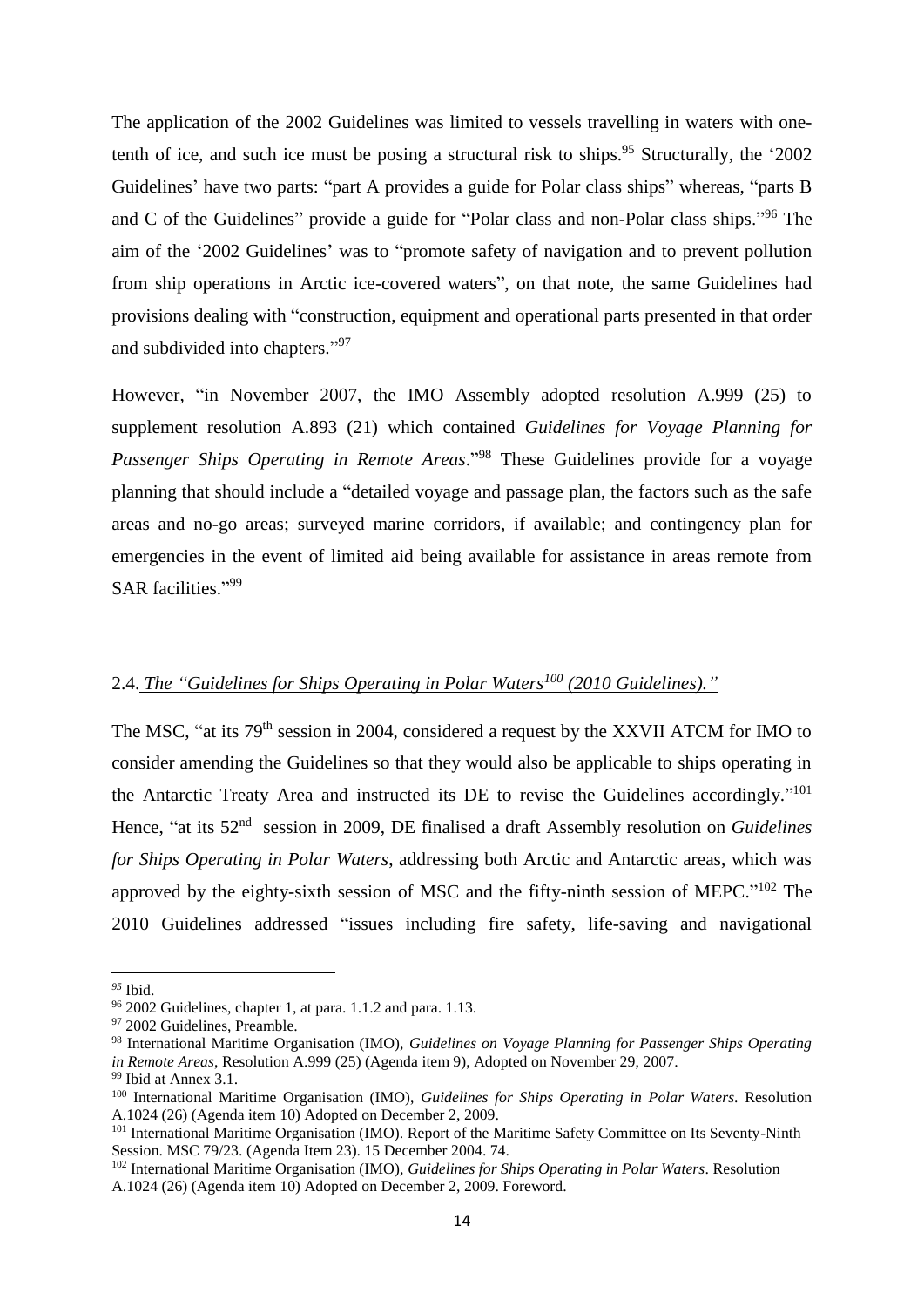equipment, operational issues, environmental protection and damage control."<sup>103</sup> These Guidelines were recommendatory; thus, they provide recommendations rather than mandatory directions.<sup>104</sup>

The above, as per the 2010 Guidelines, is achievable by means of an "integrated approach based on requirements in existing conventions, which cover the design outfitting, crewing and operation of ships for the conditions, which they will encounter."<sup>105</sup> For the first time, the 2010 Guidelines acknowledged that both Arctic and Antarctic conditions can include dangers that can damage the structure of all ships.<sup>106</sup> Hence, the layout of the 2010 Guidelines includes the "general, construction, equipment, operational and environmental protection and damage control provisions presented in that order and subdivided into chapters." These Guidelines provide that vessels may navigate icy waters only if they have their structures strengthened for purposes of navigating in such conditions.<sup>107</sup> For the first time, the definitions section of the 2010 Guidelines contain the definition of the Polar waters as including both the Arctic and Antarctic and further give the definitions of Arctic region and the Antarctic region separately.

Unlike the 2002 Guidelines, the 2010 Guidelines are double principled in that, firstly, they "aim to promote the safety of navigation" and secondly, they aim "to protect the Poles from ship pollution".<sup>108</sup> The other upgrade as to the  $2010$  Guidelines is that they govern both the Arctic and the Antarctic. One can say the same about the Polar Code, which took this principle of governing both the Arctic and the Antarctic.

### 2.5. *Commentary on the 2010 Guidelines*

Jensen believes that there should be a course to train the ice navigators for purposes of navigating in icy conditions but it is concerning that, "there exists no model course for ice navigators or qualification scheme for individuals who are to operate vessels in ice-covered waters."<sup>109</sup> It is worrying that notwithstanding the absence of training arrangements for icenavigators, "section 1.2.1 of the 2010 Guidelines requires all ships operating in ice-covered

<sup>103</sup> 2010 Guidelines.

<sup>104</sup> 2010 Guidelines, preamble.

<sup>105</sup> Ibid.

<sup>106</sup> Ibid.

<sup>107</sup> Ibid.

<sup>108</sup> The 2010 Guidelines.

 $109$  Jensen (2007) at 15.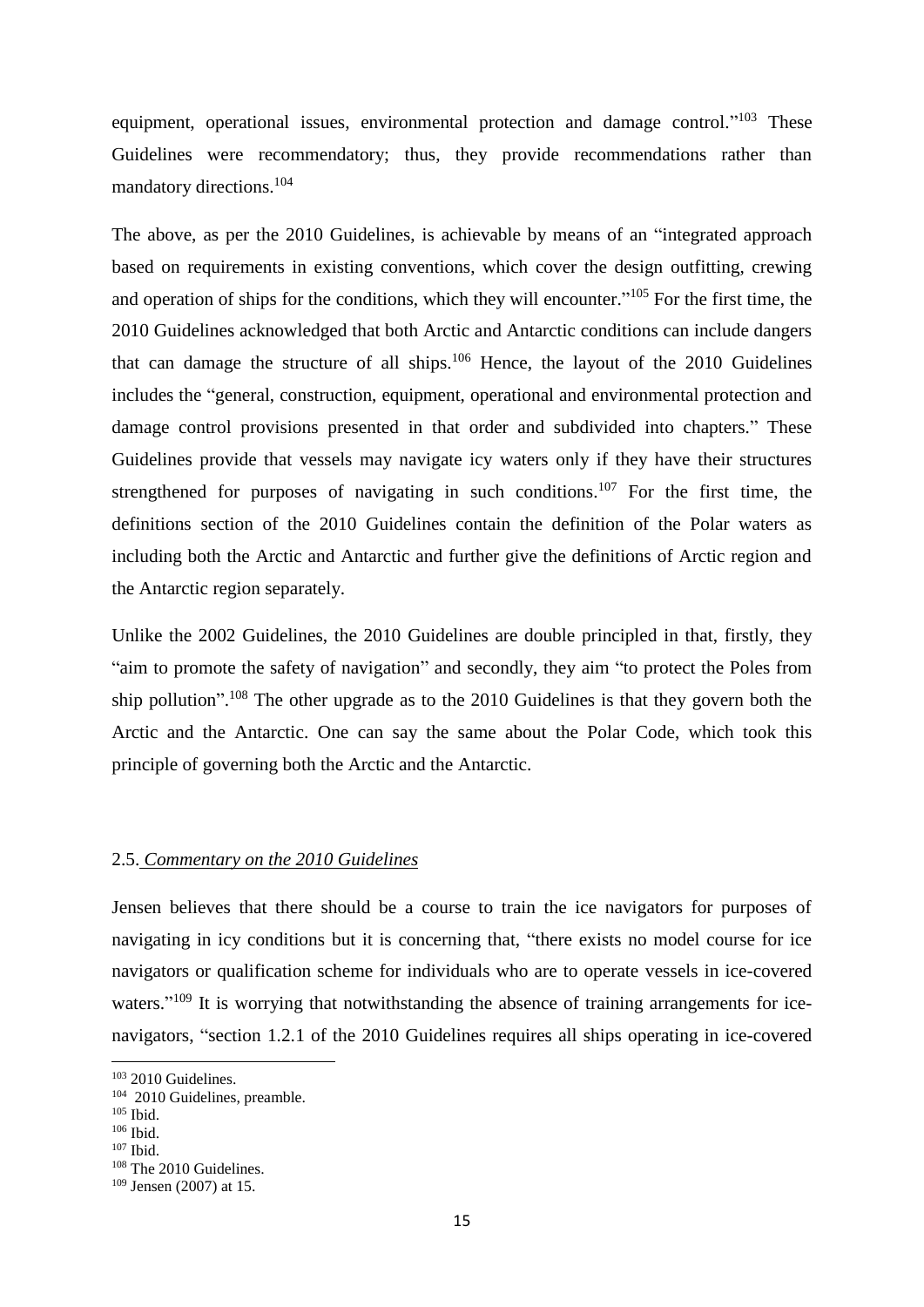waters are to carry at least one ice-navigator."<sup>110</sup> An "ice-navigator is a person who is qualified under the International Convention on Standards of Training, Certification and Watch-keeping for Seafarers (STCW convention), and that person must be specially trained and otherwise qualified to navigate in Polar Waters."<sup>111</sup> Wanerman describes "the icenavigator as the new officer of the deck department whose task is to monitor Polar waters for any ice that places the integrity of the ship at risk."<sup>112</sup> The matters get worse because an ice navigator must always have a document in his or her possession that certifies that he or she has received training and passed the training for duties of an ice-navigator.<sup>113</sup>

Furthermore, the preamble, of the 2010 Guidelines labels the Guidelines as merely "recommendatory and not mandatory" and this may affect negatively to the practical effectiveness of the Guidelines because some ship operators might choose not to give much importance to some regulations of the Guidelines because of their recommendatory status.<sup>114</sup> The Guidelines merely existed as soft law. Wanerman argues that, the Guidelines have too many flaws for implementation as is in the Polar Code and the first flaw of the IMO Guidelines is that they are just guidelines.<sup>115</sup>

This chapter has discussed the developments of the law on the Polar Regions until the adoption of the 2010 Guidelines. Now this chapter will turn on to discuss the Polar Code as the Polar Regions' regulatory instrument adopted after the Guidelines. As one can expect, there are lot of similarities between the 2010 Guidelines and the Polar Code.

### 2.6. *The Polar Code*

The status of the Guidelines is that they are recommendatory and that they lacked the binding effect, therefore, they were not able to fulfil the intended purpose of establishing the uniform regime in Arctic shipping. Finally, on its 86<sup>th</sup> meeting in London, "the MSC proposed a mandatory Polar Code to regulate shipping in the Arctic and the Antarctic."<sup>116</sup> This came after the "28 May 2008 meeting of the representatives of the five coastal states on the Arctic

1

 $113$  2010 Guidelines; section 14.2.

<sup>110</sup> Ibid.

<sup>111</sup> 2010 Guidelines G-3.10.

<sup>112</sup> ROG Wanerman. "Freezing Out Non-Compliant Ships: Why the Arctic Council Must Enforce the Polar Code" (2015) 47 *Case Western Reserve Journal of International Law*. 439.

<sup>114</sup> 2010 Guidelines, Preamble, Para P-1.4.

<sup>115</sup> Wanerman (2015) at 440.

<sup>116</sup> Bai (2015) at 679.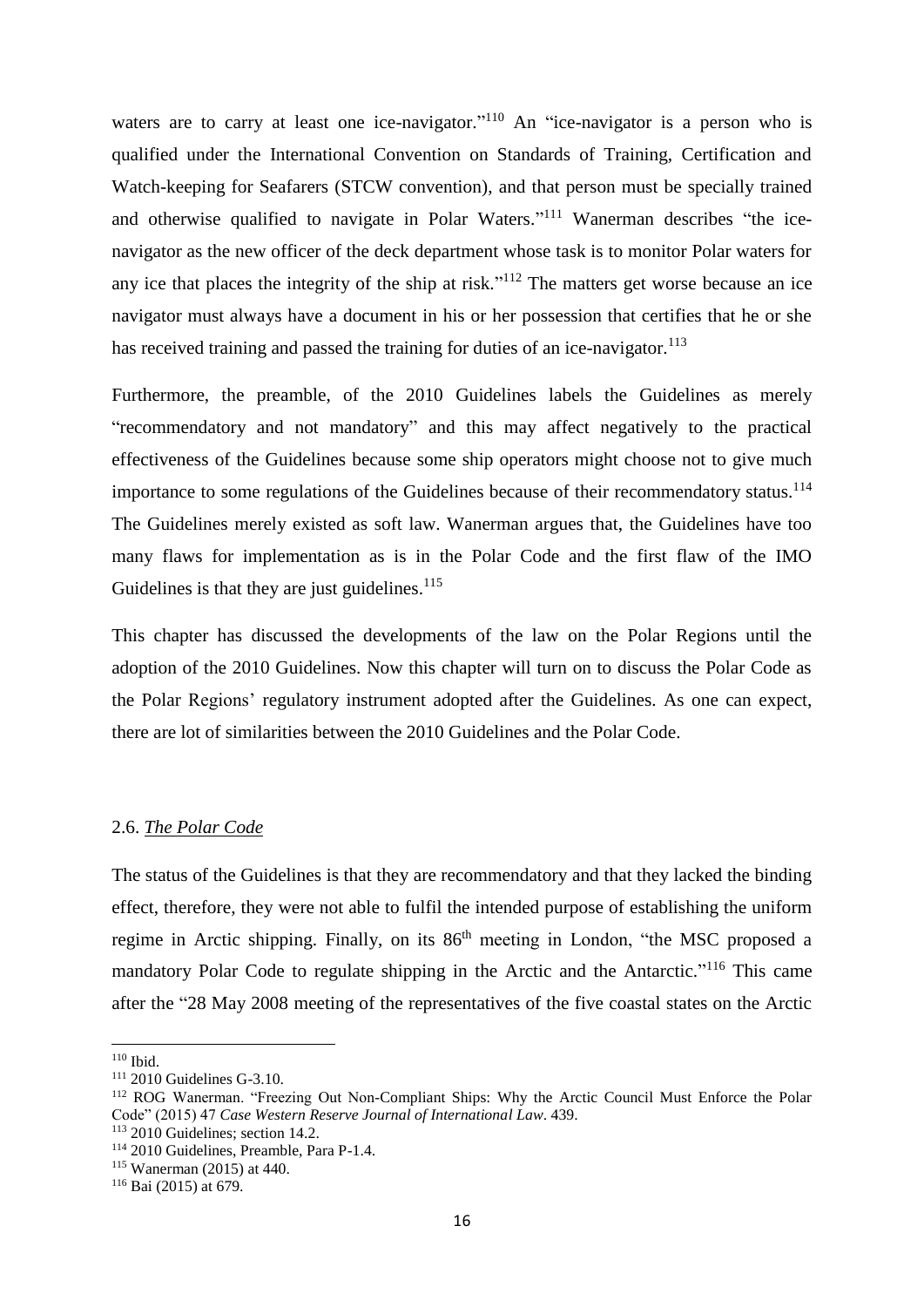Ocean" in Ilullisat, Greenland, which met to discuss and adopt a declaration that made it clear that "they would not develop a new comprehensive international legal regime to govern the Arctic Ocean."<sup>117</sup> The representatives of the Arctic States declared that they will keep themselves informed of the laws in the "Arctic Ocean" and they will continue to adopt necessary laws.<sup>118</sup> Nevertheless, this did not deter the IMO from making preparations necessary for the adoption of the "Polar Code".

The need for mandatory uniform Polar rules was clear, but the IMO was still unclear of how it should adopt those rules because it had the options to "enact the Code as a separate international convention or it could have just amended the conventions that were already in force"<sup>119</sup>

Alternatively, the IMO would implement a separate convention and that would call for ratification by the member states holding a significant percentage of the world merchant shipping.<sup>120</sup> In November 2014, "the MSC and the MEPC adopted Part I-A of the Polar Code, safety measures at the  $94<sup>th</sup>$  session of the MSC."<sup>121</sup> The "MSC adopted Part II-A of the Polar Code on Pollution Prevention Measures and MARPOL amendments in May 2015 at its 68<sup>th</sup> session."<sup>122</sup> The Polar Code is the combination of the "Part I-A Safety Measures and the Part II-A Environmental measures"; however, the text of the Polar Code separates these two Parts in the same fashion. The adoption of the two parts of the 'Polar Code' by the 'MSC' and the MEPC meant that the Polar Code was completed.

### 2.6.1. *The Status of the Polar Code.*

There are many possible conceptions of the Polar Code. Zanotto defines "the Polar Code as a response of the international community to the environmental challenges deriving from climate change to protect the Arctic Ocean from the threat consisted of the increasing naval activity to the region and to promote a safe shipping in the northern seas."<sup>123</sup> The Polar Code is a product of strenuous conferences and it is a leap from the MARPOL and UNCLOS

<sup>117</sup> Arctic Ocean Conference Ilullisat, Greenland (27-29 May 2008). 'The Ilullisat Declaration' adopted on 28 May 2008.

 $118$  Ibid.

<sup>119</sup> Bai (2015) at 679.

 $120$  Ibid.

<sup>121</sup> IMO, International Code for Ships Operating in Polar Waters (Polar Code) (Safety-related provisions) (21 November 2014) IMO Resolution MSC. 385 (94).

<sup>&</sup>lt;sup>122</sup> IMO, International Code for Ships Operating in Polar Waters (Polar Code) (Environment-related provisions) (15 May 2015) IMO Resolution MEPC. 264 (68).

<sup>&</sup>lt;sup>123</sup> F Zanotto. To What Extent Do Sea Transport and Navigation Challenges Deriving from Climate Change Justify a New Governance for the Arctic Region? (LLM Thesis, Tilburg University, 2016) 24.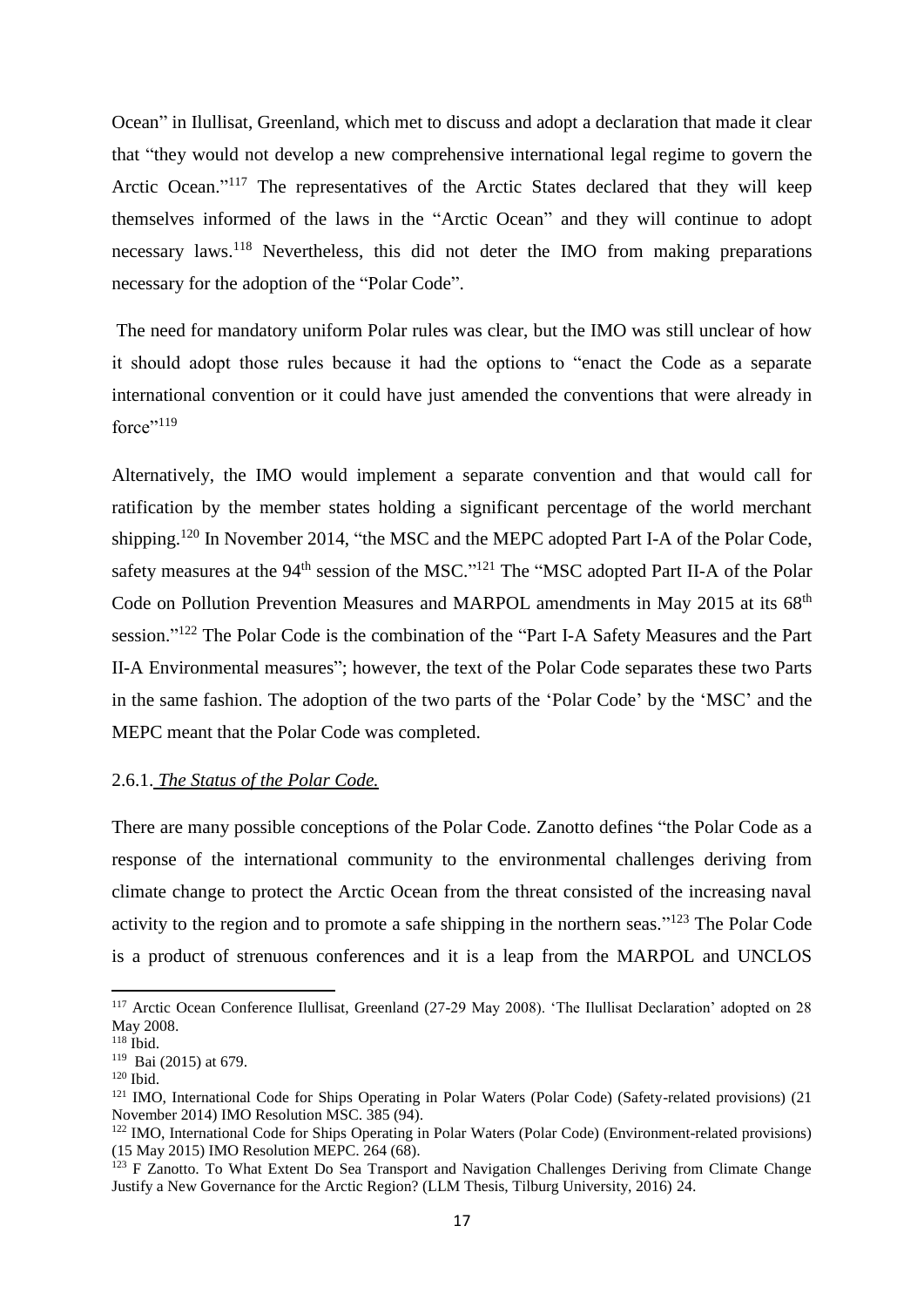Conventions.<sup>124</sup> On that note, the Polar Code is not a self-governing Convention.<sup>125</sup> Bai explains that,

"The Polar Code tries to balance the interests of different stakeholders: Arctic States have seen as accepted their instances to a safer marine environment, to use it for commercial purposes too. On the other hand, Non-Arctic States are seeking for the liberalisation of the seas, hence, willing to concede stricter rules on the protection of Arctic ecosystem and the Polar Code tries to make these two conflicting views coexist."<sup>126</sup>

The "preamble of the Polar Code" describes the same Code as, "an initiative towards supplementing the existing IMO instruments in order to increase the safety of ships operation and mitigate the impact on the people and the environment in the remote, vulnerable and potentially harsh Polar waters."<sup>127</sup> The "Polar Code" found its roots on the underlying principles of non-discrimination, "safety of life at sea and environmental protection".<sup>128</sup>

The "principle of non-discrimination" refers to the prevention of discriminatory actions and unnecessary restrictions on shipping by governments in the overarching purpose of international maritime conventions adopted by the IMO.<sup>129</sup> However, the principles of "safety of life at sea and environmental protection" underpin the global shipping order and they are the "substantive principles of the Arctic shipping governance."<sup>130</sup>Importantly, "the goal of the Polar Code" is two-fold as it aims "to provide for safe ship operation and the protection of the Polar environment by addressing risks present in Polar waters and not adequately mitigated by other instruments of the organisation."<sup>131</sup> These are the views of the different academics trying to give a possible definition of the Polar Code.

This chapter will now discuss the structure and the "safety provisions of the Polar Code" and this is for the purposes of showing how deep the Code goes in ensuring the safety of ship navigation in the Polar waters.

 $\overline{\phantom{a}}$ 

<sup>124</sup> Bai (2015) at 678.

<sup>&</sup>lt;sup>125</sup> Bai (2015) at 678.

<sup>126</sup> Bai (2015) at 688.

<sup>&</sup>lt;sup>127</sup> The Polar Code, Preamble.

<sup>128</sup> Bai (2015) at 680.

<sup>&</sup>lt;sup>129</sup> Convention on the International Maritime Organisation No. 4214 of 1958 (Geneva, 6 March 1948, came in force 17 March 1958) 289 UNTS 3. At Part 1 Art.1 (b).

<sup>130</sup> Bai (2015) at 680.

<sup>&</sup>lt;sup>131</sup> The Polar Code, Introduction.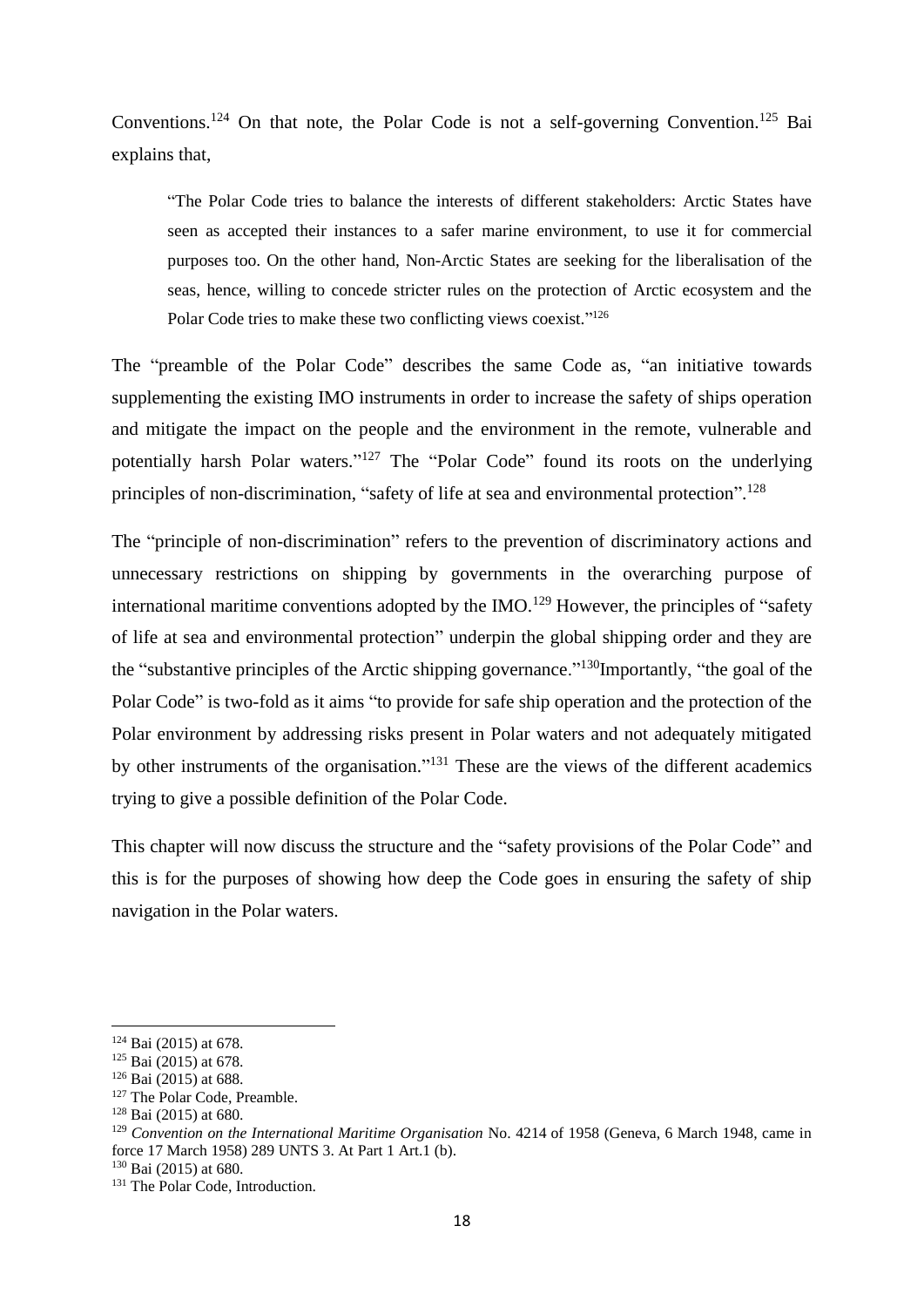The Polar Code has an introduction, Part I and Part II. An introduction section of the Polar Code has the "mandatory provisions" that apply to both Part II and I. However, Part-I of the Polar Code is subdivided into Part I-A which has the mandatory provisions on safety measures and Part I-B containing recommendatory provisions on safety. Part II is divided in the same fashion as compared to Part I. Part II has Part II-A which "has mandatory provisions on prevention of pollution" in the Polar Regions and Part II-B contains recommendatory provisions on the prevention of pollution. The whole structure of the Polar Code adopted a *goal-based* approach, which is evident in that at the beginning of every chapter of the Code, the goal of the chapter is at the beginning of the chapter and the same is applicable for all the chapters. Each chapter of "the Polar Code has the overall goal of the chapter, functional requirements to fulfil that goal and regulations."<sup>132</sup>

### 2.6.3. *Provisions of Part I-Safety Measures- of the Polar Code.*

Chapter 1 of Part I-A of the Polar Code explains the style and the arrangements of the chapters of the Polar Code. Chapter I of Part I-A contains the definitions section. Importantly, the vessels that "are regulated by the Polar Code should" always carry a Polar ship certificate when they are navigating the Polar waters.<sup>133</sup> The issuance of the "Polar Ship Certificate shall be after an initial or renewal survey to a ship, which complies with relevant requirements of the Code."<sup>134</sup> The Administration must issue that "Polar Ship Certificate or the certificate" to a ship that is qualified to navigate the Polar waters however, any person or organisation recognised by the said administration "in accordance with UNCLOS Regulation XI-1/1" can issue the same certificate to a qualifying ship.<sup>135</sup> In every case, "such Administration is responsible for that Polar Ship Certificate."<sup>136</sup> However, the Polar Code fails to give definition of "Administration" as per its use in the Code and this might be the source of confusion in the future.

The vessel shall be assessed before being given the 'Polar ship certificate' and that assessment must be aimed at exposing the qualities and shortcomings of the vessel for the

<sup>132</sup> Part I-A, Chapter 1.1 of the Polar Code.

<sup>&</sup>lt;sup>133</sup> Part I-A, Chapter 1, Para 1.3.1.

<sup>&</sup>lt;sup>134</sup> Part I-A, Chapter 1, Para 1.3.2.

<sup>135</sup> Part I-A, Chapter 1, Para 1.3.4.

 $136$  Ibid.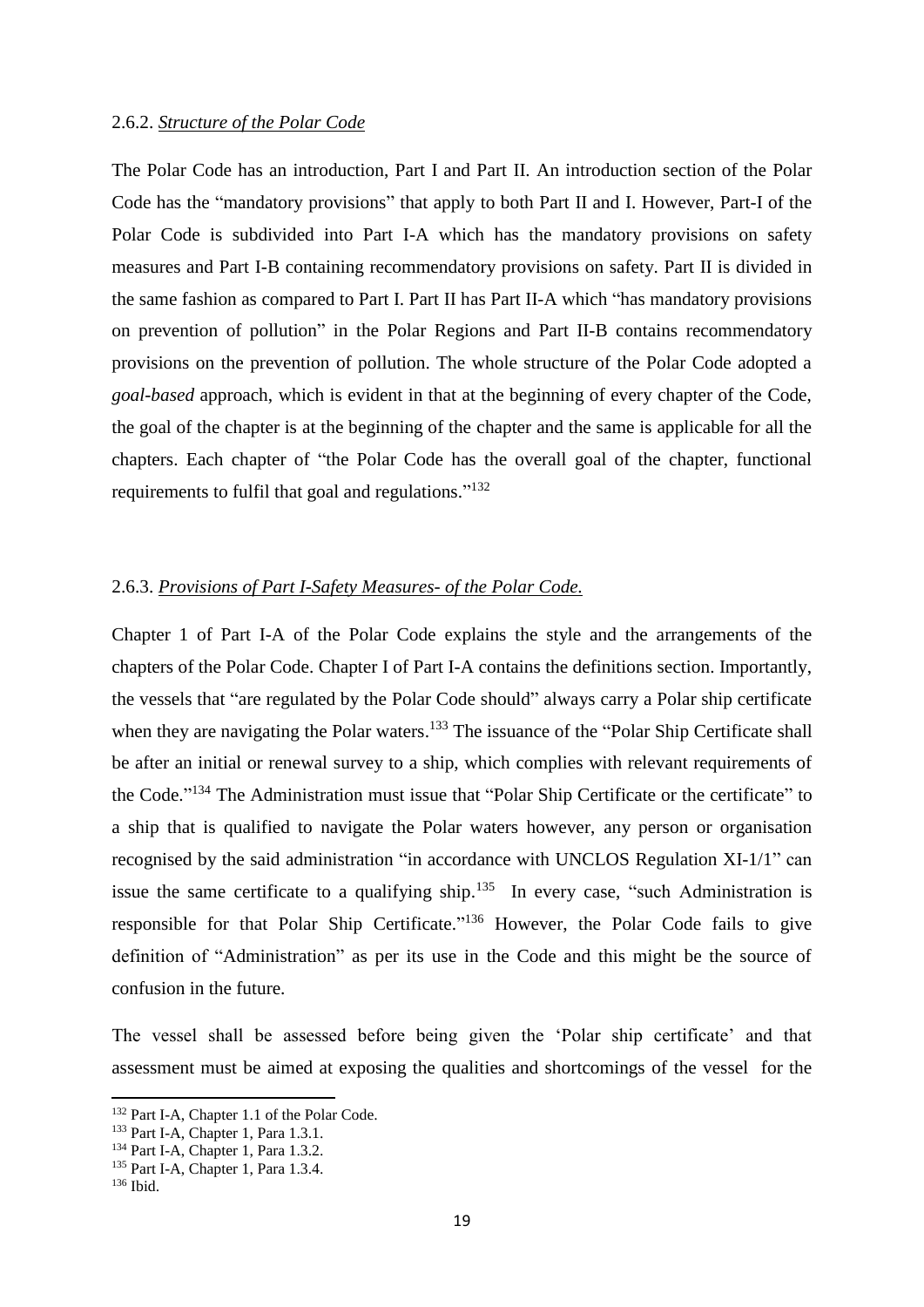reasons of navigating the Polar waters, taking into account the encompassing weather conditions, such as "operating in low temperature"<sup>137</sup>and "operation in ice".<sup>138</sup>After all the tests on the ship are done, "the owner, operator or crew of the ship will be given a Polar Waters Operational Manual (PWOM), which shall include information on the ship-specific capabilities and limitations in relation to the assessment required in chapter 1 of the Code."<sup>139</sup> In terms of Paragraph 2.2.4 of Part I-A, "the PWOM shall include or refer to the specific procedures to be followed in the event of an incident in Polar waters."<sup>140</sup> Chapter 3 of The Code dictates for the ships to be equipped with materials that would allow them to operate safely in the low air temperatures of the Polar Regions<sup>141</sup> and in "ice-strengthened ships, the structure of the ship must be able to resist both global and local structural loads anticipated under the foreseen ice-condition."<sup>142</sup>

Therefore, ships shall be stable enough when they encounter some ice accumulations to their structure due to cold temperatures, and "ships of Category A and B" shall be stable enough to withstand damage that they might suffer because of ice impacts.<sup>143</sup> While the first six sections of the Code deal with the structural requirements for ships navigating Polar waters, chapter 7 gives the strategies for fire safety or protection and it aims to ensure that "fire safety systems and appliances are effective and operable."<sup>144</sup> Chapter 7 of the Code further dictates that, "means of escape remain available so that persons on board can safely and swiftly escape to the lifeboat and life raft embarkation deck under the expected environmental conditions."<sup>145</sup>Chapter 8 deals with lifesaving and the preparations for "lifesaving in the Polar waters" with the goal of providing for "safe escape, evacuation and survival."<sup>146</sup>

Chapter 8 requires "the exposed escape routes to remain accessible and safe at all times, taking into consideration the potential icing of structures and snow accumulation."<sup>147</sup> In the case of evacuation, the available lifesaving must be sufficient to provide assistance when rescue is required even under the adverse environmental conditions.<sup>148</sup> For survival purposes,

<sup>143</sup> Part I-A, chapter 4, Para 4.2.2.

 $\overline{\phantom{a}}$ 

<sup>146</sup> Part I-A, Chapter 8, Para 8.1.

<sup>137</sup> PART I-A, Chapter 1, Para 1.5.1.

<sup>&</sup>lt;sup>138</sup> Part I-A, Chapter 2, Para 1.5.2.

<sup>&</sup>lt;sup>139</sup> Part I-A, chapter 2, Para 2.2.2.

<sup>140</sup> Part I-A, chapter 2, para 2.2.4.

 $141$  Part I-A, chapter 3, para 3.2.1.

<sup>&</sup>lt;sup>142</sup> Part I-A, chapter 3, Para 3.2.2.

<sup>&</sup>lt;sup>144</sup> Part I-A, Chapter 7, Para 7.1.

<sup>145</sup> Ibid.

<sup>&</sup>lt;sup>147</sup> Part I-A, Chapter 8, Para 8.2.1.1.

<sup>&</sup>lt;sup>148</sup> Part I-A, Chapter 8, Para 8.2.2.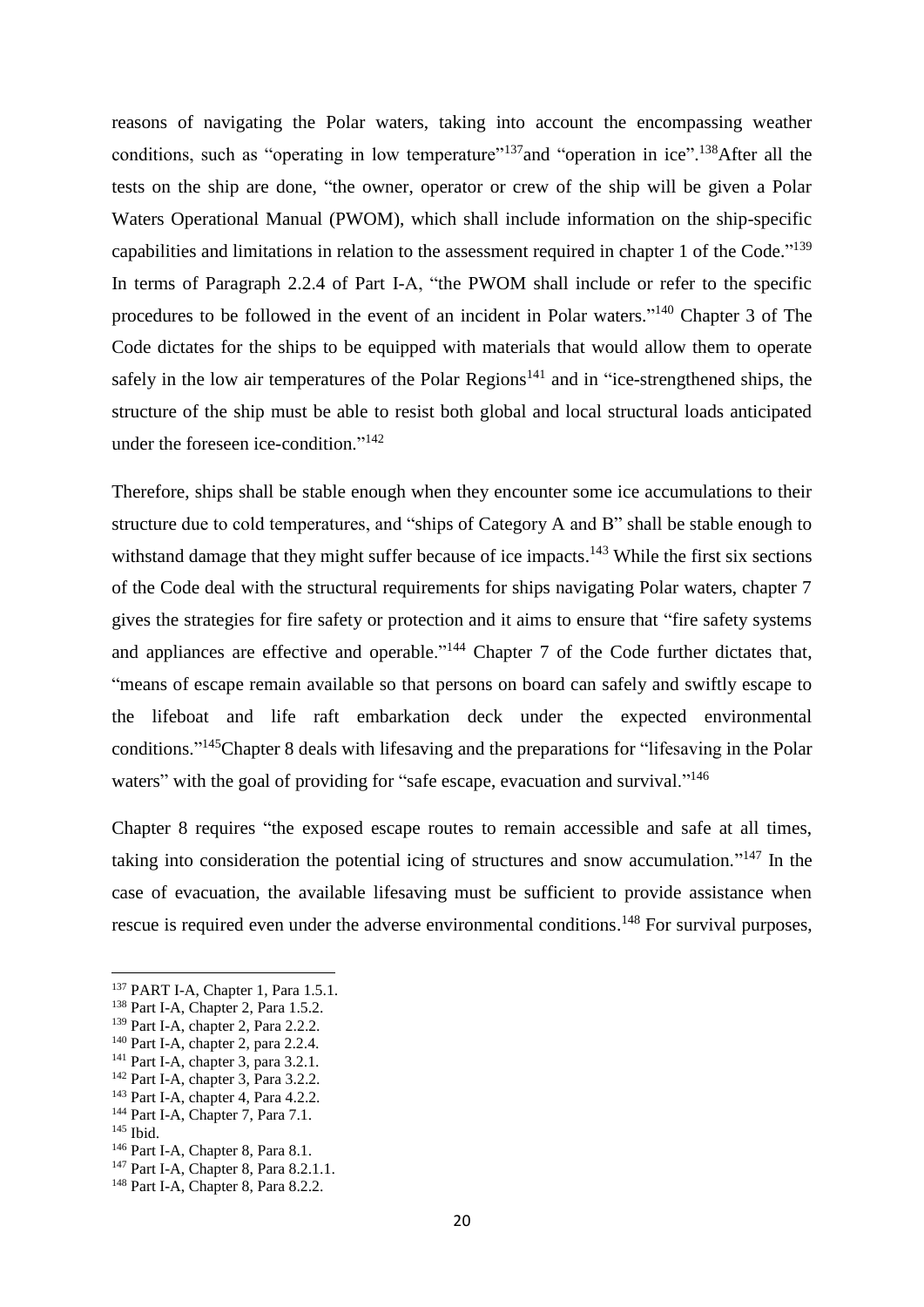everyone on board a vessel must be given adequate thermal protection "taking into account the intended voyage, the anticipated weather conditions (cold and wind), and the potential immersion in Polar waters where applicable."<sup>149</sup> The Code comprehensively provides for means of "effective communication for ships and survival crafts during normal operation and in emergencies."<sup>150</sup>

"Chapter 11 of the Polar Code" deals with voyage planning by ensuring that the "company, master of the vessel and crew are provided with sufficient information to enable operations to be conducted with due consideration to safety of ship and persons on board and, as appropriate, environmental protection."<sup>151</sup>

Furthermore, the crew of the ship that is operating in the Polar waters must be qualified and receive such qualification by going through 'training and have experience' in navigation of the icy waters. <sup>152</sup> This includes the "familiarisation of every crewmember with the procedures and equipment contained or referenced in the PWOM relevant to their allocated responsibilities." 153

### 2.7. *Conclusion.*

This chapter has looked at the reasons for adopting the Polar Code and the process that culminated in the enactment of the mandatory Polar Code. This chapter defined the Code and moved on to give a detailed description of the Safety provisions of the Polar Code. Nonetheless, the Safety provisions of the Polar Code are not much of a cause of criticism. The following chapter will survey the criticisms made against other provisions of the Polar Code and the shortcomings of the Code. It will be submitted that the provisions aimed at protecting the Polar environment are controversial and questionable.

<sup>149</sup> Part I-A, Chapter 8, Para 8.3.2.1.

<sup>&</sup>lt;sup>150</sup> Part 1-A, Chapter 10, Para 10.1.

<sup>151</sup> Part I-A, Chapter 11, Para 11.1.

<sup>152</sup> Part 1-A, chapter 12, Para 12.1.

<sup>&</sup>lt;sup>153</sup> Part I-A, chapter 12, para 12.3.4.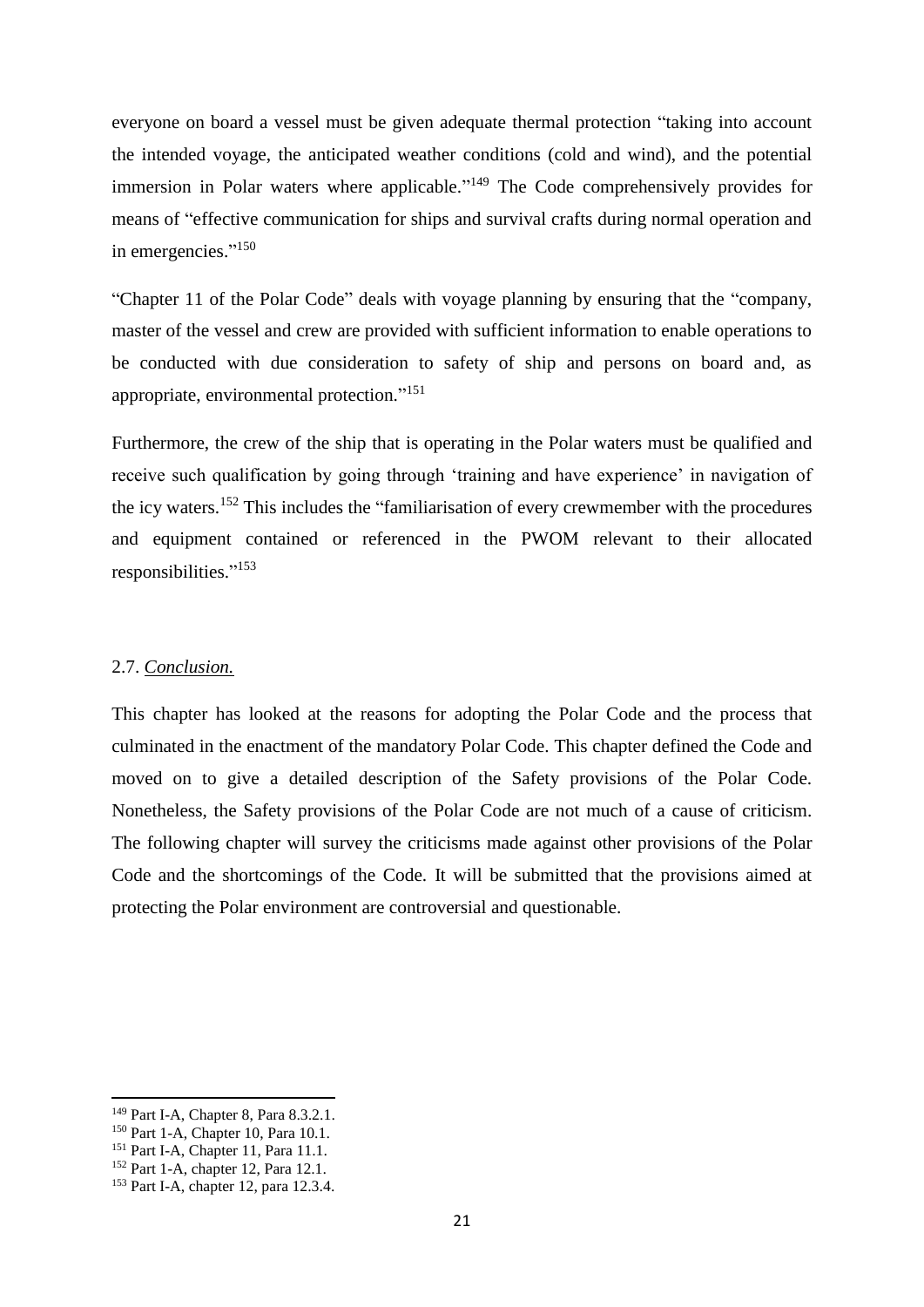# **CHAPTER 3: A CRITICAL ANALYSIS OF THE ENVIRONMENTAL PROVISIONS OF THE POLAR CODE.**

### 3.1. *Introduction.*

Following the introduction and synopsis of the Polar Code and the discussion of the "Polar Code Part I-A provisions", this chapter will investigate the Part II-A provisions of the Polar Code that regulate the protection of the environment of the Poles. The chapter will discuss the criticisms made against the Polar Code, then conduct a probative analysis of the environmental provisions of the Code and expose its shortfalls. The aim of this chapter is to show that, even though the Polar Code is a leap forward, there is a need for amendments to enable it to become a more effective legal tool for the protection of the Polar environment.

### 3.2. *Provisions of the Polar Code for the Protection of the Polar Environment (Part II-A).*

### 3.2.1 *Chapter 1 of Part II-A.*

Chapter 1 of Part II-A "prohibits any discharge into the sea of oil or oily mixtures from any ship in the Arctic waters",  $^{154}$  but paragraph 1.1.2 gives exception to "the discharge of clean or segregated ballast".<sup>155</sup> Notwithstanding that, Category A ships may navigate the Polar waters even if at the time, they do not comply with the oil prohibition provision of the Polar Code and that is possible if the Administration gives approval for such a voyage.<sup>156</sup> However, "that 'Category A' ship must be operating continuously in Arctic waters for more than 30 days and shall comply with the prohibition not later than the first intermediate or renewal survey, whichever comes first, one year after 1 January 2017."<sup>157</sup> Nonetheless, "the discharge requirements of MARPOL of Annex 1 Regulation 15.3" are applicable during the period of an approval from the Administration. 158

<sup>154</sup> Polar Code, Part II-A, Chapter 1, Para 1.1.1.

<sup>&</sup>lt;sup>155</sup> Polar Code, Part II-A, Chapter 1, Para 1.1.2.

<sup>156</sup> Polar Code, Part II-A, chapter 1, para 1.1.3.

<sup>157</sup> Ibid Chapter 1, Para 1.1.3.

 $158$  Ibid.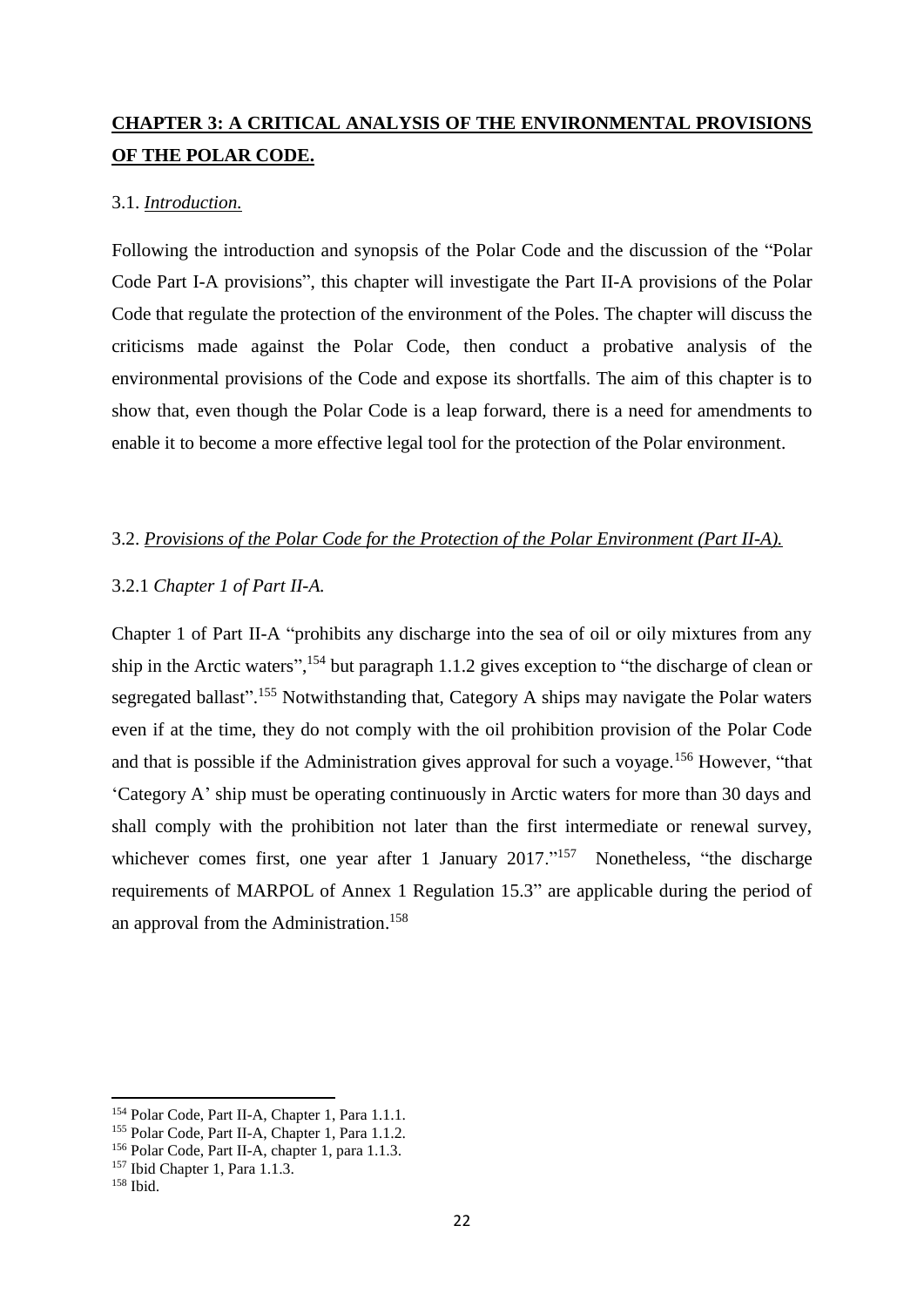In addition to that, chapter 1 provides structural requirements. The "Category A and B" vessels that have the bigger oil tanks are required to have their oil tanks detached from the hull capacity.<sup>159</sup>

However, such detachment of fuel tanks from the hull is not a requirement for the vessels that have "the small oil fuel tanks with the maximum individual capacity lesser than 30 m3."<sup>160</sup> Furthermore, "Category A and B ships constructed on or after 1 January 2017 shall have all cargo tanks constructed and utilised to carry oil separated from the outer shell by a distance more than 0.76 m."<sup>161</sup> The Polar Code excludes the application of this requirement to the oil tankers.<sup>162</sup>

Thus paragraph 1.2.3 provides that, "for 'category A and B' oil tankers of less than 5, 000 tonnes deadweight constructed on or after 1 January 2017, shall have the entire cargo length protected with double bottom tanks or spaces complying with the applicable requirements of regulation 19.6.1 of MARPOL Annex 1."<sup>163</sup>

Paragraph 1.2.3.2 requires the vessels "to protect the entire cargo length with wing tanks or spaces in accordance with regulation 19.3.1 of MARPOL Annex 1 and to comply with the applicable requirements for distance referred to in regulation 19.6.2 of MARPOL Annex 1."<sup>164</sup> In addition to that, the vessels that are navigating the Polar Regions must have "all tanks holding oil residue (sludge) and oily bilge water separated from the outer shell by a distance greater than 0.76 m."<sup>165</sup> Notably, "paragraph 1.2.4 only applies to 'Category A and B' ships and it does not apply to small tanks with a maximum individual capacity lesser than 30 m3." 166

<sup>159</sup> Polar Code, Part II-A, Chapter 1, Para 1.2.1.

<sup>&</sup>lt;sup>160</sup> Ibid.

<sup>161</sup> Polar Code, Part II-A, Chapter 1, Para 1.2.2.

<sup>162</sup> Polar Code, Part II-A, Chapter 1, Para 1.2.2.

<sup>&</sup>lt;sup>163</sup> Polar Code, Part II-A, Chapter 1, Para 1.2.3.1.

<sup>164</sup> Polar Code, Part II-A, Chapter 1, Para 1.2.3.2.

<sup>165</sup> Polar Code, Part II-A, Chapter 1, Para 1.2.4.

 $166$  Ibid.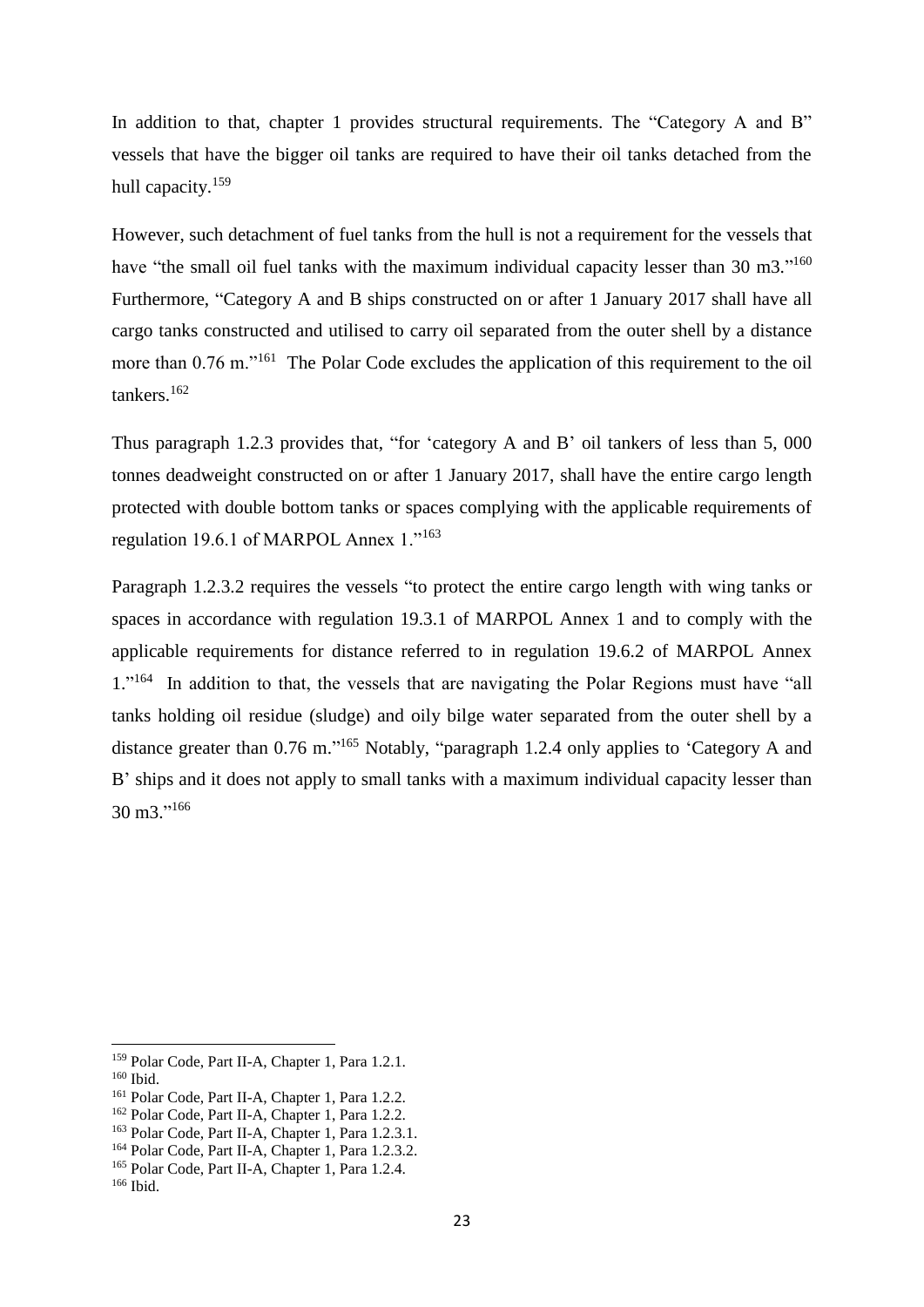#### 3.2.2*. Chapter 2 of Part II-A: "Control of Pollution by Noxious liquids in Bulk."*

The vessels may not "discharge the Noxious Liquid Substances (NLS) into the Polar waters."<sup>167</sup> However, paragraph 2.1.3 for the Administration to allow the discharge of NLS into Polar waters for Category A and B ships.<sup>168</sup>

Chapter 3 of Part II-A on "prevention of pollution by harmful substances carried by sea in packaged form, was kept blank intentionally."<sup>169</sup>

### 3.2.3*. Chapter 4 of Part II-A: Prevention of Pollution by Sewage from Ships.*

The only time when the vessels may release sewage to the icy waters is only when such release of sewage is permitted under "MARPOL Annex IV."<sup>170</sup> The vessels may also release "comminuted (*sic*) and disinfected sewage in accordance with regulation 11.1.1 of MARPOL Annex IV at a distance of more than three nautical miles from any ice-shelf,  $^{171}$ or fast ice<sup>172</sup> and such release shall be as far as practicable from areas of ice-concentration exceeding 1/10."<sup>173</sup> Ships may discharge sewage in Polar waters even if they "are discharging sewage that is not 'comminuted' (*sic*) or disinfected in accordance with regulation 11.1.1 of MARPOL Annex 1V, only if such discharge is more than 12 nautical miles from any iceshelf or fast ice and shall be as far as possible from areas of ice concentration exceeding 1/10." 174

# 3.2.4*. Chapter 5 of Part II-A of the Polar Code: Prevention of pollution by Garbage from Ships.*

In terms of paragraph 5.2.1 of chapter 5 of Part II-A,

<sup>167</sup> Polar Code, Part II-A, Chapter 2, Para 2.1.1.

<sup>168</sup> Polar Code, Part II-A, Chapter 2, Para 2.1.3.

<sup>&</sup>lt;sup>169</sup> Polar Code, Part II-A, Chapter 3.

<sup>&</sup>lt;sup>170</sup> Polar Code, Part II-A, Chapter 4, Para 4.2.1.

<sup>&</sup>lt;sup>171</sup> Polar Code, Part II-A, Chapter 4, Para 4.1.2; describes ice-shelf as "a floating ice of considerable thickness showing 2 to 50 m or more above sea-level, attached to the coast."

<sup>&</sup>lt;sup>172</sup> See para 4.1.3; "fast ice means sea ice which forms and remains fast along the coast, where it is attached to the shore, to an ice-wall, to an ice-front, between shoals and grounded iceberg."

<sup>173</sup> Polar Code, Part II-A, Chapter 4, Para 4.2.1.1.

<sup>&</sup>lt;sup>174</sup> Polar Code, Part II-A, Chapter 4, Para 4.2.1.2.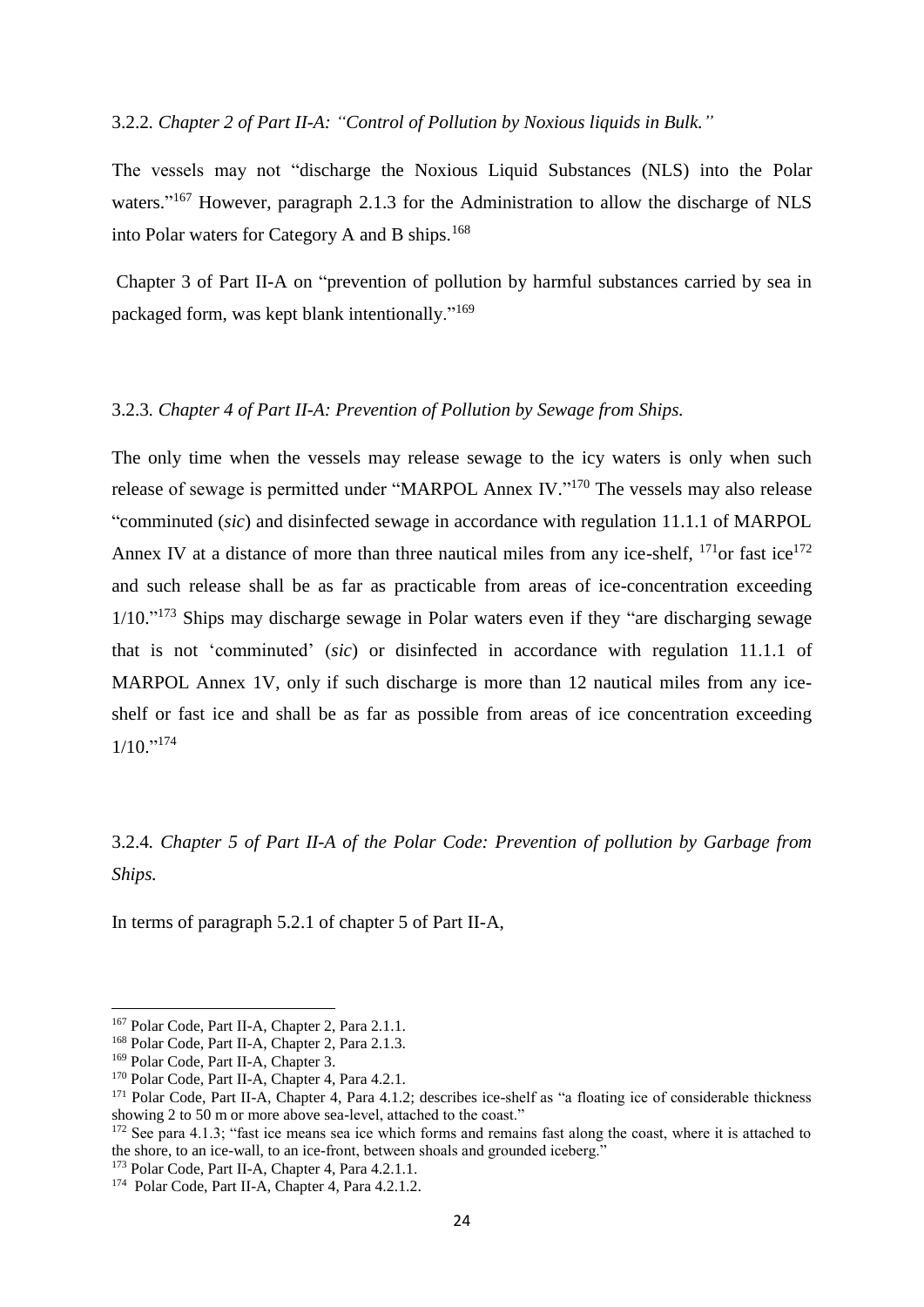"Discharge of garbage is permitted by reference to Regulation 4 of MARPOL Annex V. However, such discharge of garbage to the Arctic waters must be made when the ship is as far as practicable from areas of ice concentration exceeding 1/10 but, in any case, not less than 12 nautical miles from the nearest land, nearest ice-shelf, or nearest fast ice."<sup>175</sup>

Paragraph 5.2.1.2 requires, "food wastes to be capable of passing through a screen with openings no greater than 25 mm and those food wastes shall not be contaminated by any other garbage type."<sup>176</sup> Furthermore, "chapter 5 of Part II-A of the Polar Code" prohibits the discharge of food wastes,  $177$  and animal carcasses into the Polar waters.  $178$  Chapter 5 permits the "discharge of garbage into the sea" in the Antarctica only if the performance of such discharge is under the auspices of "Regulation 6.1 of MARPOL Annex V".<sup>179</sup>

However, "such discharges of garbage into the sea in the Antarctica shall be as far as possible from the areas of ice concentration exceeding 1/10, but in any case not less than 12 nautical miles from the nearest fast ice."<sup>180</sup> Similar to the provision that applies to the Arctic, chapter 5 prohibits the discharge of food wastes onto ice.<sup>181</sup> In terms of paragraph 5.2.3 of chapter 5, "operation in Polar waters shall be taken into account, as appropriate, in the Garbage Record Book, Garbage Management Plan and the placards as required by MARPOL Annex V."<sup>182</sup>

The chapter will now survey the shortcomings of the Polar Code as argued by the academics and go on to discuss the shortcomings of the Code as evident from the reading of the provisions of the Code.

### 3.3. *The Shortcomings of the Polar Code.*

The Polar Code is rooted on a "risk-based approach in determining scope and adoption of a holistic approach in reducing identified risks."<sup>183</sup> The Polar Code is an optimistic step but it leaves some challenges to the Polar environment unanswered.<sup>184</sup> This is evident from the fact that, there is still a need for more effort to increase and improve charting in the Polar Regions

<sup>175</sup> Polar Code, Part II-A, Chapter 5, Para 5.2.1.1.

<sup>176</sup> Polar Code, PART II-A, Chapter 5, Para 5.2.1.2.

<sup>&</sup>lt;sup>177</sup> Para 5.2.1.3.

<sup>178</sup> Para 5.2.1.4.

<sup>179</sup> Polar Code, Part II-A, Chapter 5, Para 5.2.2.

<sup>180</sup> Para 5.2.2.1.

<sup>181</sup> Polar Code, Part II-A, Chapter 5, Para 5.2.2.2

<sup>&</sup>lt;sup>182</sup> Polar Code, Part II-A, Chapter 5, Para 5.2.3.

<sup>183</sup> Polar Code, Preamble, Para 7.

<sup>184</sup> F Ulmer. 'Alaska and the Arctic.' (2014) 31. *Alaska Law Review*. Available at: [https://scholarship.law.duke.edu/alr/vol31/iss2/3.](https://scholarship.law.duke.edu/alr/vol31/iss2/3) Accessed on 22 August 2018. 165.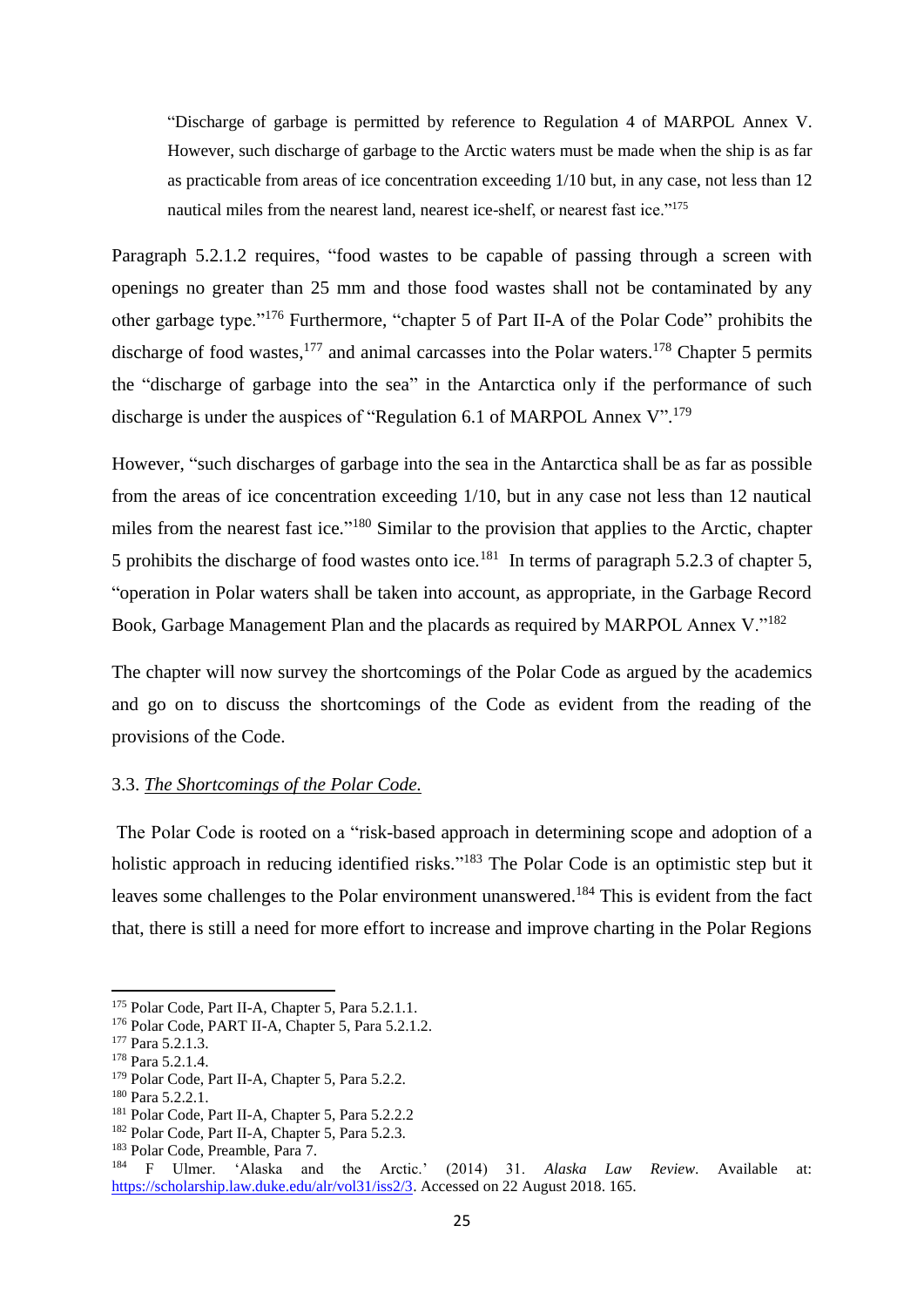to make navigation safer.<sup>185</sup> Disappointingly, the Polar Code is selective in its application because "the provisions of the Polar Code do not apply to all categories of vessels, but only to vessels of merchants ships listed in the MARPOL convention."<sup>186</sup> Above all that, "the Polar Code allows the discharge of heavy oil fuel into the Poles, while it only recommends the provisions on the ballast water management and anti-fouling system and it gives no statutory value to the regulation of the release of ballast to the icy waters."<sup>187</sup> Zanotto argues that, based on the above arguments, the Polar Code is insufficient for protecting the Poles because it postpones the crucial environmental problems in the Polar Regions that require immediate consideration.<sup>188</sup>

Cooperation among states is fundamental to the success of the Polar Code and the Arctic and non-Arctic states must be willing to cooperate.<sup>189</sup> Therefore, there should not be an overrating of the capacity of the Polar Code in protecting the environment of the Poles from suffering vessel pollution.<sup>190</sup> Liu elucidates his point by adding that, "Regulation 43 of MARPOL Annex 1 which entered into force on August 1, 2011, prohibits both the carriage in bulk as cargo and use as fuel of certain crude oils in the Antarctica and similar ban in the Arctic was advocated by non-governmental organisations during negotiations of the Polar Code."<sup>191</sup> Unfortunately, despite this, "the ban is only provided as a recommendation in Part II-B which states that ships are encouraged to apply regulation 43 of MARPOL Annex 1 when operating in Arctic waters."<sup>192</sup> Walsh quotes the words of "John Maggs, president of the Clean Shipping Coalition (CSC)", when he said that:

"The purpose of developing the Polar Code was to make sure that increased Polar shipping activity because of climate change did not put lives and the environment at risk. Sadly, the negotiations have resulted in a Code that falls far short of what is required. Without urgent

<sup>185</sup> Ibid.

<sup>&</sup>lt;sup>186</sup> Zanotto (2016) at 25.

<sup>187</sup> N Liu. 'Can the Polar Code Save the Arctic?' (2016) 20 (7). *American Society of International Law*. Available at: [https://www.asil.org/insights/volume/20/issue/7/can-polar-code-save-arctic.](https://www.asil.org/insights/volume/20/issue/7/can-polar-code-save-arctic) Accessed on 22 August 2018.

<sup>&</sup>lt;sup>188</sup> Zanotto (2016) at 25.

<sup>&</sup>lt;sup>189</sup> Zanotto (2016) at 25.

 $190$  Liu (2016).

<sup>191</sup> Liu (2016).

 $192$  Liu (2016).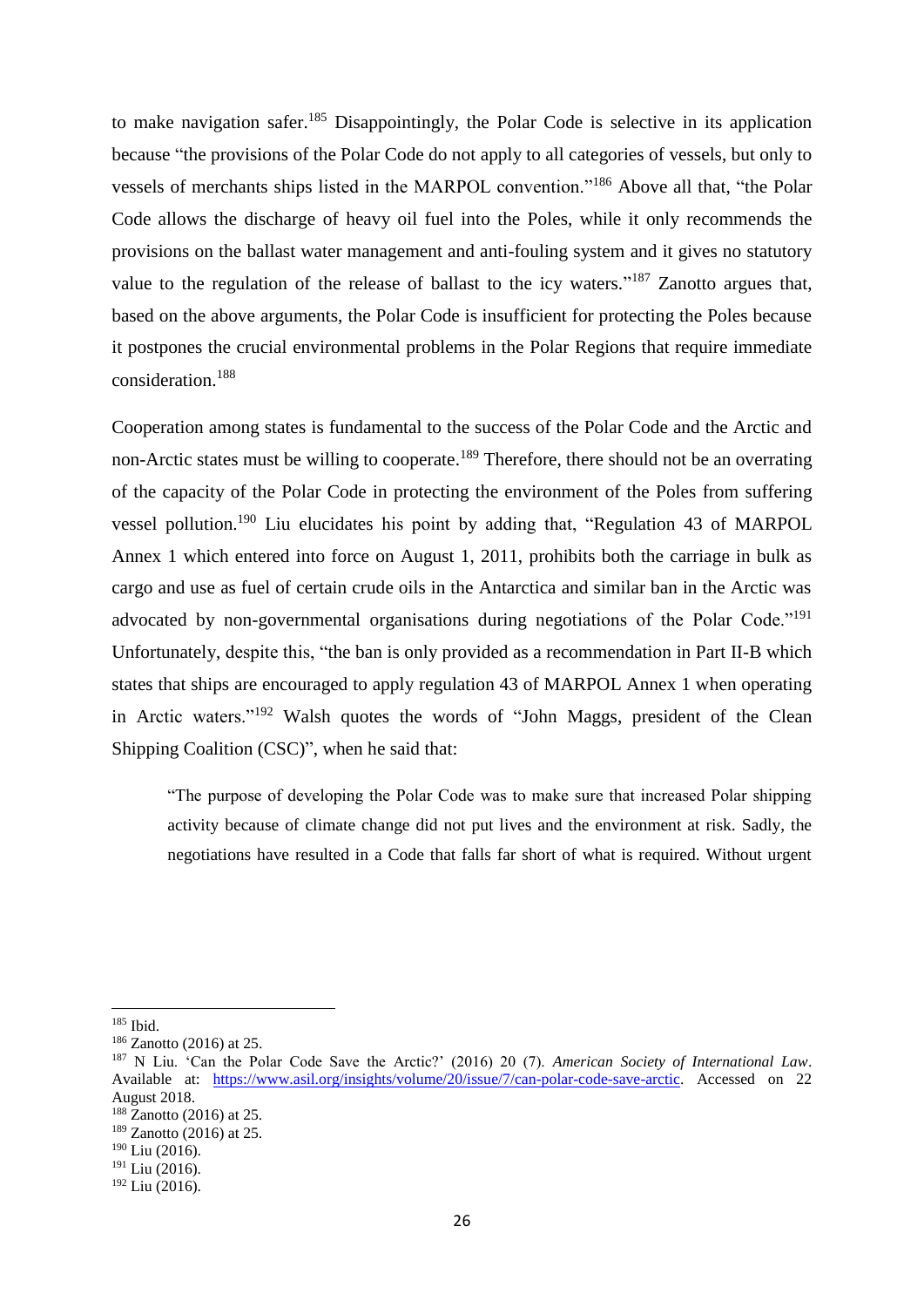further strengthening, it is just a question of when, not if, an incident occurs, with serious consequences for the delicate Arctic and Antarctic environments."<sup>193</sup>

Liu is concerned that, in the fragile ecosystems like the Arctic, the "ballast management and the anti-fouling provisions" are mere recommendations in "Part II-B of the Polar Code."<sup>194</sup> This is worrisome because the ballast water and biofouling introduce many invasive species to the icy waters.<sup>195</sup> In addition to that, "the Polar Code lacks an implementation mechanism apart from State Party monitoring", which may result to the accidents in the parts of the Poles that are inaccessible at times.<sup>196</sup>

The Friends of the Earth International (FOEI), the World Wide Fund for Nature (WWF) and Pacific Environment and the Clean Shipping Coalition (CSC) submitted a document, MEPC 67/9/9, in which they set out their comments and submitted shortcomings of the Polar Code.<sup>197</sup> In the MEPC 67/9/9, the co-sponsors were worried that the "title of Part II of the Polar Code" refers only to "pollution prevention" and this is worrying because there are a number of environmental issues that need attention in the Code.<sup>198</sup> Furthermore, the cosponsors argued that:

"In relation to chapter 4 on 'prevention of pollution by sewage from ships', the distances proposed from any ice-shelf, land-fast ice, and areas of ice concentration exceeding 1/10 are arbitrary. Hence, these provisions are likely to result in ships discharging raw and untreated sewage (which has to be discharged more than 12 nm from any ice) directly into marine mammal and seabird feeding grounds."<sup>199</sup>

The "step one of the Polar Code deliberations primarily focused on safety and navigation and less on environmental protection…for that reason, a significant gap remains in the Polar Code to address environmental protection."<sup>200</sup> David Miller, President and CEO of WWF-Canada criticises the Code in that, it has power of defending the Polar ecosystems from oil pollution

<sup>193</sup> D Walsh. 'Polar Code Too Weak to Properly Protect Polar Environments from the Increased Shipping Activity. 25 November 2014. *Antarctic and Southern Ocean Coalition.* Available at: [https://phys.org/news/2014-11-polar-code-weak-properly-environments.html.](https://phys.org/news/2014-11-polar-code-weak-properly-environments.html) Accessed on 22 August 2018.  $194$  Liu (2016).

<sup>195</sup> Liu (2016).

<sup>196</sup> Wanerman (2015) at 429.

<sup>197</sup> Marine Environment Protection Committee. Mandatory Code for Ships Operating in Polar Waters: Environmental Protection in the Polar Code. MEPC 67/9/9 (02 August 2014).

<sup>198</sup> MEPC 67/9/9. Para 2.

<sup>199</sup> MEPC 67/9/9. Para 5.

<sup>200</sup> MEPC 67/9/9. Para 9.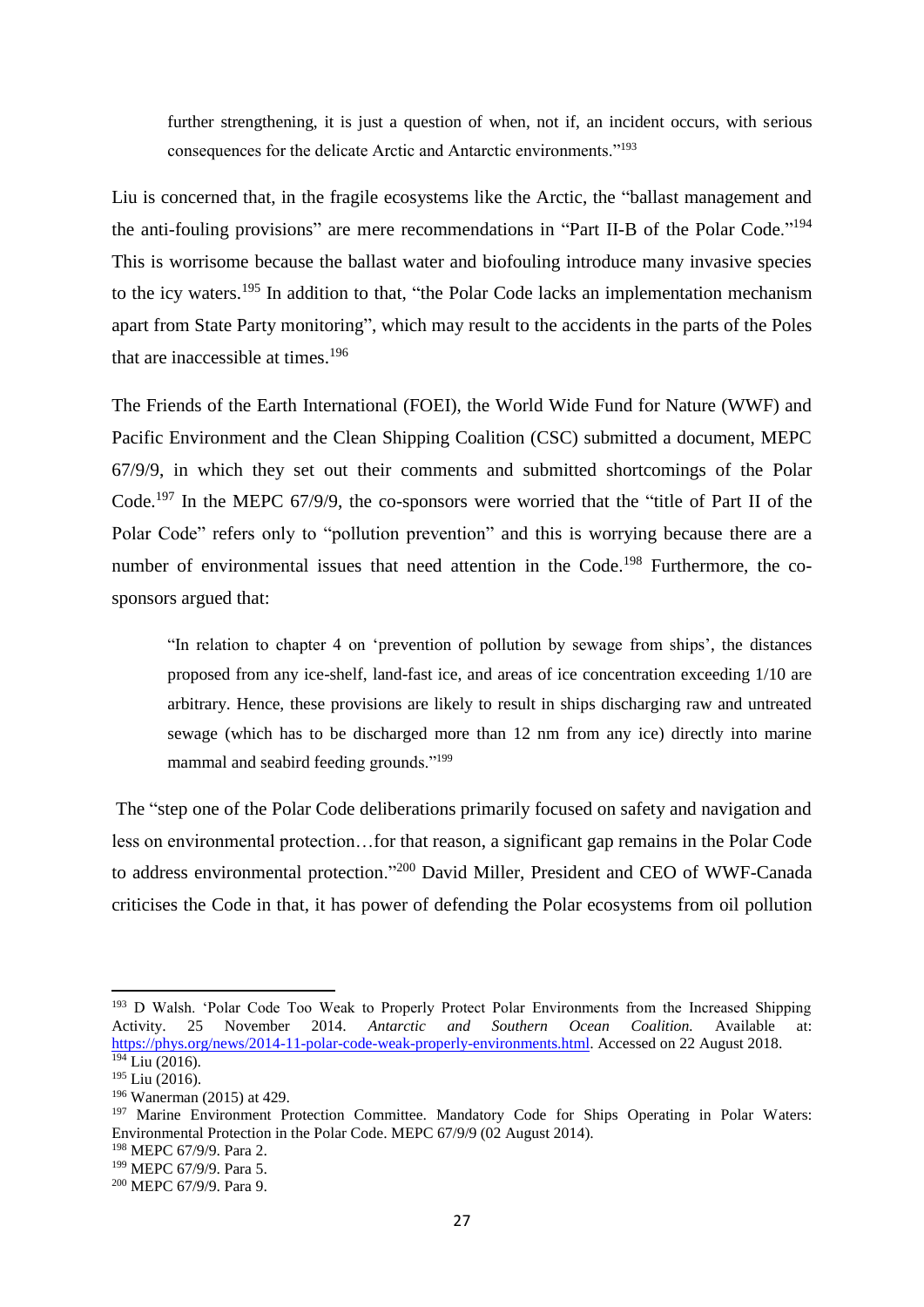but it has failed dismally to give such protection.<sup>201</sup> The Polar Code neglects the vital issues of the Polar environment such, "emissions to air, discharge of grey water, and the introduction of alien species, however, these were raised during the negotiations but were set aside in order to progress safety issues." 202

The Cambridge Workshop (DE 56/INF.3) raised a number of Polar environment issues but the Polar Code neglects those environmental issues therefore; it does not regulate "the lack of data and information on the impact of the environmental hazards and thus the difficulty of determining appropriate additional controls."<sup>203</sup> The Polar Code also neglects the "reduced ship speed (already constrained in ice) as means to reduce fuel consumption, fauna strikes, and hull penetration risks as identified in Cambridge."<sup>204</sup>

### 3.4. *Other Shortcomings of the Polar Code.*

The "Polar Code prohibits the discharge of oil or oily mixtures into Polar waters."<sup>205</sup> It is only fair to presume that the prohibition applies to all ships traversing the Polar waters because chapter 1, paragraph 1.1.1 of Part II-A, does not specify the category of ships which are prohibited from discharging oil in the Polar waters. On that note, to ensure prohibition to the discharge of oil in the Polar waters, chapter 1, paragraph 1.2.1 of Part II-A specifies that Category A and B ships shall have "all oil fuel tanks separated from the outer shell of the ship."<sup>206</sup> A provision that requires the hull strengthening of "Category A and B" ships only applies to ships with bigger "fuel tanks with a maximum individual capacity of more than 30 m3."<sup>207</sup> It does not make sense that the provisions calling for hull strengthening only apply to Category A and B ships because there is a possibility that Category C ships might navigate the icy waters. This possibility is manifest from the definition of Category C ships in the Polar Code, "as ships designed to operate in open water or in ice conditions less severe than included in Categories A and B ships." <sup>208</sup> The concept of ship categories was introduced in

<sup>&</sup>lt;sup>201</sup> Advocacy Group Opinion. 'New Polar Code, A good First Step, but Lacks Meaningful Protections for the Arctic. Available at [http://www.wwf.ca/?23703/New-Polar-Code-a-good-first-step-but-lacks-meaningful](http://www.wwf.ca/?23703/New-Polar-Code-a-good-first-step-but-lacks-meaningful-protections-for-the-Arctic)[protections-for-the-Arctic.](http://www.wwf.ca/?23703/New-Polar-Code-a-good-first-step-but-lacks-meaningful-protections-for-the-Arctic) Accessed on 20 August 2018.

 $202$  MEPC 67/9/9. Para 10.

<sup>203</sup> MEPC 67/9/9. Para 14.

<sup>204</sup> Ibid.

 $205$  Part II-A, Chapter 1, Para 1.1.1.

<sup>206</sup> Polar Code, Part II-A. Para 1.2.1.

<sup>207</sup> Ibid.

<sup>208</sup> Para 2.2. Definitions section.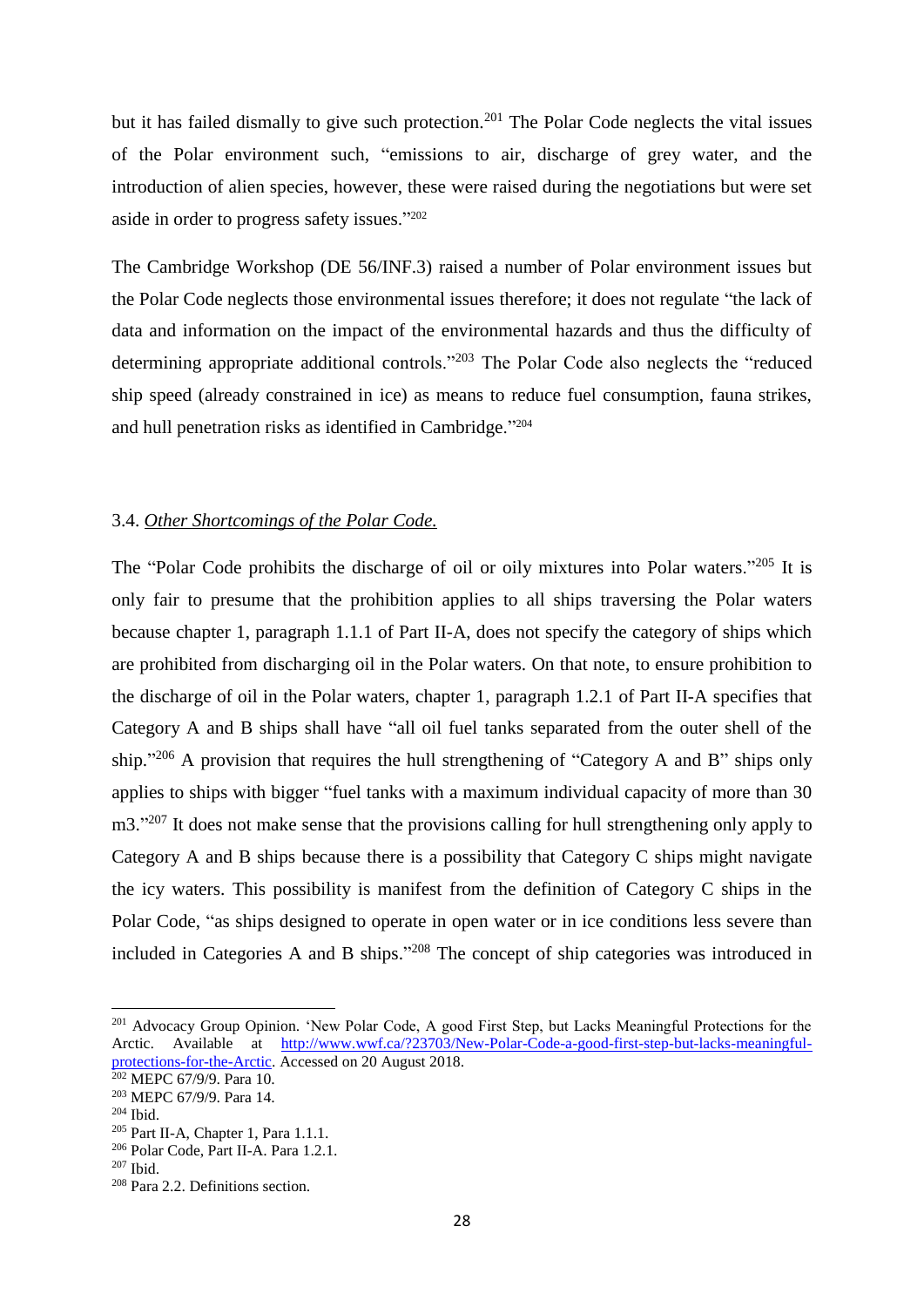the Polar Code with the intent to organize requirements together for certain classes of ships.<sup>209</sup> Three Polar Ship categories – A, B, and C – are linked to ice class notations and provide a broad indication of a ship's capability to navigate in ice.<sup>210</sup> It is the duty of the ship builders to determine the capabilities of the ship to navigate ice and allows shipowners not to comply with the strict requirements of the Polar Code if it was not their intention to have their vessels to traverse through regions that have a thick ice concentration.

This definition confirms that it is permissible for Category C ships to travel in the less icy conditions, but one cannot say with certainty that, the ice in which the Category C ship might encounter will not always present structural risks to the ship because of the changing seasons and unpredictable ice build-up. Chapter 4 of Part I-A supports the above concern because it "ensures adequate subdivision in both intact and damaged conditions."<sup>211</sup> In terms of Chapter 4 of Part I-A, such "subdivision and stability in intact and damaged conditions is achievable if vessels of Category A and B have sufficient residual stability to sustain ice-related damages."<sup>212</sup> Therefore, "ships of Category A and B shall be strong enough to withstand flooding resulting from hull penetration due to ice impact."<sup>213</sup> This provision does not include Category C as the ships that "should be able to withstand flooding resulting from hull penetration due to ice impact."<sup>214</sup> Is this because Category C ships cannot suffer ice impact and have their hulls damaged due to ice impact, or maybe the Code does not give much importance to Category C ships? This gap in the provisions of the Polar Code renders the Polar Code less effective in protecting the Polar environment. This Chapter will discuss some recent ship accidents that happened in the icy waters and this will demonstrate that the hull penetration does not only occur because of ice impact but there may be accidents that may result to an oil spill.

As a precautionary effort and taking into consideration the fragile nature of the Polar environment, every ship navigating the Polar waters must survive flooding in cases of hull penetration because Category A and B ships are not the only ships that may suffer an accident in the Polar waters. Unfortunately, an accident may take place even in clear waters for

<sup>209</sup> American Bureau of Shipping (ABS). 'IMO Polar Code Advisory' January 2016. Available at [file:///E:/polar%20code/after%20polar%20code/ABS\\_Polar\\_Code\\_Advisory\\_15239.pdf.](file:///E:/polar%20code/after%20polar%20code/ABS_Polar_Code_Advisory_15239.pdf) Accessed on 21 January 2019. At 15.

<sup>210</sup> American Bureau of Shipping (January 2016) at 15.

<sup>211</sup> Part I-A, Chapter 1, Para 4.1.

<sup>212</sup> Part I-A, Chapter 4, Para 4.2.2.

<sup>213</sup> Part I-A, Chapter 4, Para 4.3.2.1.

<sup>214</sup> Part I-A, Chapter 4, Para 4.3.2.1.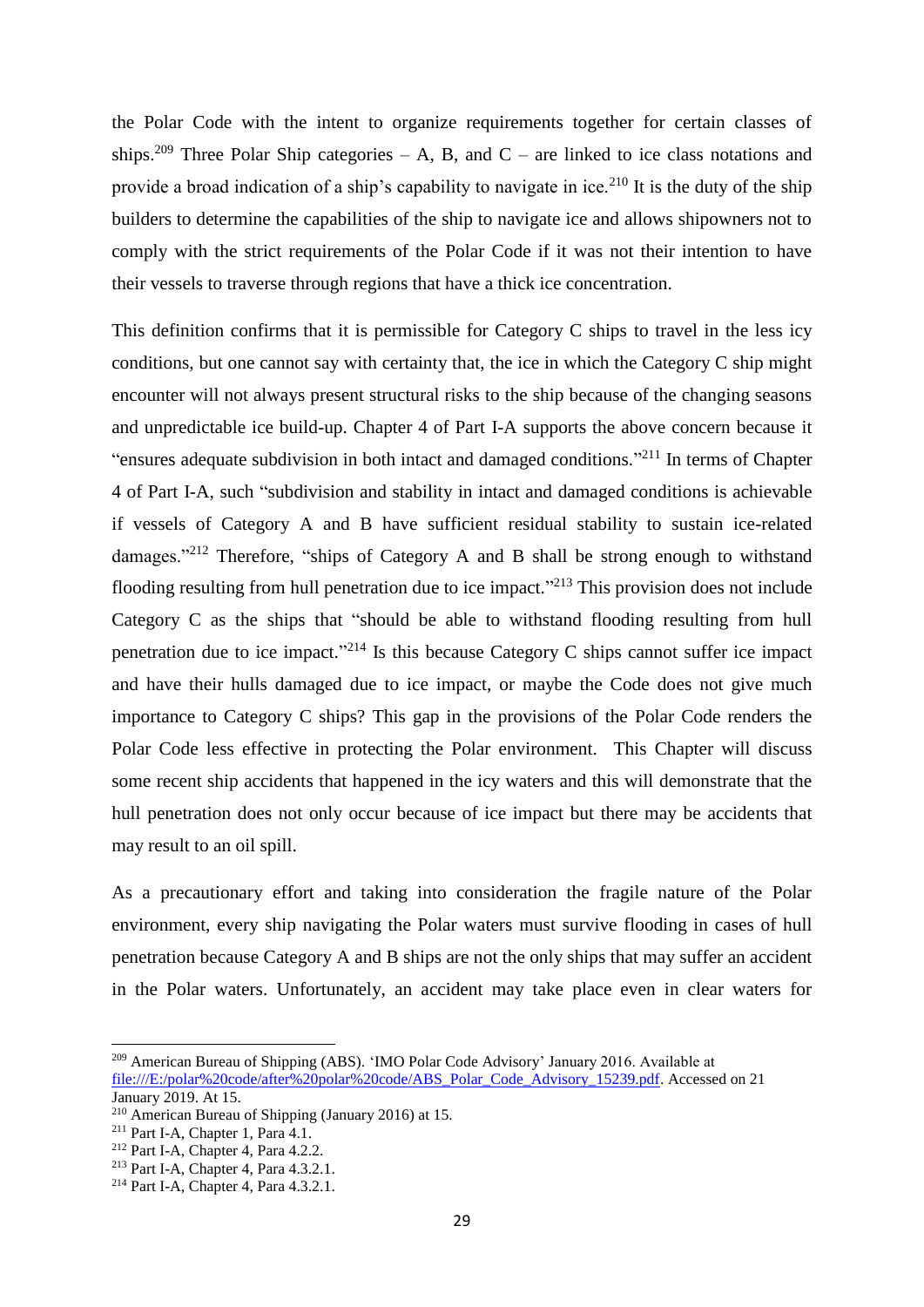instance if the hull of the ship hits the rocks on the seabed or the ship may run aground, $^{215}$ or there may be ship collision of two or more vessels.<sup>216</sup> Therefore, the Polar Code must require all ships that are navigating the Polar waters to have oil fuel tanks separated from the hull of the ship and by requiring that, the Polar Code will protect the Polar environment effectively at least from the oil spills. The IMO should amend the Polar Code so that it would require hull strengthening of all the ships that traverse the Polar waters because of damage that the Polar ecosystems would suffer if there would be an oil spill either from Category A, B or C ships.

McRae and Goundrey are concerned that "an oil spill can be environmentally disastrous wherever it occurs but the effect of an oil spill in the Arctic would undoubtedly be more serious than elsewhere because the regenerative capacity of life forms generally in Arctic conditions is much lower than it is in more temperate areas."<sup>217</sup>

This part of the chapter highlighted the shortcomings of the Polar Code from its wording and the resultant adverse consequences on the environment based on such interpretation. The next section will discuss the possible damage and grave consequences to the Polar environment in the occurrence of an oil pollution within the Polar Regions.

### 3.5. *The Consequences of an Oil-Spill in the Icy Waters.*

1

The chapter has shown that the Polar Code does not adequately protect the Polar environment, however, this dissertation will investigate the damage that might result should there be an oil spill in the Poles. Williams affirms that, "due to the isolation and the extreme nature of the Arctic circle's environment, accidental spills of oil or other pollutants would be difficult to mitigate."<sup>218</sup> Alarmingly, "no Arctic rim State can be secure from the impact of oil pollution, even when the pollution source is a thousand miles away from its coasts."<sup>219</sup>

<sup>215</sup> The Accident of the *M/V Selendang Ayu* in 2004. The dissertation will discuss this incident in detail here in chapter 3 on page 31-32.

<sup>&</sup>lt;sup>216</sup> The Sinking of the *Runner* 4 in 2006. This dissertation will discuss this incident in detail here in chapter 3 on page 32.

<sup>&</sup>lt;sup>217</sup> DM McRae, DJ Goundrey. "Environmental Jurisdiction in Arctic Waters: The Extent of the Article 234" (1982) 16 *U.Brit. Colum.L.Rev.* 201.

<sup>218</sup> LC Williams. "An Ocean Between Us: The Implications of Inconsistencies Between the Navigational Laws of Coastal Arctic Council Nations and The United Nations Convention on the Law of the Seas for Arctic Navigation" (2017) 70 (1). *Vanderbilt Law Review.* 380.

<sup>&</sup>lt;sup>219</sup> A Roginko, M Lamourie. "Emerging Marine Environmental Protection Strategies for the Arctic" (1992) 16 (4). *Marine Policy.* 261.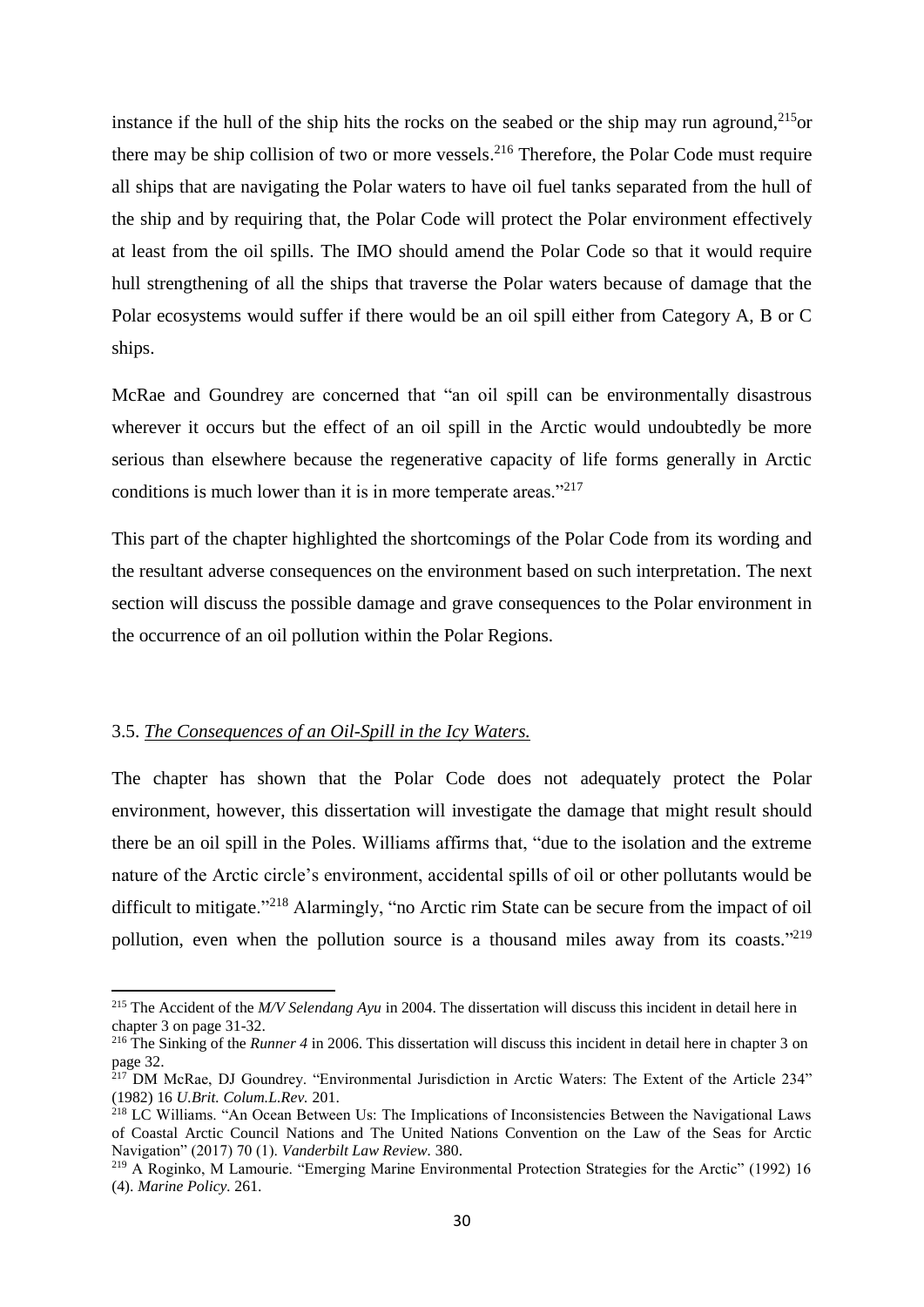Unfortunately, the marine transportation in the Arctic poses a risk of an oil spill on its own let alone oil and gas development in the Polar Regions.<sup>220</sup> Schachter and Serwer add that, "once the crude oil enters the marine environment it first forms slicks and these slicks float on the ocean surface, spreading and travelling in a way determined primarily by winds and ocean currents." 221

That causes the ice to disturb the normal rate of absorbing the sunlight thus causing more rapid melting of the ice.<sup>222</sup> An oil spill will then have more effect on sea birds and especially the mammals, because it would suffocate them, cause a "loss of insulation of their fur", and lastly, they will "suffer poisoning by ingestion".<sup>223</sup>Despite that much of damage that would materialise from an oil spill, unfortunately there is an inadequacy of oil clean-up technologies in the Polar Regions.<sup>224</sup> A Polar oil spill is particularly challenging because of a number of environmental consequences that could be felt in the case of oil pollution and because the 'ice conditions' can change more rapidly.<sup>225</sup>However, Wilkinson et al warns that, under drifting "ice, any rising oil will paint the underside of the ice irregularly; giving a large number of small under-ice slicks, while under fast ice a much larger oil pool may form because the ice is not in motion."<sup>226</sup> It is unfortunate that notwithstanding this, "there is a lack of a satisfactory implementation of oil spill response on the NWP and this also reflect the lack of the adequate infrastructure in the Polar Regions."<sup>227</sup> The harshness of an oil pollution depends on the "type of organisms that are exposed to oil, the volumes of spilled oil, weathering process, oil combatting measures taken, and the location of the spill."<sup>228</sup>

This chapter will look at the recent incidents of oil spills that have occurred in the Polar waters and briefly examine the causes and consequences.

<sup>220</sup> Ulmer (2014) 164.

<sup>221</sup> O Schachter, D Serwer. "Marine Pollution Problems and Remedies" (1971) 65 (1) *Cambridge University Press.* 89.

 $222$  McRae, Goundrey (1982) at 202.

<sup>223</sup> McRae, Goundrey (1982) at 202.

 $224$  McRae, Goundrey (1982) at 203.

<sup>225</sup> J Wilkinson…et al. "Oil Spill Response Capabilities and Technologies for Ice-Covered Arctic Marine Waters: A Review of Recent Developments and Established Practices." (2017) 46 (3). *Kungl Vetenskap Akademien*. 424.

<sup>226</sup> Wilkinson…et al (2017) at 435.

<sup>&</sup>lt;sup>227</sup> KM Eger. 'Effects of Oil Spills in Arctic Waters' 2010. *CHNL*. Available at [http://www.arctis](http://www.arctis-search.com/Effects+of+Oil+Spills+in+Arctic+Waters)[search.com/Effects+of+Oil+Spills+in+Arctic+Waters.](http://www.arctis-search.com/Effects+of+Oil+Spills+in+Arctic+Waters) Accessed on 20 August 2018.  $\frac{\text{search.com}}{228} \text{Eger} (2017) \text{ at } 425.$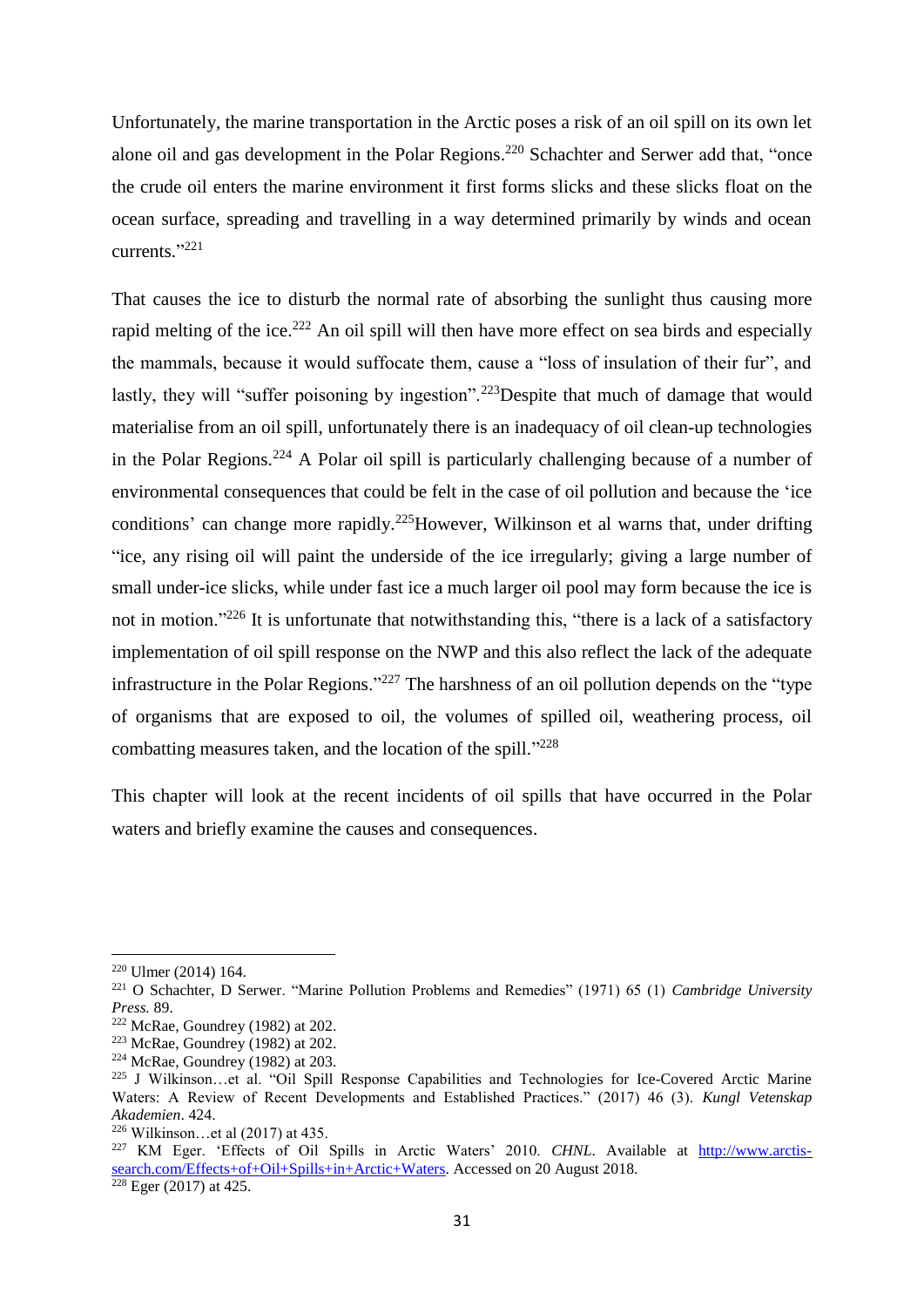#### 3.5.1. *The Accident of the M/V Selendang Ayu in 2004*

An accident that befell the *M/V Selendang Ayu*, a Malaysian-registered vessel, is "the biggest shipping accident in the Aleutians' recent history."<sup>229</sup> On "08 December 2004, the *M/V Selendang Ayu* on its voyage from Seattle, Washington to China" ran aground in the Alaska's Aleutian Islands.<sup>230</sup>The *M/V Selendang Ayu* "was carrying approximately 478, 000 gallons of oil aboard including 'intermediate fuel oil' 380 (IFO 380), diesel oil and other lubricating oils." <sup>231</sup> The stricken *M/V Selendang Ayu* could not hold for a long time and during the process of evacuating the crew, "it broke in half and spilled an estimated 321, 052 gallons of IFO 380 along with 14, 680 gallons of marine diesel fuel and 60, 000 tons of soybeans as freight."<sup>232</sup> Poor weather conditions resulted in the delay of aid for several days and poor weather conditions resulted to the crash of one of the rescuing helicopters, which resulted to the death of six crewmembers of the *M/V Selendang Ayu.<sup>233</sup>* The incident of the *M/V Salendang Ayu* resulted in the "death of more than 1,600 birds, closing of the local crab fishery, contamination of local beach and the fishing companies had to implement extreme and costly measures to ensure that the oil did not contaminate their harvest product."<sup>234</sup>

#### 3.5 .2 *The Sinking of the Runner 4 in 2006.*

This incident happened "on 5 March 2006, when a Dominican-registered cargo ship carrying aluminium, *Runner 4* collided with the Malta-registered cargo ship *Svjatoy Apostol Andrey*  and the collision resulted to the sinking of the *Runner 4*." <sup>235</sup> This accident happened in the Gulf of Estonia and it only took four minutes for the *Runner 4* to sink.<sup>236</sup> These ships were travelling in a caravan and they were following an icebreaker, unfortunately, ice channel fell

<sup>229</sup> A Ropeik. '10 Years On, Selendang Ayu Spill's Legacy Still Evolving' *Alaska Public Media.* 12 December 2014. Available at [https://www.alaskapublic.org/2014/12/12/10-years-on-selendang-ayu-spills-legacy-still](https://www.alaskapublic.org/2014/12/12/10-years-on-selendang-ayu-spills-legacy-still-evolving/)[evolving/.](https://www.alaskapublic.org/2014/12/12/10-years-on-selendang-ayu-spills-legacy-still-evolving/) Accessed on 09 October 2018.

<sup>230</sup> R Morris. 'Overview of M/V Selendang Ayu Response' in R Brewer (ed) *The Selendang Ayu Oil Spill: Lessons Learned Conference Proceedings August 16-19, 2005 — Unalaska, Alaska* (2006) 5.

 $231$  Morris (2006) at 5.

<sup>232</sup> Morris (2006) at 34.

<sup>233</sup> Morris (2006) at 6.

<sup>234</sup> World Wide Fund for Nature. 'Lessons Not Learned: 20 Years After the Exxon Valdez Disaster Little Has Changed in How We Respond to Oil Spills in the Arctic' available at

[file:///F:/polar%20code/exxon%20valdez/selendang%20ayu%201.pdf.](file:///F:/polar%20code/exxon%20valdez/selendang%20ayu%201.pdf) Accessed on 09 October 2018. 7. <sup>235</sup> K Wang…et al. 'The Drift and Spreading of the Runner 4 Oil Spill and the Ice Conditions in the Gulf of Finland, Winter 2006' (2008) 57 (3) *Estonian Journal of Erath Sciences.* 181. <sup>236</sup> 'Cargo Ship Perishes in the Gulf of Finland' *The Baltic Times* 08 March 2006.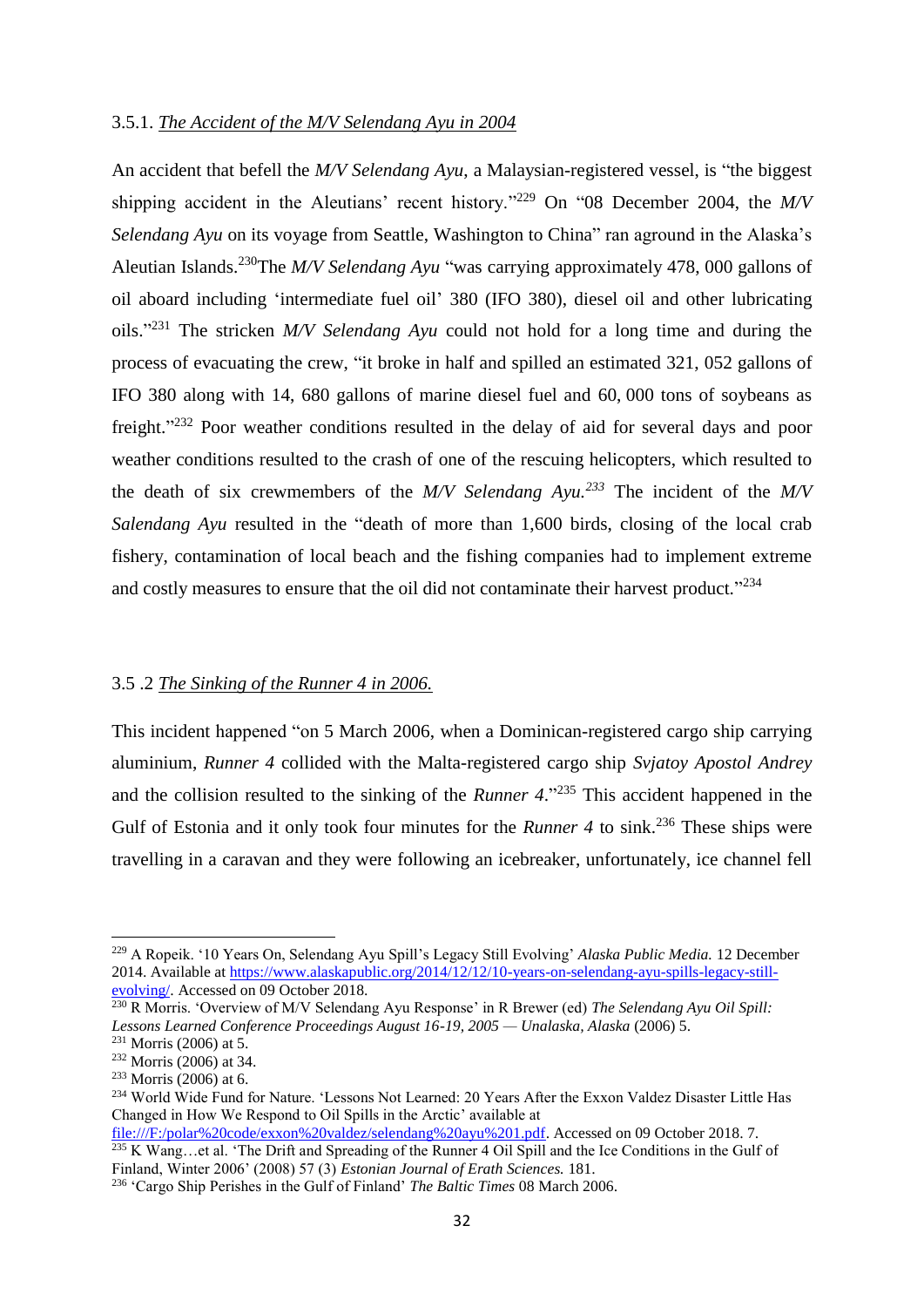from the side, which delayed the *Runner 4*. <sup>237</sup> The *Svjatoy Apostol Andrey* could not stop in time and she hit the *Runner 4*'s stern thus piercing a hole into the engine room of the *Runner 4*. <sup>238</sup> The detection of an "oil spill was very difficult because of severe ice conditions."<sup>239</sup> However, upon its detection, "much of the oil had spread to shallow areas that were inaccessible to the boats and this delayed the oil clean-up process."<sup>240</sup> This incident resulted in the death of "35 000 birds."<sup>241</sup>

### 3.5.3. *The 2007 Oil Spill in the Kerch Strait.*

This accident happened "on 11 November 2007, when a storm hit the Kerch Strait, a narrow waterway connecting Azov and the Black Sea."<sup>242</sup> This storm resulted in the sinking of four vessels but one oil spill from Russian tanker, *Volgoneft-139*, left disturbing consequences on the environment.<sup>243</sup> The other vessels were carrying sealed containers full of sulphur; therefore, not much of oil pollution resulted from the sinking of those vessels.<sup>244</sup> Unfortunately, the oil spill clean-up operations could not happen timeously because of the "harsh weather conditions."<sup>245</sup> *Volgoneft-139* broke into two "whilst carrying 3500 tonnes of IFO 180 and this resulted to an oil spill of about 1300 tonnes from the tanks of the back part of the *Volgoneft-139* and the 1000 tonnes of oil that remained on board were pumped out before the vessel was towed to Kavkaz Harbour."<sup>246</sup> Approximately, "30 000 birds and 9000 fish died because of the accident."<sup>247</sup>

<sup>237</sup> 'Cargo Ship Perishes in the Gulf of Finland' *The Baltic Times* 08 March 2006.

<sup>238</sup> 'Cargo Ship Perishes in the Gulf of Finland' *The Baltic Times* 08 March 2006.

<sup>239</sup> Wang (2008) at 181.

<sup>240</sup> World Wide Fund for Nature. 'Lessons Not Learned: 20 Years After the Exxon Valdez Disaster Little Has Changed in How We Respond to Oil Spills in the Arctic' available at

[http://polarcode/exxonvaldez/selendangayu.pdf.](http://polarcode/exxonvaldez/selendangayu.pdf) Accessed on 10 October 2018. 7.

 $241$  Ibid.

 $^{242}$ Ibid.

<sup>&</sup>lt;sup>243</sup> Cedre. 'Kerch Strait' Available at [http://wwz.cedre.fr/en/Resources/Spills/Spills/Kerch-Strait.](http://wwz.cedre.fr/en/Resources/Spills/Spills/Kerch-Strait) Accessed on 10 October 2018.

<sup>244</sup> Ibid.

<sup>245</sup>World Wide Fund for Nature (note 240) at 7.

<sup>&</sup>lt;sup>246</sup> Cedre. 'Kerch Strait' Available at [http://wwz.cedre.fr/en/Resources/Spills/Spills/Kerch-Strait.](http://wwz.cedre.fr/en/Resources/Spills/Spills/Kerch-Strait) Accessed on 10 October 2018.

<sup>247</sup> The Maritime Executive. 'Update on Black Sea Oil Spill' *The Maritime Executive: Intellectual Capital for Executives*. 2 July 2014, Available at [https://www.maritime-executive.com/article/2007-11-30update-on-black](https://www.maritime-executive.com/article/2007-11-30update-on-black-sea-oil-spill)[sea-oil-spill.](https://www.maritime-executive.com/article/2007-11-30update-on-black-sea-oil-spill) Accessed on 10 October 2018.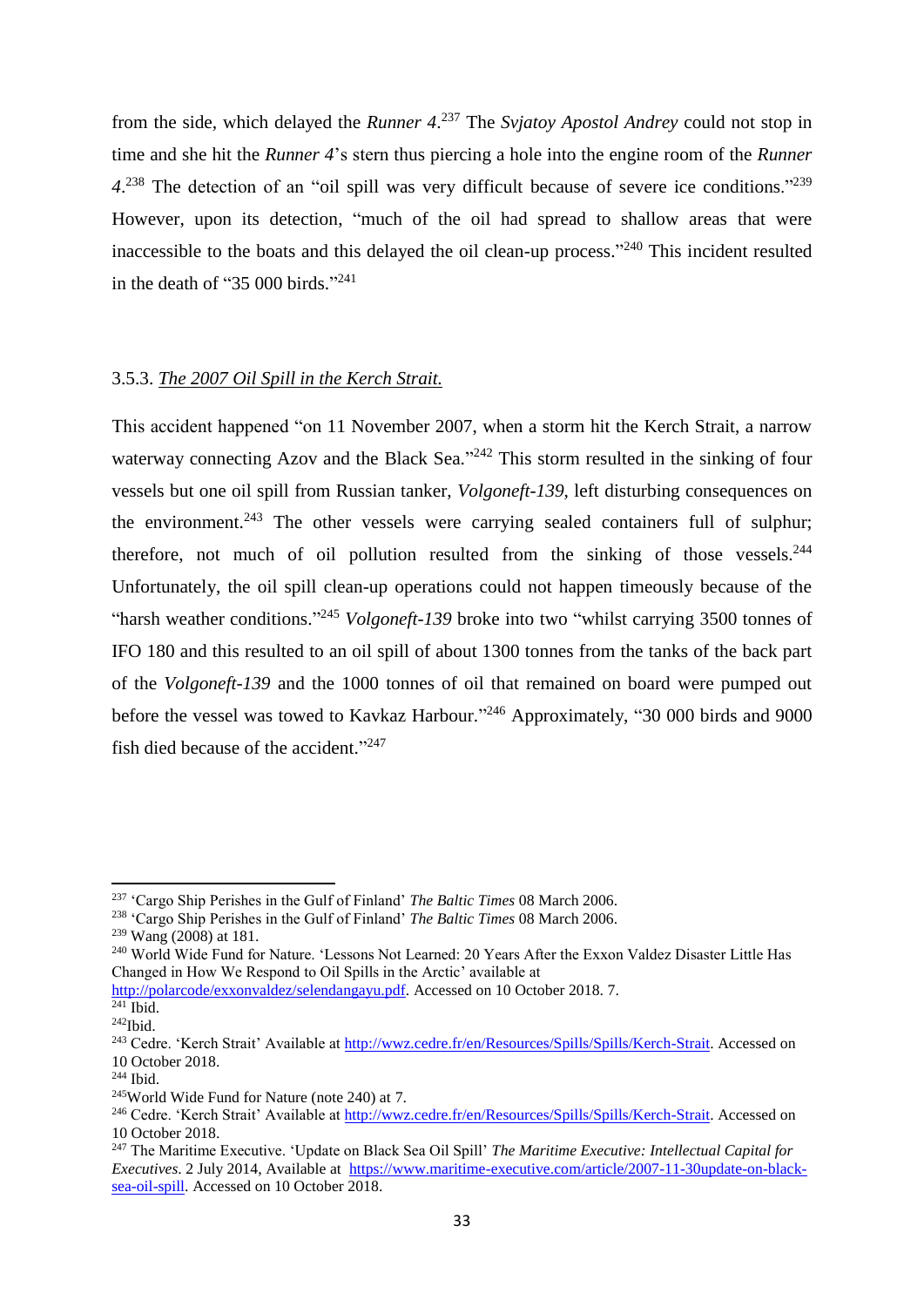### 3.6. *Conclusion.*

This chapter has discussed the Part II-A mandatory provisions of the Polar Code that aim to protect the environment of the Poles. However, the Part II-A provisions of the Polar Code and the Polar Code in general have been subject to criticism from academics and interested parties in the Polar Regions. On that note, this chapter considered the provisions of the Code and highlighted a gap in the 'Polar Code' in as far as the Code's endeavour at protecting the Polar environment from the oil pollution. The Polar Code allows vessels (Category C ships) that do not have their hulls strengthened to traverse the Polar waters. This is a significant oversight from the Polar Code because it requires Category A and B ships to have their hulls strengthened but not Category C ships. The knowledge that there have been several accidents in the icy waters and that all the ships that were involved in these accidents had single hull bottoms makes it clear that vessels navigating the Polar waters should have double hull bottoms. The case studies highlighted that accidents in the icy waters can materialise through different causes and there have been troubles in the clean-up operations because of ice inclement weather conditions.

It is accordingly submitted that the Code's discrimination based on vessel category presents a significant oversight. The chapter has shown that in the case of an accidental oil discharge in the Polar waters, the damage could disturb vulnerable Polar ecosystems. Therefore, it is submitted that the discrimination by vessel category defeats the effectiveness of the Polar Code in protecting the Polar Regions against oil spills.

The next chapter will analyse South Africa's position in the Antarctic through the SANAP and discuss the possible consequences of the Polar Code to the SANAP.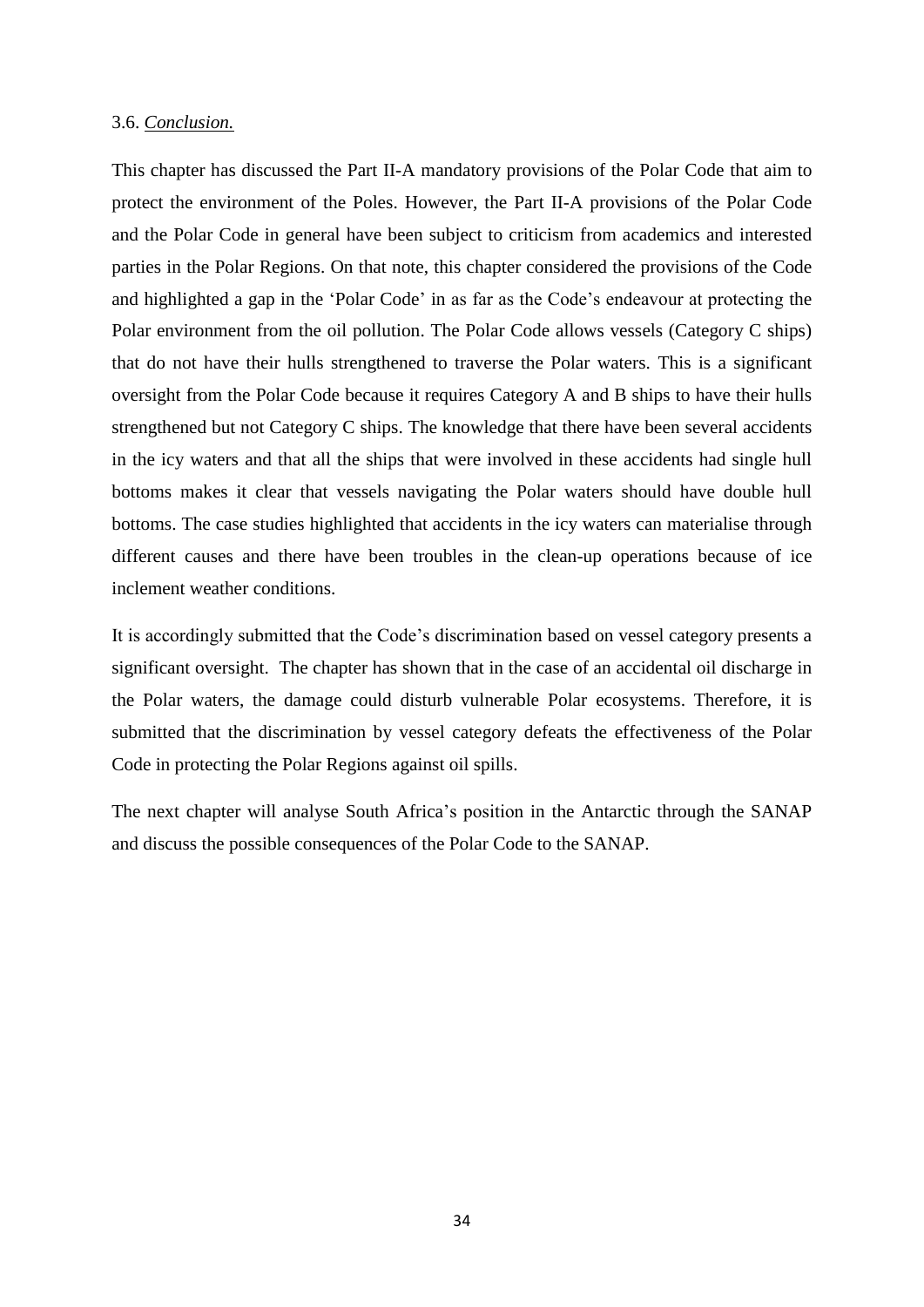# **CHAPTER 4: SOUTH AFRICA'S INVOLVEMENT IN THE ANTARCTICA AND THE POLAR CODE.**

### 4.1. *Introduction.*

The previous chapters have investigated various aspects of the Polar Code from its development, provisions and the shortcomings of the same Code. This chapter will highlight the relevance of the Code to South Africa by exposing South Africa's participation in the Antarctic region through the SANAP and then disclose the implications of the Polar Code to the SANAP. Overall, this chapter aims to set out the implications of the Polar Code on the SANAP.

### 4.2. *South Africa and the Antarctic Region.*

South Africa has the advantage of being able to conduct research in the Antarctic Region, because, "logistically, it is the closest African point to the South Pole and is a wellestablished gateway to the Antarctic and it acts as a summer springboard for many international expeditions."<sup>248</sup> Additionally, "a transect between Cape Town and Antarctica crosses one of the world's most oceanographically and biologically dynamic regions, encompassing three ocean basins, two major boundary currents and the circumpolar current."<sup>249</sup> Hence, the voyages between the Cape Town and the Antarctic Region are possible partly because of "South Africa's geographical proximity to the Antarctic region."<sup>250</sup>

In 1947, "the South African frigate *HMSAS Transvaal* commanded by Lieutenant-Commander John Fairbairn sailed from Simon's Town under strict security and the code name Operation "Snoektown" to occupy the Prince Edward Islands (Marion Island and Prince Edward Island).<sup>251</sup> South Africa completed its occupation of the Marion and the Prince Edwards Islands on 29 December 1947 and on 4 January 1948 respectively.<sup>252</sup> The occupation of these islands was announced and published in a "South African *Government* 

<sup>&</sup>lt;sup>248</sup>IJ Ansorge...et al. "Exploring South Africa's southern frontier: A 20-year vision for polar research through the South African National Antarctic Programme" (2017) 113 (5/6). *South African Journal of Science*.1. <sup>249</sup> Ansorge…et al (2017) at 1.

<sup>250</sup> Ibid.

<sup>251</sup> J Cooper, R.K Headland. "History of South African Involvement in Antarctica and at the Prince Edward Islands" (1991) 21 (2). *S.Afr.T.Nav.Antarkt.* 79.

<sup>252</sup> Cooper, Headland (1991) at 79.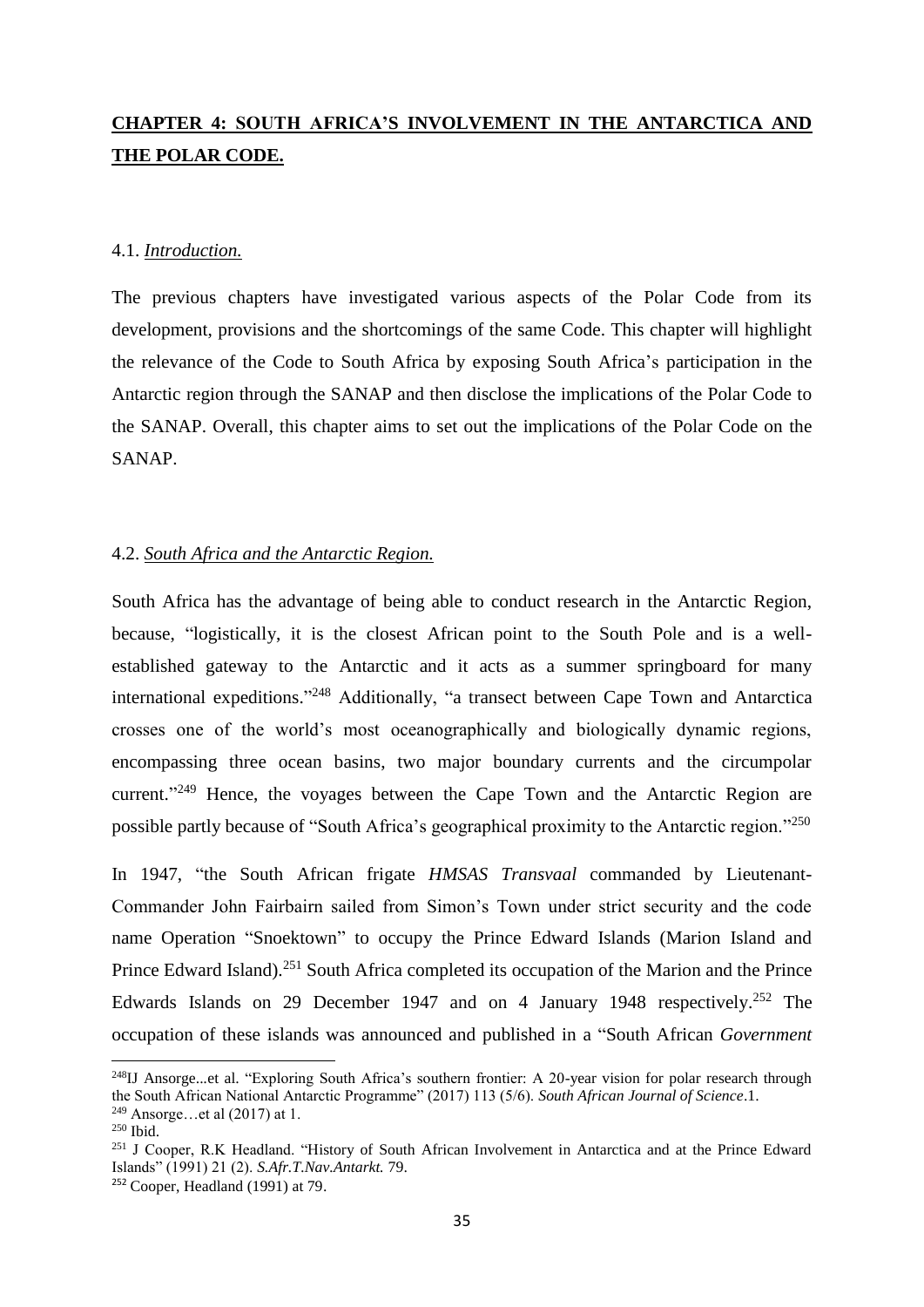*Gazette Extraordinary* of 30 January 1948." <sup>253</sup> The voyage of the "*HMSAS Transvaal* placed an inhabiting party ashore on Marion Island at Gunners Point in Transvaal Cove."<sup>254</sup> However, after World War II, South Africa started to undertake meteorological expeditions to the Prince Edward Islands and it established a permanent weather base on Marion Island which resulted on the completion of its annexation of these islands in 1948.<sup>255</sup> South Africa undertook its first South African National Antarctic Expedition (SANAE) in 1959, and this resulted in South Africa's permanent occupation of the Prince Edward Islands.<sup>256</sup>

South Africa is the founding member of the ATS and through that membership; the state is required to undertake research in the Antarctic Region.<sup>257</sup> The *Antarctic Treaty* "establishes the legal framework for the management of the region and signatories undertake to ensure the use of the Antarctic region for peaceful and scientific purposes only and the preservation of the Antarctic environment." <sup>258</sup> South Africa, as "the founding member of the *Antarctic Treaty*" enjoys the right to conduct scientific research in the Antarctic region.

Surprisingly, "South Africa is currently the only African signatory to the Antarctic Treaty and the only African nation with an Antarctic research programme and through its presence in the Antarctic region, South Africa is serving and representing the broader African community." <sup>259</sup> South Africa has delegates on a "Special Committee on Antarctic Research (SCAR) and those were elected during the International Geophysical Year, 1957-58, at the request of the Bureau of the International Council of Science (ICSU)."<sup>260</sup> SCAR operates within (ICSU) framework and SANAP uses SCAR to submit annual reports to ICSU.<sup>261</sup> South Africa's participation in the 'SCAR' dates back to 1960.<sup>262</sup> Encouragingly, South

<sup>253</sup> Cooper, Headland (1991) at 79.

 $254$  Cooper, Headland (1991) at 79.

<sup>255</sup> South African National Antarctic Programme (SANAP). How We Got Involved' available at [https://www.sanap.ac.za/about/how-we-got-involved/.](https://www.sanap.ac.za/about/how-we-got-involved/) Accessed on 05 September 2018.  $256$  Ibid, How We Got Here.

<sup>257</sup> P.H. Skelton. "The South African Antarctic and Southern Ocean Research Plan 2014 – 2024" (March 2014). Prepared for: *The National Research Foundation*. 16.

<sup>&</sup>lt;sup>258</sup> South African National Antarctic Programme (SANAP). 'How We Got Involved' available at [https://www.sanap.ac.za/about/how-we-got-involved/.](https://www.sanap.ac.za/about/how-we-got-involved/) Accessed on 05 September 2018.

 $259$  Ansorge (2017) at 2.

<sup>260</sup> P.H. Skelton (2014) at 16.

<sup>261</sup> South African National Antarctic Programme (SANAP). 'International Responsibility' available at [https://www.sanap.ac.za/about/international-responsibility/.](https://www.sanap.ac.za/about/international-responsibility/) Accessed on 05 September 2018.

 $262$  P.H Skelton (2014) at 16.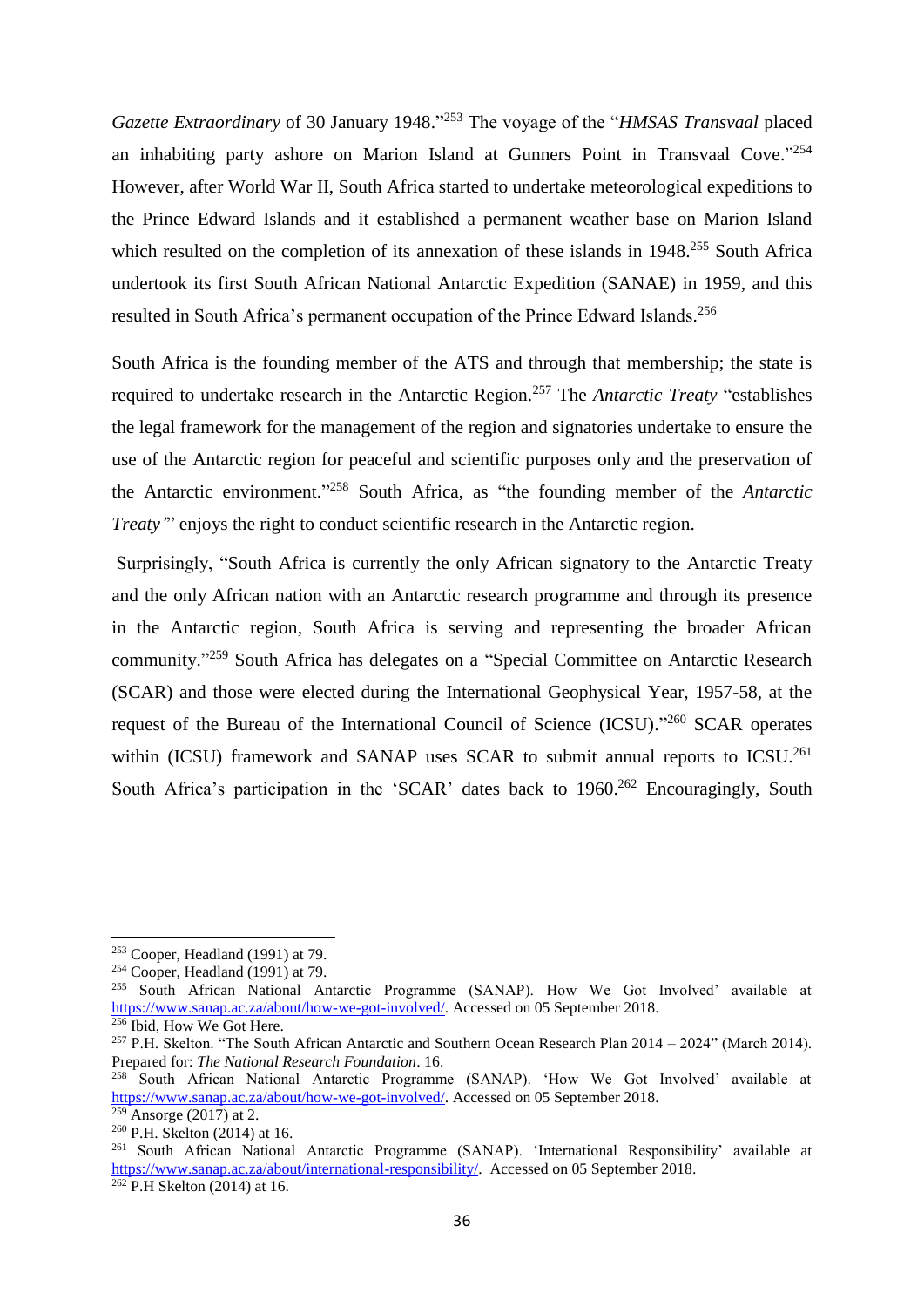Africa's participation extends to the "SCAR's working groups, groups of specialists and capacity building programmes to promote the involvement of young scientists."<sup>263</sup>

South Africa is involved with the "International Whaling Commission (IWC) since its foundation in 1946, whose deliberations include the whales of the Southern ocean, <sup>264</sup> and in 1980, South Africa became a party to the *Convention for the Conservation of Antarctic Marine Living Resources*<sup>265</sup>(CCAMLR)."<sup>266</sup>Unfortunately, South Africa is more involved on the Prince Edward Islands but it puts less focus on the "Dronning Maud Land in Antarctica", which remains poorly studied to date.<sup>267</sup> The SANAP is fruitful for South African research because it offers "logistic support to countries like Germany in Dronning Maud Land and Norway at Bouvetoya."<sup>268</sup> In return, "other Antarctic nations have helped with freeing beset South African vessels on several occasions over the years, relieving the Marion Island station on at least one occasion and evacuating ill team members from SANAE by air."<sup>269</sup>

The Prince Edward Islands are South African territory.<sup>270</sup> Marion Island hosts an overwintering base intended for research and meteorological observations.<sup>271</sup> South Africa is a lessee of a weather station on the British-governed Gough Island (40°19S, 9°55W) in the central South Atlantic Ocean. <sup>272</sup> However, being a British island, South Africa does not have ultimate responsibility for the management of the Gough Islands; and the state has to follow the "requirements and regulations of the island's management plan."<sup>273</sup> South Africa is also "a member of the *Agreement on the Conservation of Albatrosses and Petrels*."<sup>274</sup> Therefore, it was important for South Africa to be a member of this Convention because "the Prince Edward Islands are globally important breeding sites for several marine top predators, including albatrosses and petrels."<sup>275</sup> The Prince Edward Islands currently enjoy maximum

<sup>263</sup> SANAP 'International Responsibility' available at [https://www.sanap.ac.za/about/international](https://www.sanap.ac.za/about/international-responsibility/)[responsibility/.](https://www.sanap.ac.za/about/international-responsibility/) Accessed on 05 September 2018.

 $264$  Cooper, Headland (1991) at 86.

<sup>265</sup> *Convention on the Conservation of Antarctic Marine Living Resources,* 33 UST 3476; 1329 UNTS 48; 19 ILM 841 (1980).

<sup>266</sup> Cooper, Headland (1991) at 86.

 $267$  Ansorge (2017) at 2.

<sup>&</sup>lt;sup>268</sup> Cooper, Headland (1991) at 86.

 $269$  Cooper, Headland (1991) at 86.

<sup>270</sup> P.H Skelton (2014) at 17.

<sup>271</sup> P.H Skelton (2014) at 17.

<sup>272</sup> P.H Skelton (2014) at 17.

<sup>273</sup> Cooper, Headland (1991) at 8.

<sup>&</sup>lt;sup>274</sup> *The Agreement on the Conservation of Albatrosses and Petrels* 2258 UNTS 257, 2004. "This is a legally binding international Treaty signed in 2001 and entered into force on 1 February 2004; South Africa ratified as the fifth Party to the agreement."

 $275$  Ansorge (2017) at 3.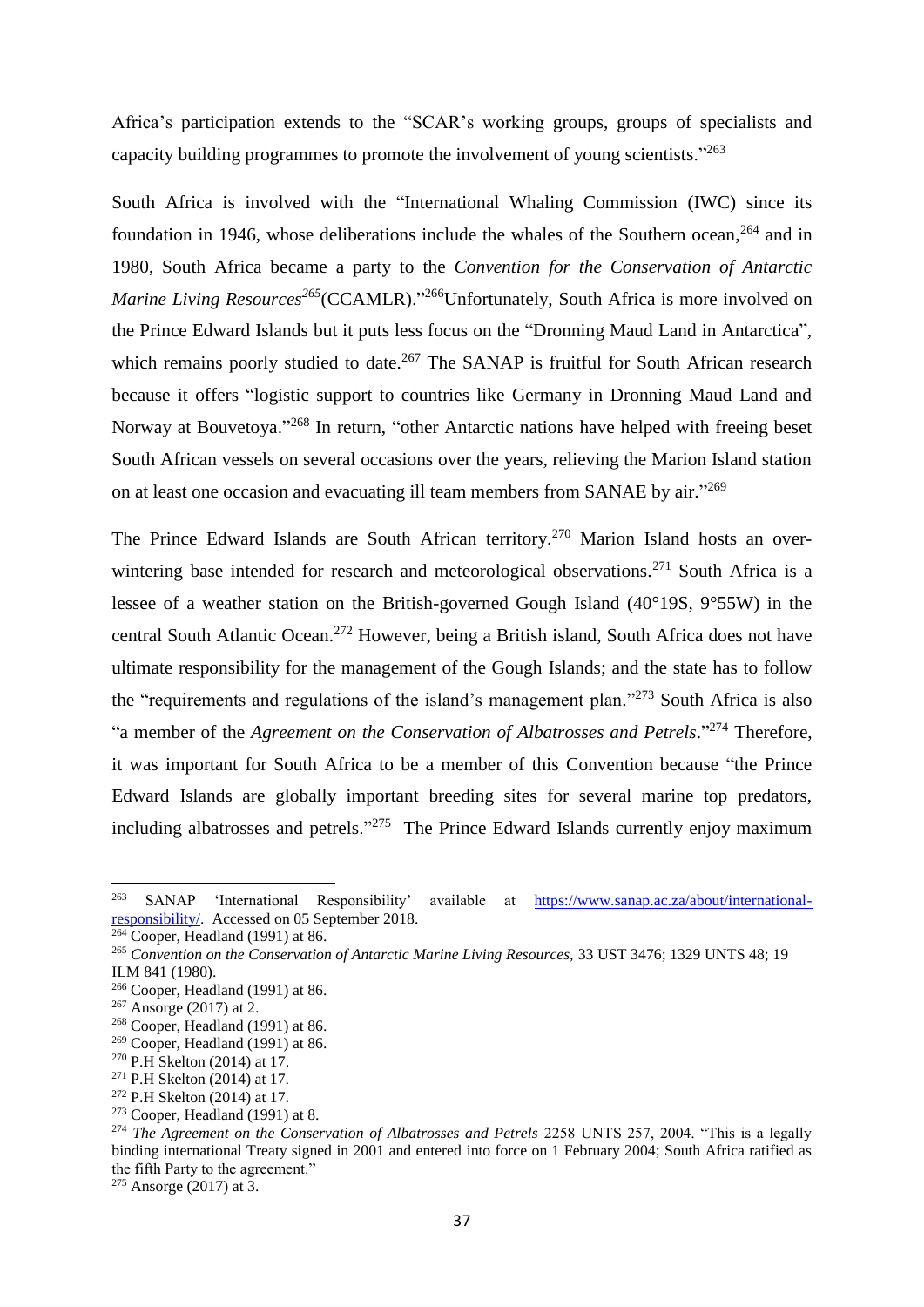protection from South Africa because the state declared them the special nature reserves under the *National Environment Management (NEMA): Protected Areas Act 57 of 2003* in 2013. 276

This section demonstrated the basis for South Africa to enjoy research in the Antarctic region and the extent of South Africa's presence in the Antarctic Region. This is possible because of South Africa's geographical advantage and through its membership to the *Antarctic Treaty*  and there are Antarctic Conventions, which require South Africa to be a Party to protect the Polar Environment. The Prince Edward Islands fell within the Antarctic and geographically they are still in the Antarctic region. The Prince Edwards Islands are now a South African territory through annexation; therefore, the next section of this chapter will discuss the *Prince Edwards Islands Act,<sup>277</sup>* the South African Act that confirmed the Prince Edwards Islands are South African territories.

### 4.3. *The Prince Edward Islands Act.*

On 07 October 1948 after the annexation of the Prince Edward Islands, the South African Parliament passed the Prince Edward Islands Act. The aim was to confirm that the Prince Edward Islands are South African territories, and confirm "that South Africa has a right to the" administration, control and governance of the Prince Edward Islands.<sup>278</sup> On that note, "the Governor-General issued a proclamation, dated the twelfth day of January 1948, by which it was declared that His Majesty's sovereignty over the said Prince Edward Islands is to be exercised by His Majesty's government in the Union of South Africa."<sup>279</sup> The Prince Edward Islands Act confirms the annexation of the Prince Edward Islands by stating that:

"The Prince Edward Islands, consisting of Marion Island, situate latitude 46° 53' S., longitude 37° 45' E., and Prince Edward Island, situate latitude 46° 36'S., longitude 37° 57' E. (hereinafter called the territory) is declared to have been annexed to and to form part of the Union of South Africa."<sup>280</sup>

Section 1(2) adds that,

<sup>276</sup> Ansorge (2017) at 3.

<sup>&</sup>lt;sup>277</sup> Act 48 of 1948.

<sup>278</sup> *The Prince Edward Islands Act.*

<sup>279</sup> *The Prince Edward Islands Act.*

<sup>280</sup> *The Prince Edward Islands Act,* s 1(1).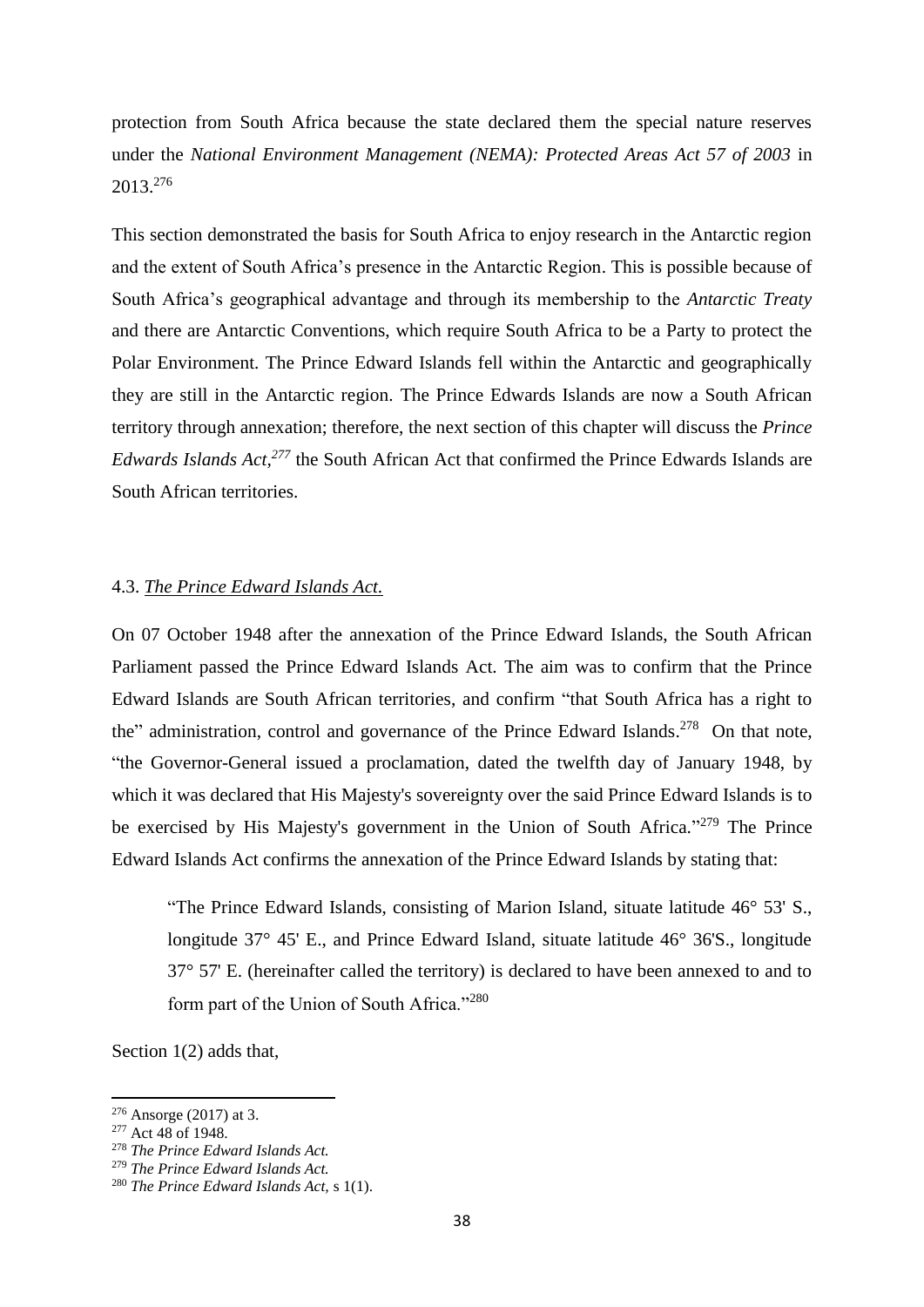"For the purposes of the administration of justice, and in general for the application of the laws of the Union, the territory shall be deemed to be situated within the Magisterial district which includes the city of Cape Town and to form part of the electoral division which includes the harbour of the city of Cape Town."<sup>281</sup>

### 4.3.1. *The Law that Applies in the Prince Edward Islands.*

Section 2 of the Prince Edward Islands Act provides it clearly that "the Roman-Dutch Law, as existing and applied in the Province of the Cape of Good Hope, whether as judicially interpreted, or as modified by statute, shall be in force in the Prince Edward Islands as the common law of the territory."<sup>282</sup> If the Roman Dutch Law does not regulate the matter at hand, the Prince Edward Islands Act has a schedule of laws that are enforceable in the Prince Edwards Islands whenever they are applicable.<sup>283</sup> Notwithstanding that, "the Governor-General has the power to, by proclamation in the Gazette, declare any law in force in the Province of the Cape of Good Hope to be in force in the Prince Edward Islands, with such modifications as he may deem fit."<sup>284</sup> That includes the power to repeal, make amendments or modifications to any laws, or the making of new laws to be applicable to the Prince Edward Islands.<sup>285</sup> Section 3(2) of the Prince Edward Islands Act provides the procedure to pass the law after the Governor-General's proclamation. However, section 4 of the Act limits future application of laws in the Prince Edward Islands.<sup>286</sup> Therefore, "Section 4 prohibits any Act of the South African Parliament passed after the date of commencement of the Prince Edward Islands Act to apply to the Prince Edwards Islands, unless by such Act it is specifically expressed so to apply or unless it is declared to apply by proclamation of the Governor-General."<sup>287</sup> This only applies to South African domestic laws because the Antarctic Treaty is still applicable to this region and it gives authority to South Africa to conduct research in the Prince Edward Islands.

<sup>281</sup>*The Prince Edwards Islands Act*, s 1 (2).

<sup>282</sup> *The Prince Edwards Islands Act*, s 2.

<sup>283</sup> *Prince Edwards Islands Act*, s 3 (1). The laws set out in the schedule include, *The Administration of Estates Act,* 1913; *The Justices of the Peace and Oaths Act*, 1914; *The Criminal Procedure and Evidence Act*, 1917; *The Special Justices of the Peace Act*, 1918; *The Inquests Act,* 1919; *The Magistrates' Courts Act*, 1944; and, *The Electoral Consolidation Act*, 1946.

<sup>284</sup> *The Prince Edwards Islands Act,* s 3 (2*).*

<sup>285</sup> *The Prince Edwards Islands Act*, s 3 (2).

<sup>286</sup> *The Prince Edwards Islands Act*, s 4.

<sup>287</sup> *The Prince Edwards Islands Act*, s 4.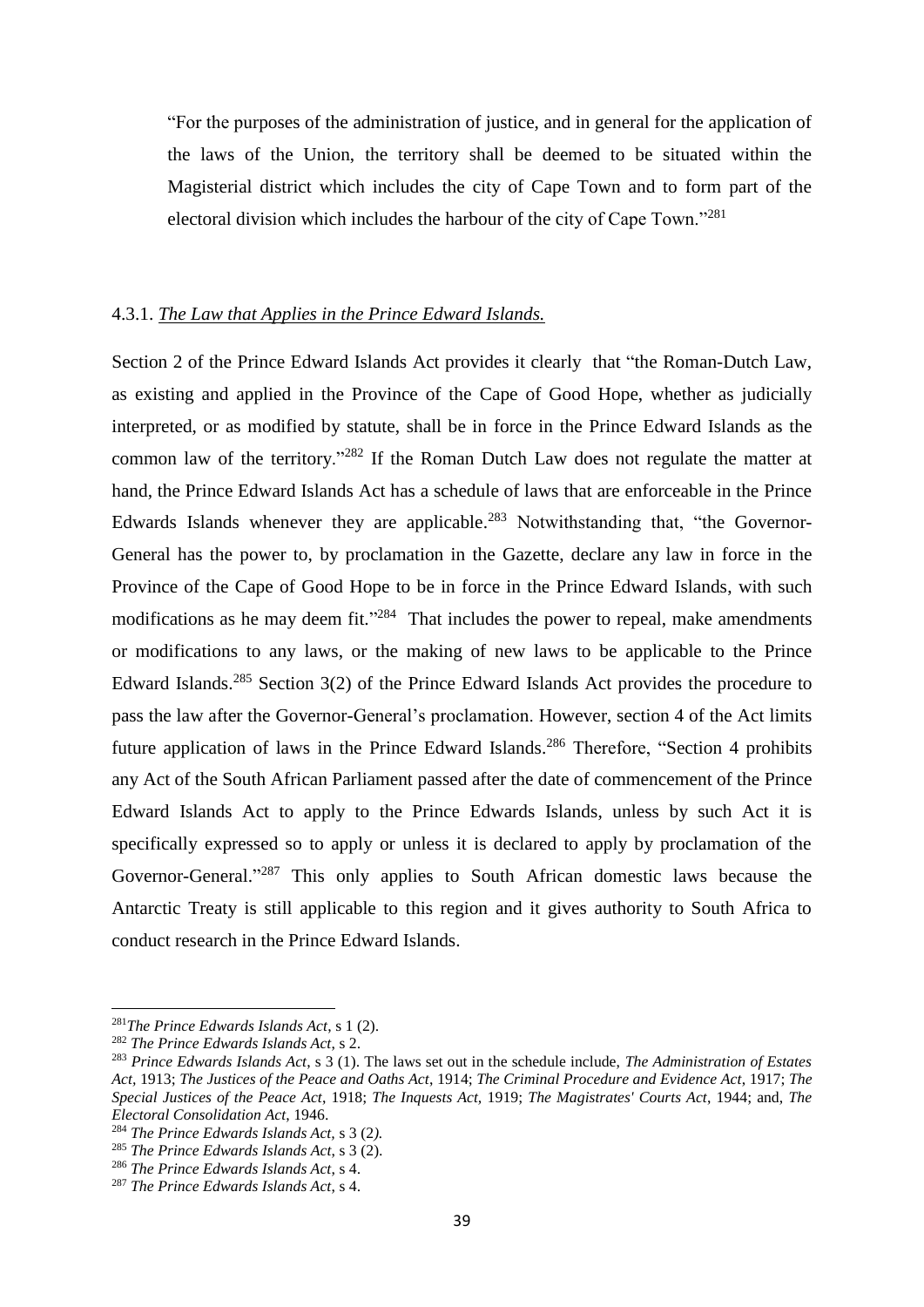### 4.4. *South Africa's Science Programme (SANAP).*

This section will now look at the themes under which the SANAP conducts the research in the Antarctic Region. SANAP covers number of research topics from "upper air research with cosmic rays to geological earth sciences."<sup>288</sup> This includes themes, for the SANAP, "like geospace, climate variability, biodiversity, sustainability, and the social, historical and political nature of human presence in the Antarctic Region."<sup>289</sup> Cooper adds that, "physical research has concentrated on studying the upper atmosphere at SANAE IV, although regular monitoring of meteorological conditions also takes place at the bases."<sup>290</sup> On the other hand, "Auroras, solar winds and the ozone layer are some of the subjects of the SANAP with direct relevance to the navigation and communication systems upon which we have become so dependent."<sup>291</sup> Fortunately, "South Africa collaborates with tertiary institutions, research councils, and other international institutes like Alfred Wegner Institute, Germany, Darfmouth College, USA" to make its research more efficient and accurate.<sup>292</sup>

This shows that the SANAP is a very broad research programme covering various topics but in addition, it creates relationships between South Africa, other countries, universities and different organisations. This has a positive impact on the continuation of the South Africa's Antarctic research programmes. Having established that, the next section will discuss the South African research vessel, the *S.A Agulhas II*, with the aim of exposing the implications of the Polar Code on the vessel. This is significant because if the provisions of the Polar Code apply to the *S.A Agulhas II*, the vessel has to meet the Polar Code's structural requirements as discussed in chapter 2, and the "provisions for the protection of the Polar environment" that were discussed in chapter 3 of the dissertation. *S.A Agulhas II'*s compliance with the provisions of the Polar Code would help in the achievement of the goal of the Polar Code, which is to protect the environment of the Poles.

 $\overline{a}$ 

<sup>288</sup> Council of Managers of the Antarctic National Programs (COMNAP). 'South African National Antarctic Program (SANAP)'. Available at: [https://www.comnap.aq/Members/SANAP/SitePages/Home.aspx.](https://www.comnap.aq/Members/SANAP/SitePages/Home.aspx) Accessed on 17 September 2018.

<sup>289</sup> Ibid COMNAP.

 $290$  Cooper (2006) at 5.

<sup>&</sup>lt;sup>291</sup>Council of Managers of the Antarctic National Programs (COMNAP). 'South African National Antarctic Program (SANAP)'. Available at: [https://www.comnap.aq/Members/SANAP/SitePages/Home.aspx.](https://www.comnap.aq/Members/SANAP/SitePages/Home.aspx) Accessed on 17 October 2018.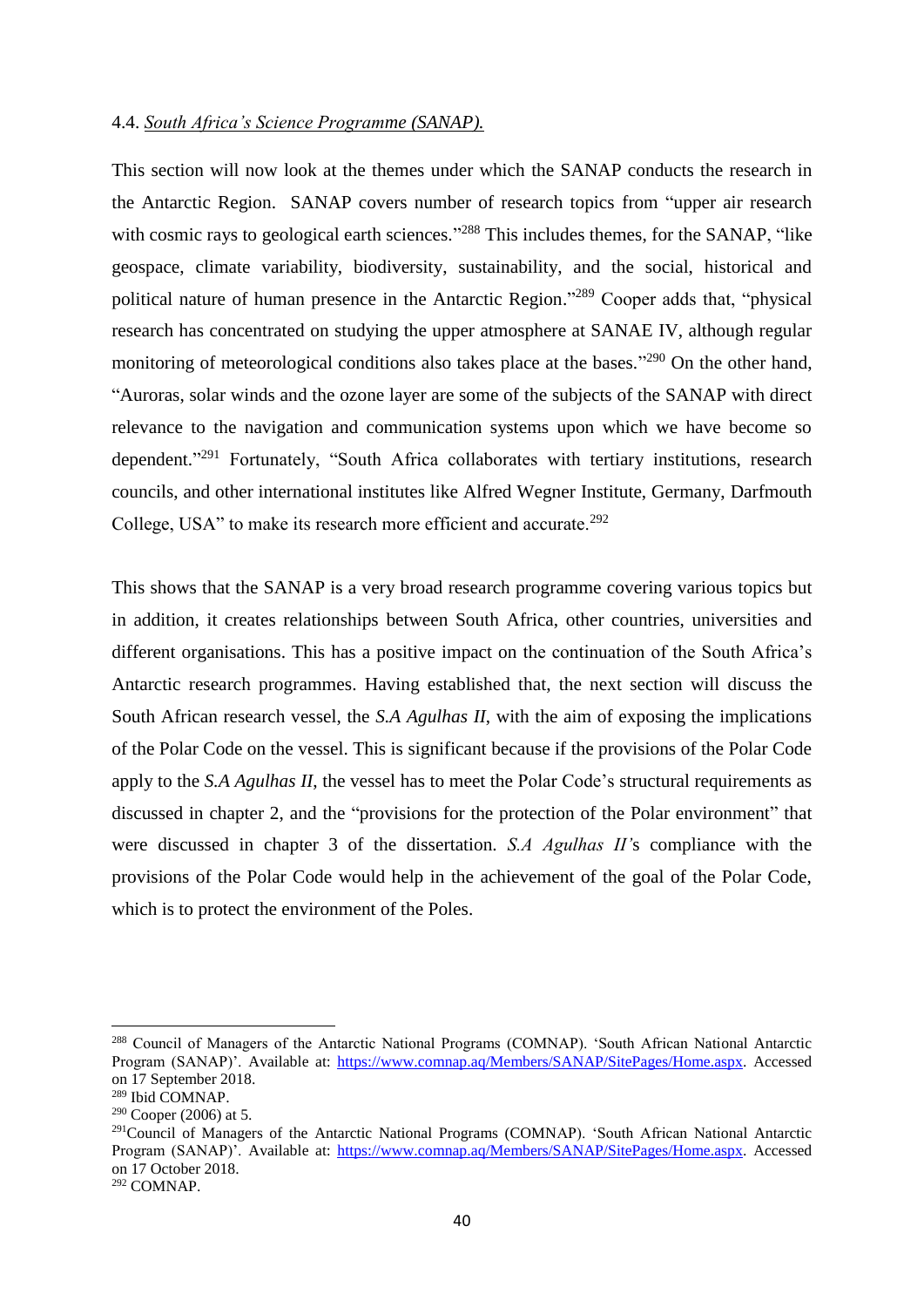**.** 

South Africa owns only three of the vessels that have navigated between Antarctica and Cape Town. The *S.A. Agulhas II* is the successor of the *R.S.A*<sup>293</sup> and the *S.A Agulhas*,<sup>294</sup> which were South African vessels dedicated to Antarctic voyages. The vessel, "*S. A Agulhas II* is owned by the Department of Environmental Affairs (DEA)."<sup>295</sup> The *S.A Agulhas II* which was built in 2012 replaced the old *S.A. Agulhas,* which was retired from SANAP duty. 296 Unlike her predecessor, "the purpose for building *S.A. Agulhas II* was to execute both scientific research and to supply South African research stations in the Antarctic Region." <sup>297</sup>*S.A Agulhas II* "has a range of 15 000 nautical miles (27 000 km) at 14 knots (using  $14 - 25$  tonnes of fuel a day) and can stay at sea for 90 days."<sup>298</sup>

The *S.A Agulhas II* has considerably "better ice-breaking capability (DNV Ice 10, PC 5) compared to the *S.A Agulhas* and is able to break through 1m thick ice at 5 knots."<sup>299</sup> This is because the vessel has "powerful diesel electric propulsion system (4 x 3 000 kW main engines) that delivers more than double the power of the old *S.A Agulhas*, combined with a bow and underwater ice-knife design that allows it to operate even in winter sea ice conditions." <sup>300</sup> Significantly, "the *S.A Agulhas II* meets the IMO's 'Safe Return to Port' requirements, which came with the *SOLAS 2009 Rules for Passenger Ships* and became

<sup>294</sup> South African National Antarctic Programme (SANAP). 'S.A Agulhas'. Available at

[https://www.sanap.ac.za/vessels/south-african-vessels-to-antarctica/s-a-agulhas/.](https://www.sanap.ac.za/vessels/south-african-vessels-to-antarctica/s-a-agulhas/) Accessed on 11 November 2018. "The *S.A Agulhas* was in service for more than thirty years (1978 – April 2012). She was used to service the three SANAP research bases in the Southern Ocean and Antarctica as well as doing various research voyages. She was an 'Ice Class 1' vessel and she had a gross tonnage of 6122. 96 tonnes."

<sup>295</sup> Department of Environmental Affairs: Republic of South Africa. 'S.A. Agulhas II'. Available at [https://www.environment.gov.za/saagulhasii.](https://www.environment.gov.za/saagulhasii) Accessed on 17 September 2018.

<sup>296</sup> Department of Environmental Affairs: Republic of South Africa.

<sup>293</sup> South African National Antarctic Programme (SANAP). 'R.S.A'. Available at

[https://www.sanap.ac.za/vessels/south-african-vessels-to-antarctica/r-s-a/.](https://www.sanap.ac.za/vessels/south-african-vessels-to-antarctica/r-s-a/) Accessed on 01 November 2018. "The 1573 -tonne *R.S.A.* was South Africa's first Antarctic supply vessel. R.S.A was built in Osaka, Japan and she was launched in September 1961 and arrived in Cape Town on her maiden voyage by year-end."

<sup>&</sup>lt;sup>297</sup> SANAP. 'SA Agulhas II'. Available at [https://www.sanap.ac.za/vessels/s-a-agulhas-ii/.](https://www.sanap.ac.za/vessels/s-a-agulhas-ii/) Accessed on 17 September 2018.

<sup>&</sup>lt;sup>298</sup> Seamaster. 'A New Ship for Polar Research in South Africa, South African Research has a New Ship: Mike Lucas Tells Us About the New Polar Research and Supply Ship, SA Agulhas II. (2012) 8 (3). Available at [https://seamester.co.za/wp-content/uploads/2016/08/SA-Agulhas-Information.pdf.](https://seamester.co.za/wp-content/uploads/2016/08/SA-Agulhas-Information.pdf) Accessed on 20 September 2018. 50.

<sup>&</sup>lt;sup>299</sup>Ibid. 'A New Ship for Polar Research in South Africa, South African Research has a New Ship: Mike Lucas Tells Us About the New Polar Research and Supply Ship, SA Agulhas II. 50-51.

<sup>300</sup> Ibid, 'A New Ship for Polar Research in South Africa, South African Research has a New Ship: Mike Lucas Tells Us About the New Polar Research and Supply Ship, SA Agulhas II'. 51.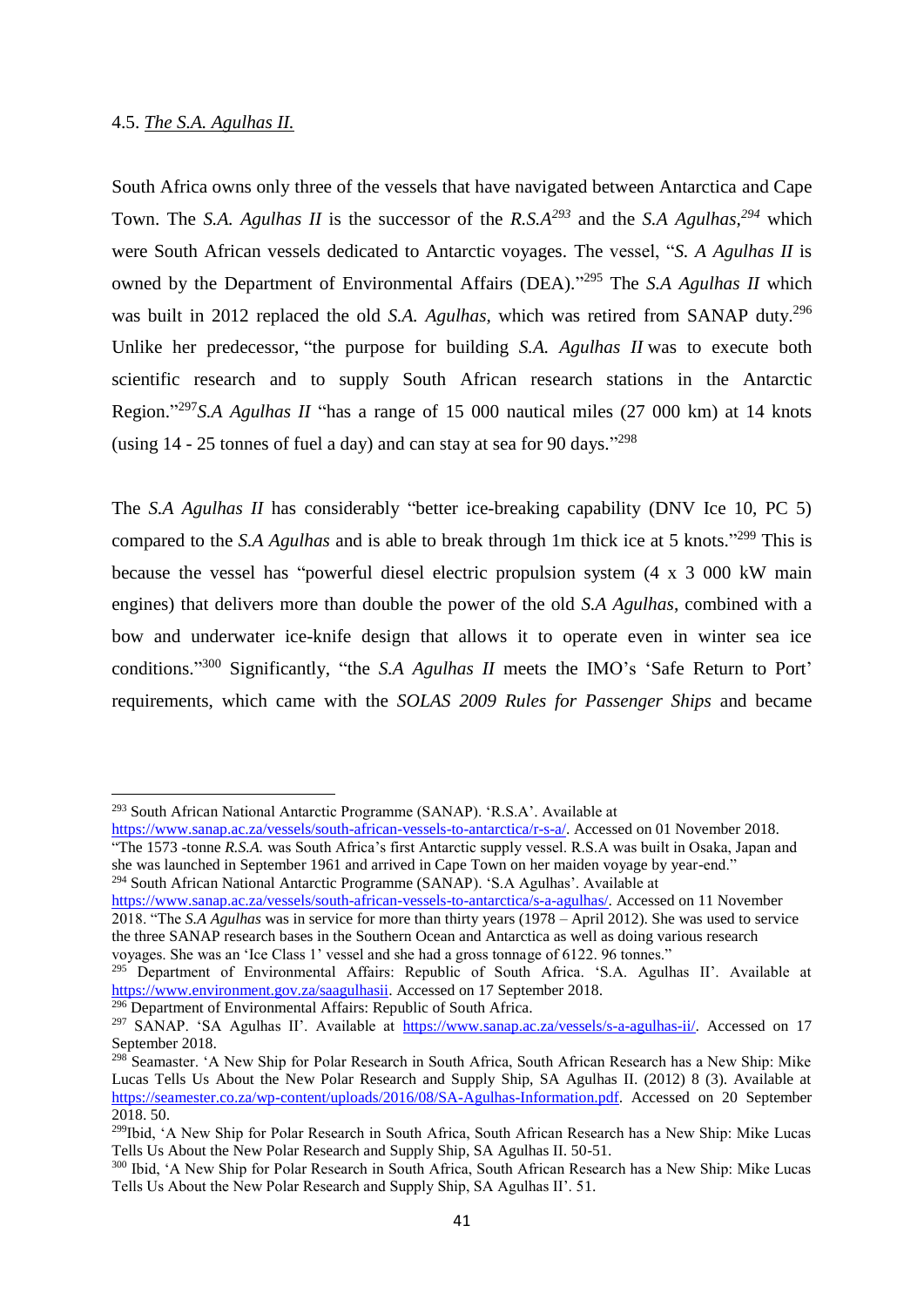mandatory for all ships built after July 2010."<sup>301</sup> This ship has features like a moon-pool and a drop keel and facilities for coring of ocean seabed, deep-water probes, underwater observatory and a meteorology lab amongst other facilities."302

### *4.5.1. The S.A. Agulhas II and the Polar Code.*

The Polar Code distinguishes vessels according to their certification to navigate Polar Waters by, Category A, B and C ships. The *S.A. Agulhas II* is a Polar Class (PC) 5 vessel. <sup>303</sup> The Polar Class 5 ships can engage on "a year-round operation in medium first-year ice, which may include old ice inclusions."<sup>304</sup> The "Category A is granted to ships that have a Polar class notation PC 1 to PC 5." <sup>305</sup> Therefore, the *S.A Agulhas II* is a Polar Category A vessel. Notably, the definition of the Polar Category A ships is similar to the one of the ships assigned PC 5 notations, because the Category A" ships are defined as, "ships designed for operation in Polar waters in at least medium first-year ice, which may include old ice inclusions. <sup>306</sup> When a ship has an additional service feature of Polar Category A, the scantlings of propeller blades, propulsion line, steering equipment and other appendages are to comply with at least the requirements of section 3 of the Polar Code, as applicable to the

<sup>&</sup>lt;sup>301</sup> Department of Environmental Affairs Republic of South Africa. 'SA Agulhas II & Islands: A Look into the Ship's History, Its Functions and the Study of Oceans' Available at [https://www.environment.gov.za/sites/default/files/docs/publications/SA\\_agulhas.pdf.](https://www.environment.gov.za/sites/default/files/docs/publications/SA_agulhas.pdf) Accessed on 20 September 2018. 2. See, Wartsila Encyclopedia of Marine Technology. 'Safe Return to Port (SRtP)'. Available at [https://www.wartsila.com/encyclopedia/term/safe-return-to-port-\(srtp\).](https://www.wartsila.com/encyclopedia/term/safe-return-to-port-(srtp)) Accessed on 20 September 2018, describes Safe Return to Port" as "new SOLAS regulations applicable to new passenger ships having their keel laid on or after 1st July 2010, and having a length of 120m or more, or having 3 or more Main Vertical Zones. As per these regulations, a passenger ship shall be designed so that the essential systems remain operational after a fire casualty which does not exceed casualty threshold, or a flooding of any single watertight compartment and the ship is able to proceed to a safe port under their own power."

<sup>302</sup> COMNAP. 'About South African National Antarctic Program'. Available at [https://www.comnap.aq/Members/SANAP/SitePages/Home.aspx.](https://www.comnap.aq/Members/SANAP/SitePages/Home.aspx) Accessed on 17 September 2018.

<sup>303</sup> SANAP. 'SA Agulhas II'. See para 1.2.10 of Part I-A of the Polar Code which describes the Polar Class (PC) as meaning, "the ice class assigned to the ship by the Administration or by an organization recognized by the Administration based upon IACS Unified Requirements."

<sup>&</sup>lt;sup>304</sup> International Association of Classification Societies (IACS). Requirements Concerning Polar Class. 2016. 1-2. See; Guidance Note N1650. 'Guidelines for Existing Ships Operating in Polar Waters (May 2018)' page 7, which describes first year ice as the ice of 0.3m to 0.7m thickness.

<sup>305</sup> Guidance Note N1650. 'Guidelines for Existing Ships Operating in Polar Waters (May 2018)'. *Bureau Veritas.* 11. See also; Rule Note NR 527 DT R03 E. Rules for the Classification of Ships Operating in Polar Waters and Icebreakers. (January 2017) at page 10 para 4.1.1 which add that "Polar Category A is assigned to ships designed for operation in polar waters in at least medium first-year ice, which may include old ice inclusions."

<sup>306</sup> Polar Code, Para 2.1, definitions section.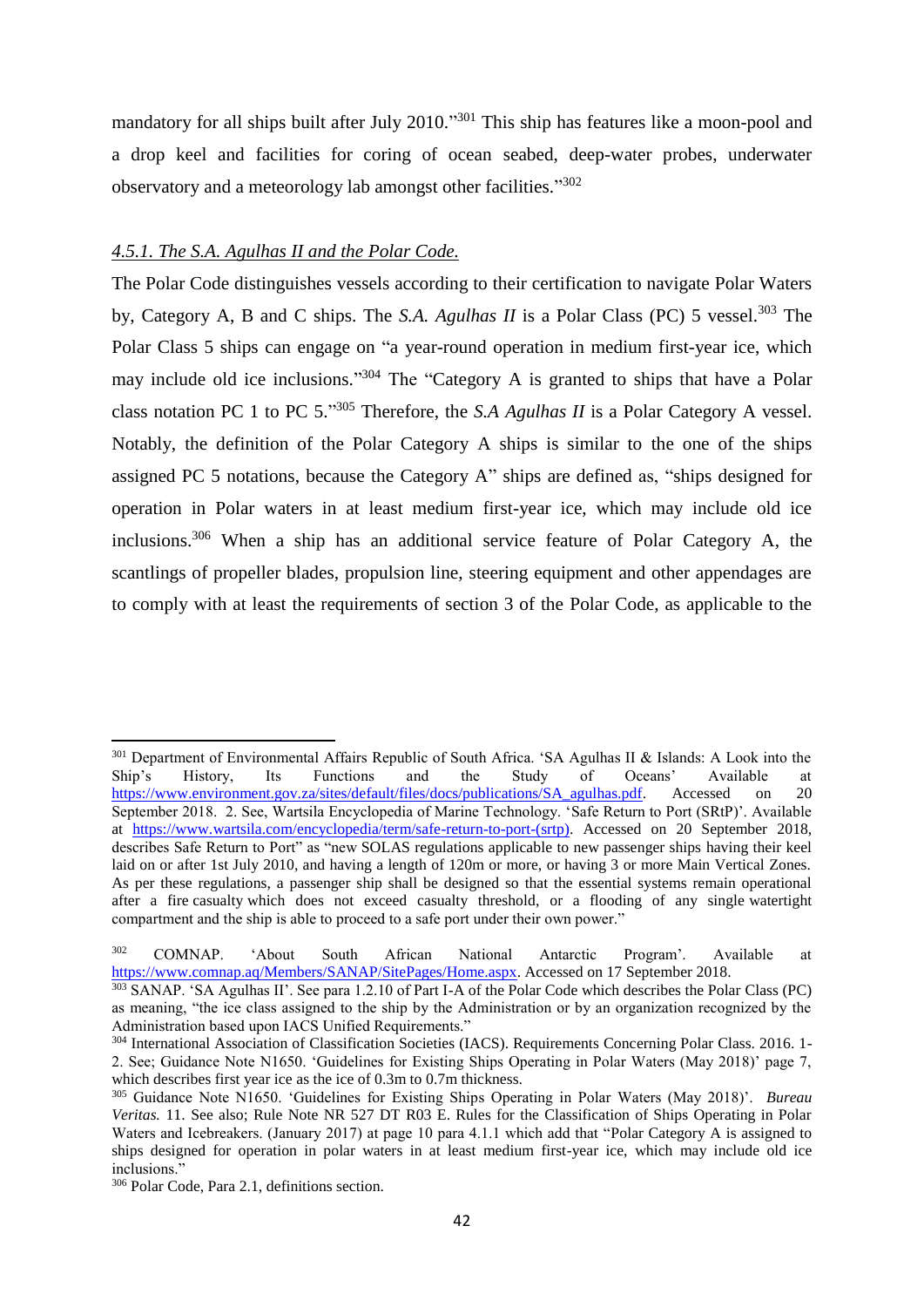additional class notation Polar Class  $5.^{307}$  The general rule is that "the bows with vertical sides, and bulbous bows should be avoided" for ships which are assigned PC 1 to PC  $5^{308}$ 

In terms of paragraph 3.3.2.1 of the Polar Code, "scantlings of the *S.A Agulhas II* must be approved by the Administration, or a recognized organization accepted by it, taking into account standards acceptable to the Organization or other standards offering an equivalent level of safety."<sup>309</sup> It is a requirement in terms of the Polar Code that the *S.A Agulhas II*, since it is Category A ship, "be able to withstand flooding resulting from hull penetration due to ice impact." <sup>310</sup> Furthermore, the *S.A Agulhas II* shall always carry on board a valid Polar Ship Certificate.<sup>311</sup> The Polar Code requires "the bridge wings of the *S.A Agulhas II* to be enclosed or its design be in such a manner that would protect navigational equipment and operating personnel."<sup>312</sup> The *S.A. Agulhas II*, as per the Polar Code requirements, "shall have all oil residue (sludge) tanks and oily bilge water holding tanks separate from the outer shell by more than 0.76 m."313

In addition to that, the *S.A. Agulhas II* shall be "ice strengthened and have the oil fuel tanks separated from the outer shell by a distance of not less than 0.76 m", as "chapter I Part II-A of the Code" requires.<sup>314</sup> The *S.A. Agulhas II* is indeed ice-strengthened, the very reason it is classified as a Polar Code's category A vessel and it is given PC 5 notation. The *S.A Agulhas II* shall not carry "any substance identified as NLS in chapter 18 of the *International Code for the Construction and Equipment of Ships Carrying Dangerous Chemicals in Bulk*, unless such carriage is approved by the Administration." <sup>315</sup> Furthermore, the '*S.A Agulhas II*' shall not discharge sewage into the sea.<sup>316</sup> However, "if it is operating in areas of ice concentrations exceeding 1/10 for extended periods, the *S.A Agulhas II* must discharge sewage using an approved sewage treatment plant certified by the Administration to meet the

 $\overline{a}$ 

<sup>307</sup> Rule Note NR 527 DT R03 E. 'Rules for the Classification of Ships Operating in Polar Waters and Icebreakers'. (January 2017). 43.

<sup>308</sup> International Association of Classification Societies (IACS). 'Requirements Concerning Polar Class'. (2016). 1.

<sup>309</sup> Polar Code, Part I-A, Chapter 3, Para 3.3.2.1.

<sup>310</sup> Polar Code, Part I-A, Chapter 4, Para 4.3.2.1.

<sup>311</sup> Polar Code, Part I-A, Chapter 1, Para 1.3.1.

<sup>312</sup> Polar Code, Part I-A, Chapter 9, Para 9.3.2.1.4.2

<sup>313</sup> Polar Code, Part II-A, Chapter 1, Para 1.2.4.

<sup>314</sup> Polar Code, Part II-A, Chapter 1, Para 1.2.1.

<sup>315</sup> Part II-A, Chapter 2, Para 2.1.3.

<sup>316</sup> Part II-A, Chapter 4, Para 4.2.2.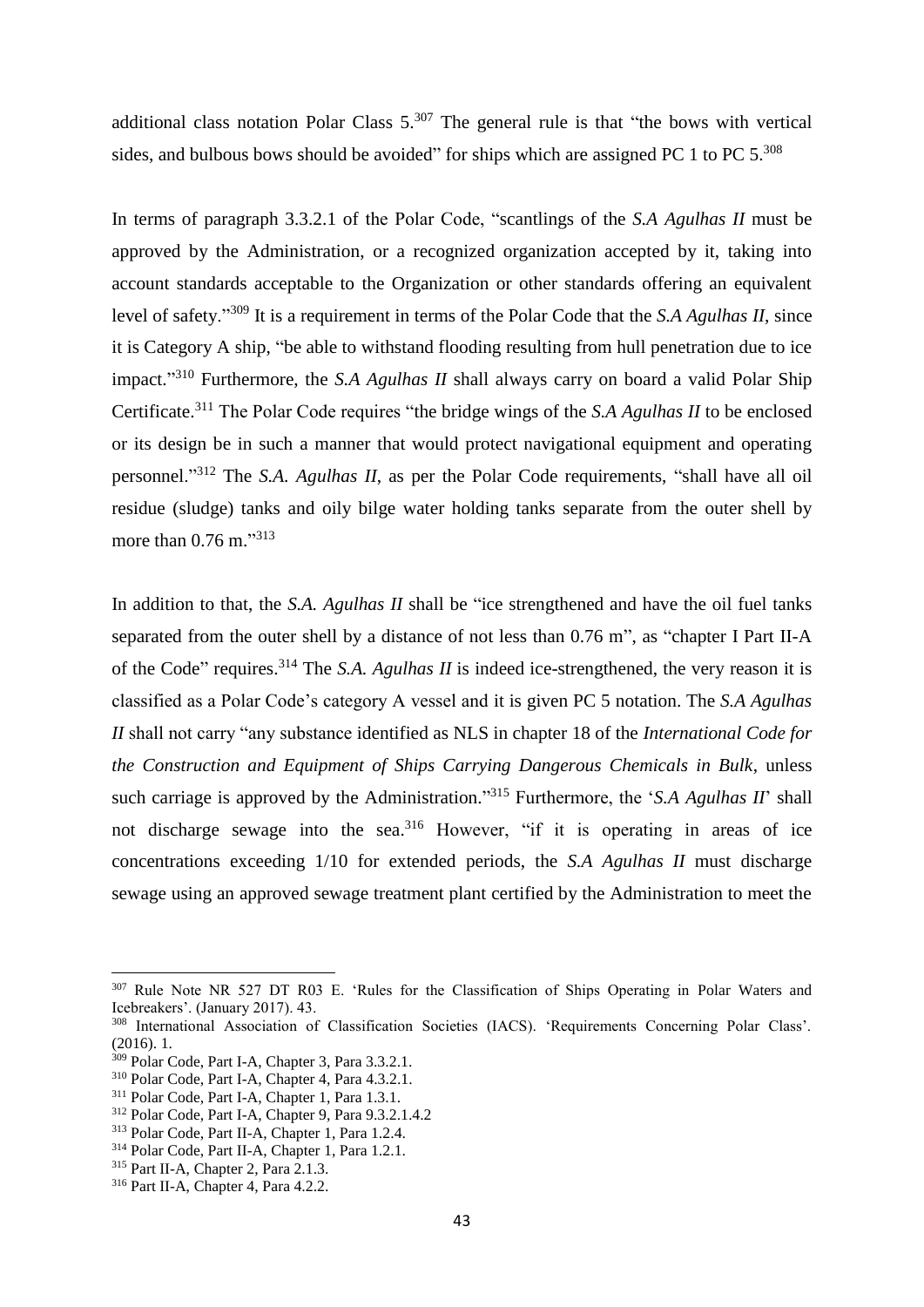operational requirements in either Regulation 9.1.1 or 9.2.1 of MARPOL Annex IV."317 In addition to that, *S.A Agulhas II* must have "means provided to ensure sufficient ship operation in the case of propeller damage including CP-mechanism."318

### 4.6. *Conclusion.*

South Africa has territories in the Prince Edward Islands and the research bases in the islands with continuing research in the area. Because of "South Africa's proximity to the Antarctic Region" and her membership to the ATS, South Africa has an advantage to conduct research in the Antarctic Region. However, it takes a vessel to travel from Cape Town to the Antarctic Region and that vessel, for the purposes of SANAP, is the *S.A. Agulhas II*. In her travels to the Antarctic Region, the *S.A. Agulhas II* must abide by the provisions of the 'Polar Code' because the Code provides the uniform rules that apply to vessels traversing both the Arctic and the Antarctic region. On that note, the *S.A. Agulhas II* has PC 5 notation which makes the vessel Polar Category A, therefore, the vessel is expected to meet the Polar Code's structural requirements because of such categorisation. The aim of this chapter was to show the ways in which the Polar Code may affect the SANAP and although the Code does not affect the programme directly, but it does place additional requirements on the *S.A. Agulhas II* and the vessel serves the purpose of transporting the South African researchers and supplies for the Antarctic programmes. Notably, these ship structural requirements would also be applicable to all future South African research vessels.

 $\overline{a}$ 

<sup>317</sup> Polar Code, Part II-A, Chapter 4, Para 4.2.3.

<sup>&</sup>lt;sup>318</sup> Rule Note NR 527 DT R03 E. Rules for the Classification of Ships Operating in Polar Waters and Icebreakers. (January 2017). 31.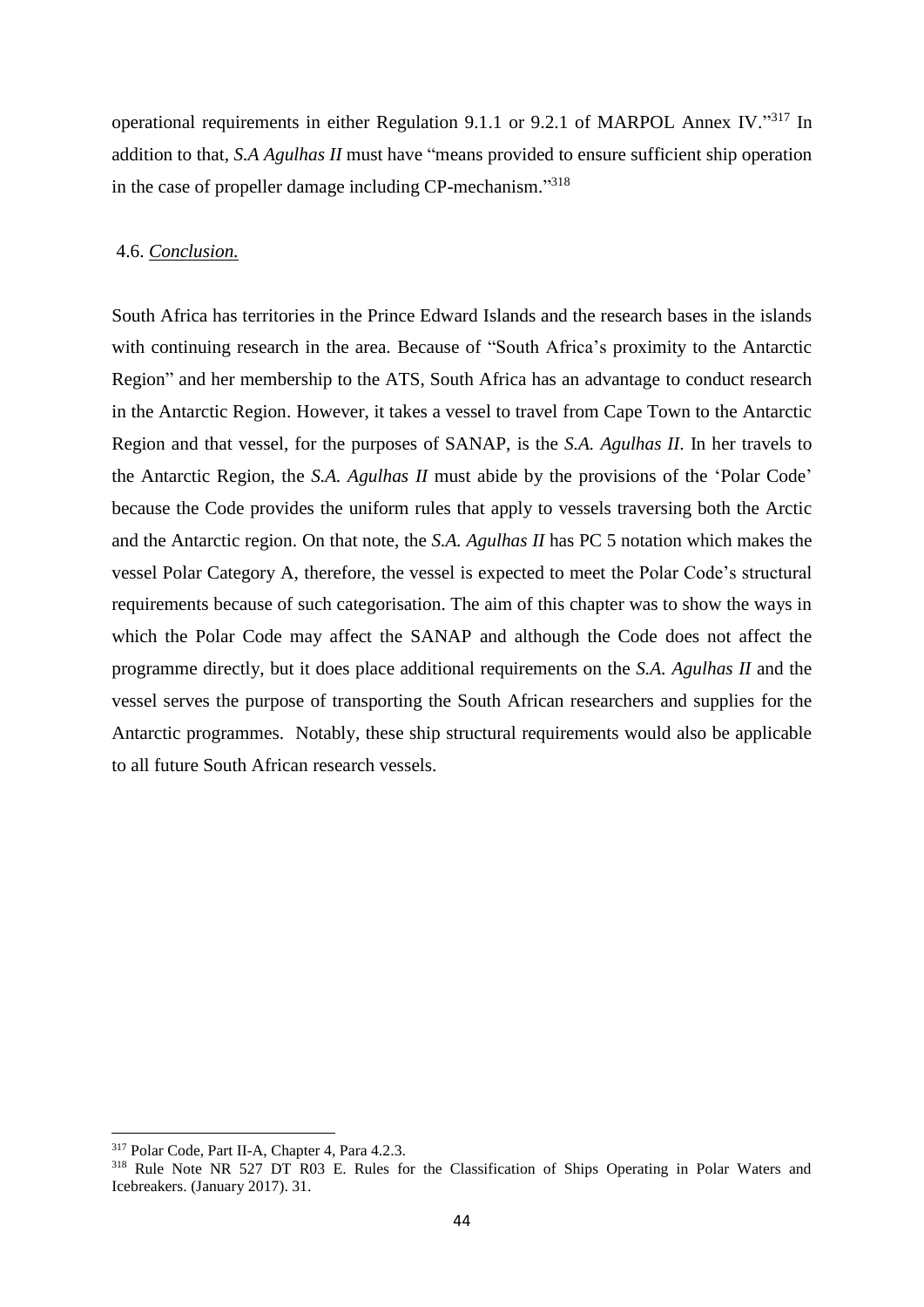#### **CHAPTER 5: RECOMMENDATIONS AND CONCLUSION**

The previous chapters have discussed the law that applies in the Polar Regions; unfortunately, the provisions of the Polar Code do not apply equally to the ships that traverse the Polar Regions. It is recommended that all the provisions of the Polar Code that apply to Category A and B ships shall apply in the same capacity to Category C ships that traverse the Polar waters. This is because, as the dissertation has shown in chapter 3, a ship accident may happen in the Polar Regions irrespective of the ship's Polar Code categorisation. An oil spill is particularly destructive to the Polar region's vulnerable and sensitive ecosystem. Accordingly, this dissertation has demonstrated that the selective categorisation of vessel would have adverse consequences. The following section identifies the relevant provisions that require amendment by the inclusion of Category C vessels. Necessary precautions must be taken to avoid an oil spill, particularly, a change in the wording and application of certain provisions of the Polar Code.

#### 5.1. RECOMMENDATIONS.

5.1.1 *Amendment of "Chapter 3 of Part I-A of the Polar Code: The Provisions on Ship Structure*."

Chapter 3 of the "Polar Code" deals with the material and scantlings of the vessel to ensure the integrity of the ship structure when faced with conditions that come with navigating the Polar waters. It is submitted that the same provisions should apply to all the ships navigating the Polar waters. The word "not" must be removed, in paragraph 3.3.2.4 of Part I-A of the Polar Code and be substituted with "to". Therefore, the proposed section of the paragraph would read as follows:

"*A category C ship needs to be ice strengthened even if, in the opinion of the administration, the ship's structure is adequate for its intended operation."*

### 5.1.2 *Amendment of Chapter 4 of Part I-A: Subdivision and Stability.*

Paragraph 4.2.2 of Chapter 4 requires Category A and B ships to be stable enough to withstand ice-related damages. It is submitted that Paragraph 4.2.2 of the Polar Code must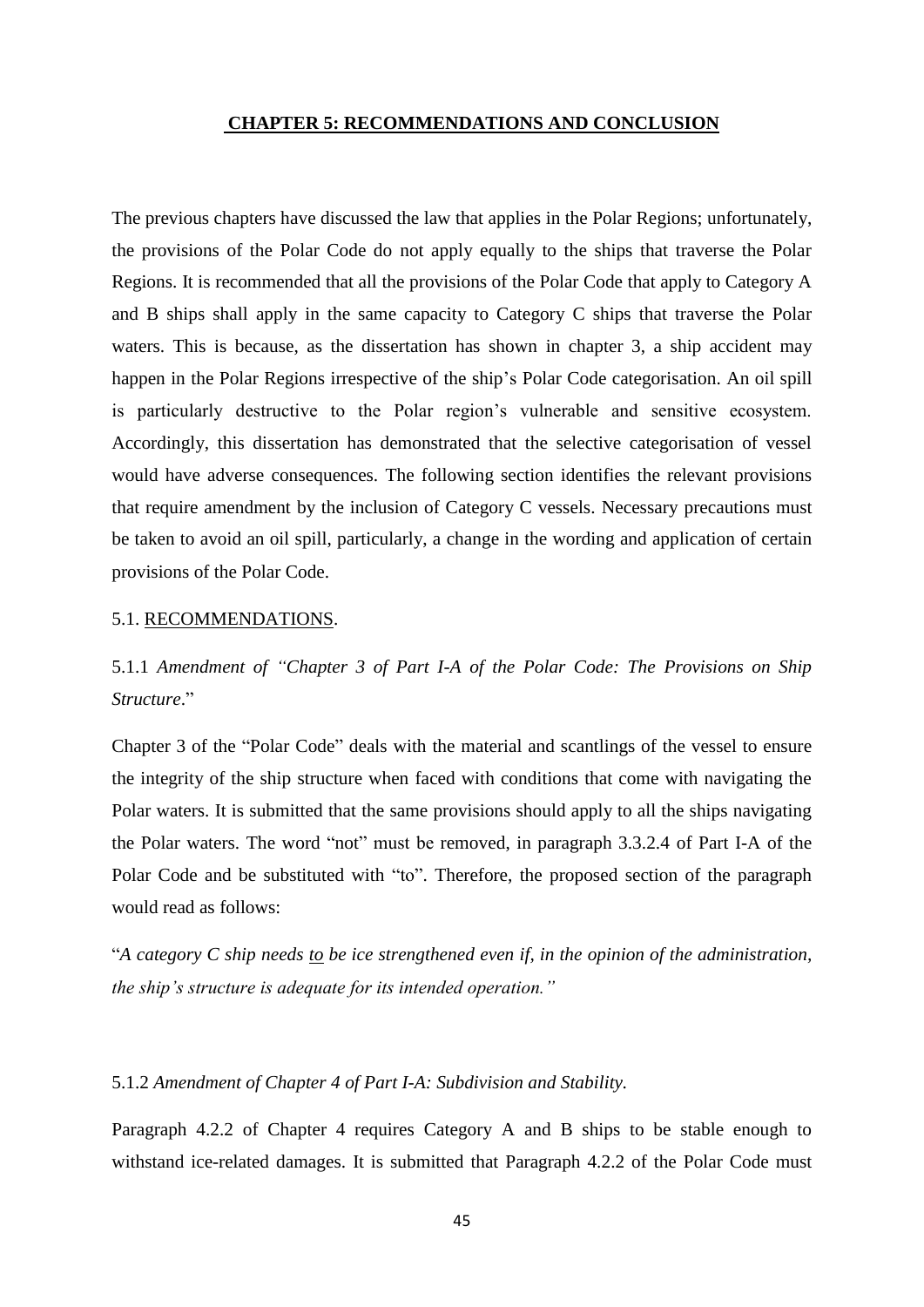require Category A, B and C ships to "have sufficient stability to sustain ice-related damages."<sup>319</sup> Therefore, this dissertation recommends that the words "and C" be added, in paragraph 4.2.2, between the words "B, constructed". Therefore paragraph 4.2.2 of Part 1-A of the Polar Code"would read as follows:

*"…ships of 'category A, B and C', constructed on or after 1 January 2017, shall have sufficient residual stability to sustain ice-related damages."*

In Paragraph 4.3.2.1, the words "and C" must be added to the wording of paragraph 4.3.2.1 between "B, constructed". The first sentence of the paragraph would read as,

*"In order to comply with the functional requirements of paragraph 4.2.2, ships of 'categories A, B and C', constructed on or after 1 January 2017, shall be able to withstand flooding resulting from hull penetration due to ice impact."*

5.1.3 *Amendment of "Chapter 9 of Part II-A: Safety of Navigation."*

In paragraph 9.3.2.4.2, the words "and C" must be added to the wording of paragraph 9.3.2.4.2 of Part I-A between the words "B, ships". The proposed paragraph would read as,

"…*in 'Category A, B and C' ships constructed on or after 1 January 2017, the bridge wings shall be enclosed or designed to protect navigational equipment and operating personnel."*

### 5.1.4 *Amendment of Chapter 1 of Part II-A: "Prevention of Pollution by Oil."*

This is a contentious chapter of the Polar Code as discussed in chapter 3 of this dissertation. This is because of the possible consequences that the Polar ecosystems would suffer in the occurrence of an oil spill. The changing of the wording of this chapter would minimise the possibilities of an oil spill happening in the Polar waters.

It is submitted that the words "and C" should be added in paragraph 1.2.1 of Part II-A of the Polar Code. These words must be added between the words paragraph "B, Ships" in Paragraph 1.2.1. The proposed paragraph would then read,

<sup>&</sup>lt;sup>319</sup> Part I-A, Chapter 4, Para 4.2.2.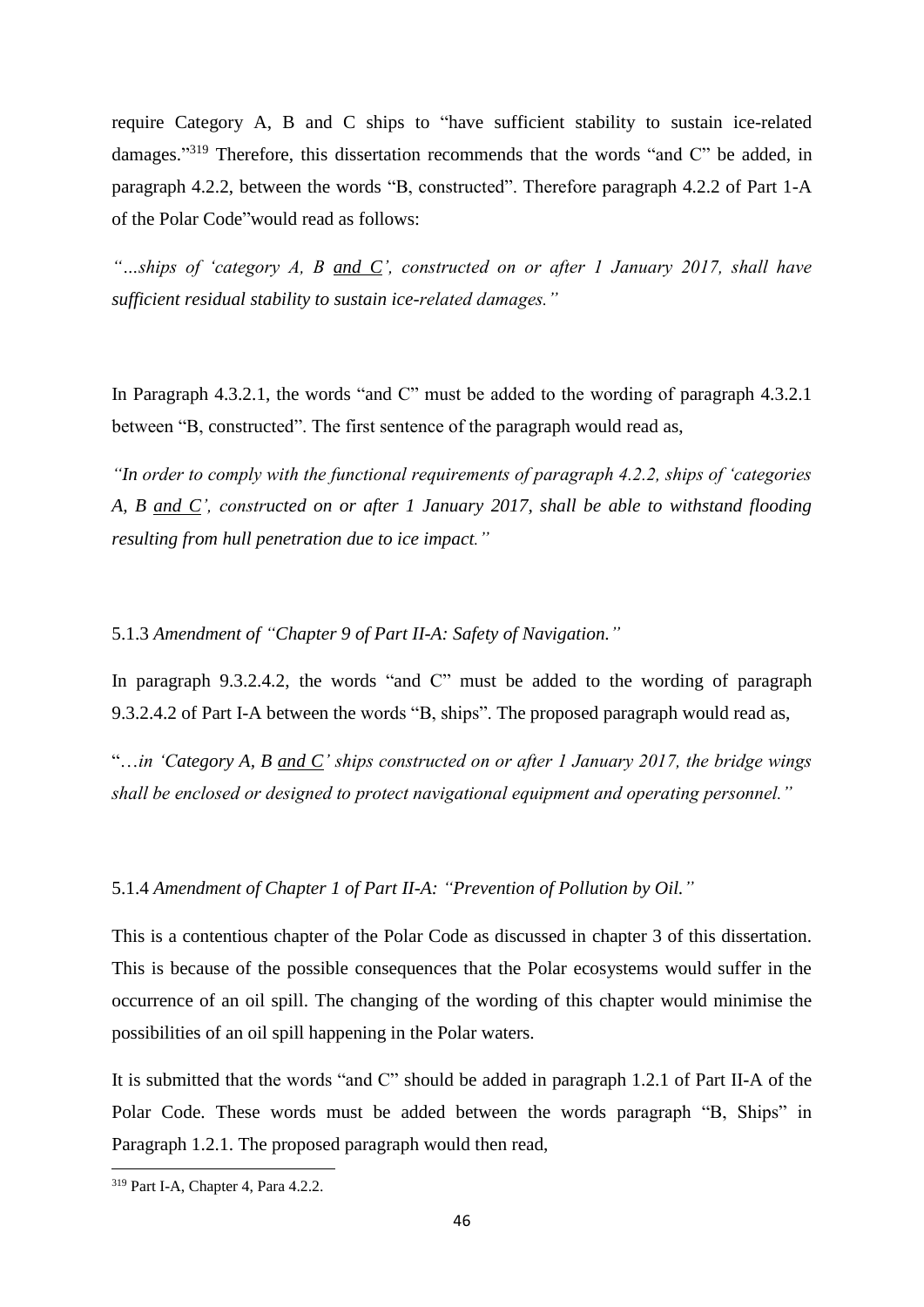*"For 'Category A, B and C' ships constructed on or after 1 January 2017 with an aggregate oil fuel capacity of less than 600 m3, all oil fuel tanks shall be separated from the outer shell by more than 0.76 m."*

The words "and C" be added to the wording of paragraph 1.2.2 of Part II-A" of the Polar Code between the words "B, ships". The new paragraph 1.2.2 would then read,

*"For 'category A, B and C' ships other than oil tankers constructed on or after 1 January 2017, all cargo tanks constructed and utilized to carry oil shall be separated from the outer shell by more than 0.76 m."*

The words "and C" be added, to the wording of paragraph 1.2.4 of Part II-A of the Polar Code, between the words "B ships", so that the proposed paragraph would read as follows,

*"For 'category A, B and C' ships constructed on or after 1 January 2017 all oil residue (sludge) tanks and oily bilge water holding tanks shall be separated from the outer shell by more than 0.76 m."*

5.1.5 *Amendment of Chapter 2 of Part II-A: "Control of Pollution by Noxious Substances in Bulk."*

The words "and C" should be added to the wording of paragraph 2.1.3 of chapter 2 of Part II-A between the words "B ships" so that the proposed paragraph would read as,

*"For 'Category A, B and C' ships constructed on or after 1 January 2017, the carriage of NLS … shall be subject to the approval of the Administration."* 

It is accordingly submitted that these legislative would aid in the minimisation of risk of pollution in the Polar waters.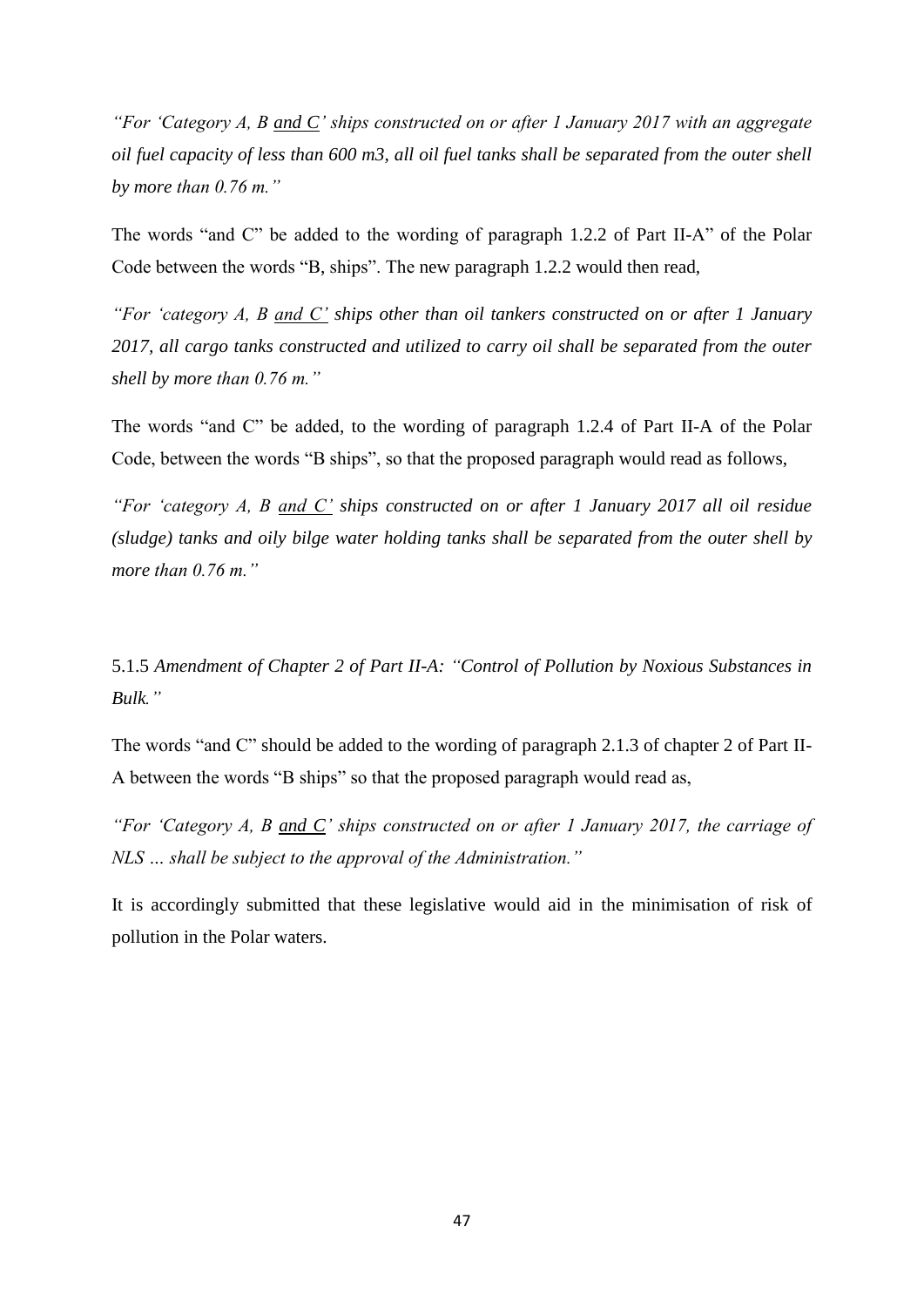### 5.2 **CONCLUSION.**

The objectives of this dissertation were to establish whether the Polar Code is sufficient in protecting the Polar environments and to highlight the implication of the Polar Code on the SANAP. To achieve those objectives, the dissertation described the Polar Code and the reasons for its enactment as a response to the risks introduced by the possible opening of the new shipping routes in the Polar Regions. The melting of ice, because of global warming, in the Arctic and the Antarctic regions raised alarm that most of the Polar shipping routes would be open for navigation. This would invite more vessels to navigate the Polar Regions and it would invite human occupation of the Polar Regions. It is well established that human habitation and the navigation of many vessels in the Polar Regions threatens the Polar environment with vessel pollution. The IMO saw it necessary to adopt the Polar Code to protect the Polar environment from vessel pollution, because it was found that the laws that were previously applicable in the Poles did little, if not nothing, to protect the Polar environment. The Polar Code aims to guarantee the safety of ship navigation and protect the environment of the Poles.

As for ensuring the safety of ship navigation, the provisions of the Polar Code require the vessels that navigate the Polar waters to have their hulls strengthened and to have an effective plan for their voyages. It was found that this is helpful in protecting the Polar environment because if the hull of the ship is strengthened for navigating the icy conditions, it can avoid some of the shipping accidents like hull damage due to ice impact and that protects the Polar environment from oil pollution. On that note, the environmental provisions of the Polar Code had to be surveyed to establish their efficiency in protecting the Polar environment. Oil pollution is a threat to the apt polar environment and this dissertation shows that the vessels must exercise extra care to protect the Polar environment from accidental oil discharges. The fragility of the Polar environments and the uniqueness of its ecosystems make the consequences of the oil spill difficult to mitigate. This was evident in the number of birds and mammals that died in the recent vessel accidents that happened in the icy waters. The oil clean-up operations in the accidents of the *M/V Selendang Ayu* in 2004, the sinking *of Runner 4* in 2006 and the 2007 oil spill in the Kerch Strait proved to be difficult due to bad weather and ice conditions.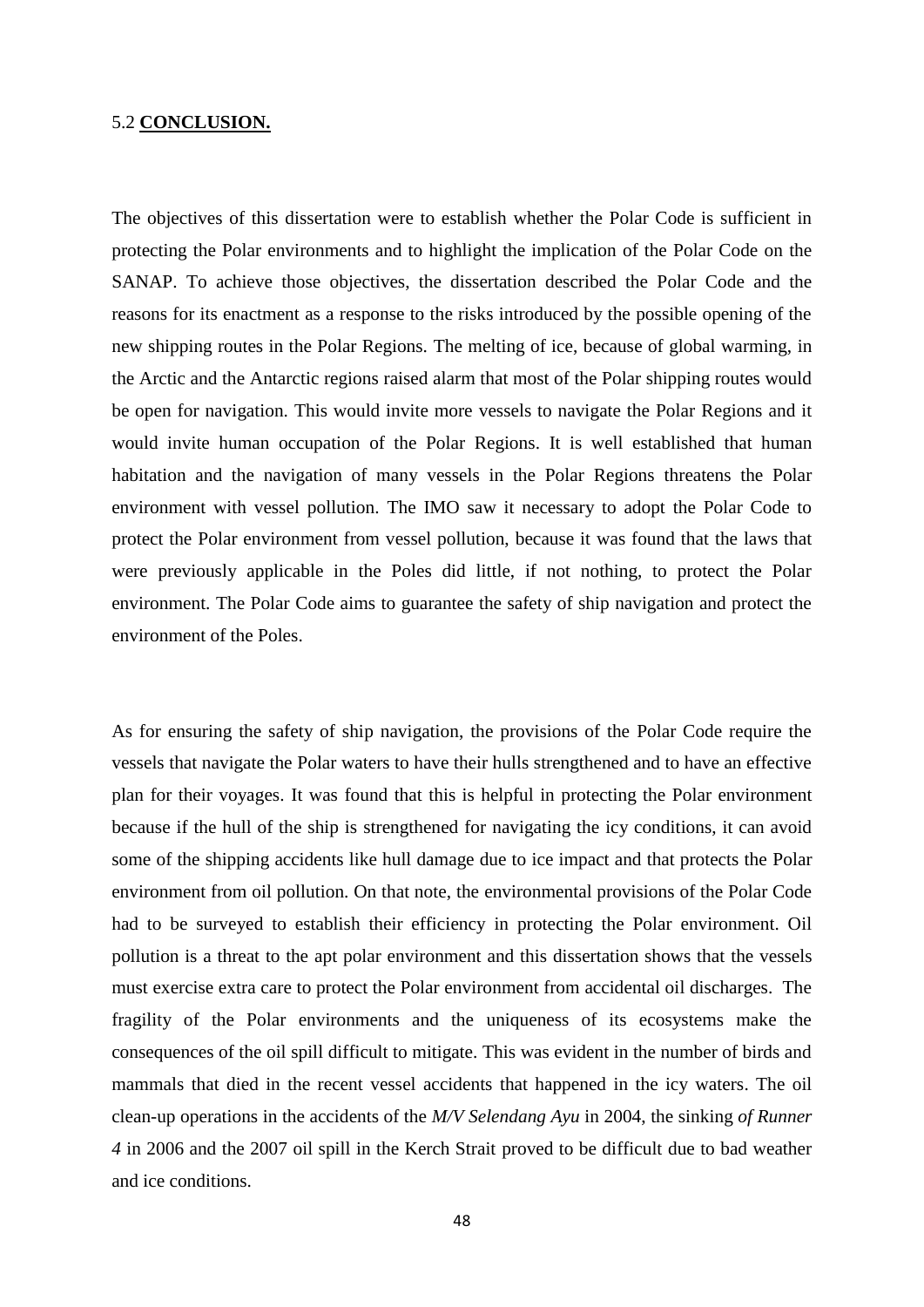The Polar Code has been subject to many criticisms from the academics and experts on the Polar environments with some labelling the Code as a failure. On the scrutiny of the environmental provisions of the Polar Code, it was found that a gap in the provisions of the Polar Code and that lacunae could negate the whole objective of the Polar Code in protecting the Polar environment. The Polar Code allows the Category C vessels that are not icestrengthened to navigate the Polar waters. This is a significant omission because the Code requires the Category A and B vessels to be ice strengthened for navigating the Polar waters. The ice strengthening makes the hull more resilient when faced with ice impacts thus reducing the likelihoods of hull piercings that would result to an oil spill. Under the present regime, Category C vessels are not obliged to strengthen their hulls.

The omission of protection to Category C vessels is of particular importance to the SANAP, because the *S.A Agulhas II* frequently navigates the Antarctic region. South Africa enjoys the right to conduct research in the Antarctic region because of its geographical proximity to the Antarctic. Furthermore, South Africa's membership to the Antarctic Treaty gives right to South Africa to conduct research in the Antarctic region. It deploys *the S.A. Agulhas II* to transport the team of South African researchers to the Antarctic region. The South Africa's Department of Environmental Affairs owns the *S.A Agulhas II* and the vessel is a Category A vessel under the Code. Accordingly, the vessel must abide by the environmental provisions of the Polar Code; therefore, the *S.A Agulhas II* should be ice-strengthened for its voyages to the Antarctic region. The *S.A Agulhas II* is indeed ice-strengthened as required by the Polar Code.

The dissertation, having established the shortcomings of the Polar Code in categorisation of vessels, recommends that the Polar Code must be amended so that the provisions that apply to the "Category A and B" vessels must also apply to all categories of vessels that navigate the Polar waters. This would help in ensuring the complete protection of the Polar environment, at least, against accidental oil discharges. The Provisions of Chapter 3 of Part I-A of the Polar Code that require the strengthening of the structure of the ship should be applicable in all vessels that navigate the Polar waters. The provisions of Chapter 4 in Part I-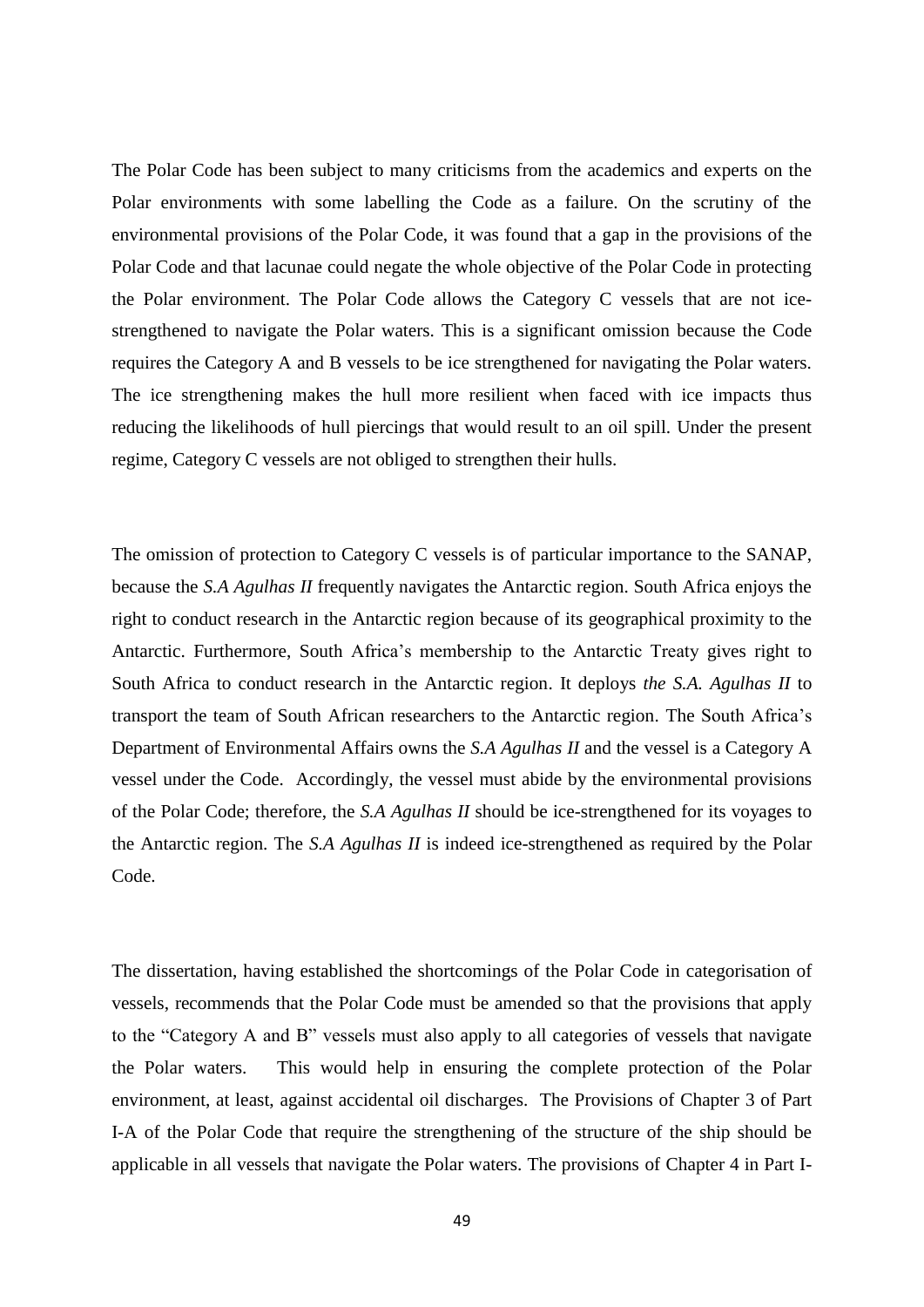A of the Polar Code that require the ships to have sufficient residual stability to sustain icerelated damages must be applicable to all the vessels that navigate the Polar waters. It was also recommended that the bridge wings of all ships, not just "Category A and B", shall be enclosed or designed to protect navigational equipment and operating personnel. In attempt to prevent oil pollution, the oil fuel tanks must be isolated from the outer shell for all ships that navigate the Polar waters.

There is scant literature covering the role and significance of the SANAP. This study interlinked the SANAP with the Polar Code and it demonstrated the ways in which the Polar Code impacts with the SANAP and the operation of *S.A Agulhas II*. Gunnarson commented that:

"Non-ice strengthened Ships should not be allowed to operate in Polar waters, even in supposedly 'ice-free' Polar waters and the Code does not explicitly spell out what should happen in the event of an oil or chemical spill, and how to be adequately equipped and crew trained to deal with minor spills."<sup>320</sup>

The Polar Code is a significant leap towards bringing the uniformity to the rules that govern the Polar Regions. Notwithstanding that, the Polar Code still requires some further refinement mainly in the Part II-A provisions that deal with the environmental protection of the Polar environment. The proposed amendments are crucial and only upon their adoption would the Polar Code achieve a better protection of the Polar environments. The Polar Code's categorisation of the vessels that traverse the Polar Regions could defeat the stated goal of protecting the Polar environment.

<sup>320</sup> B Gunnarsson. 'Impact of IMO's Polar Code on NSR Future Shipping' 2015 *Centre for High North Logistics*. 16.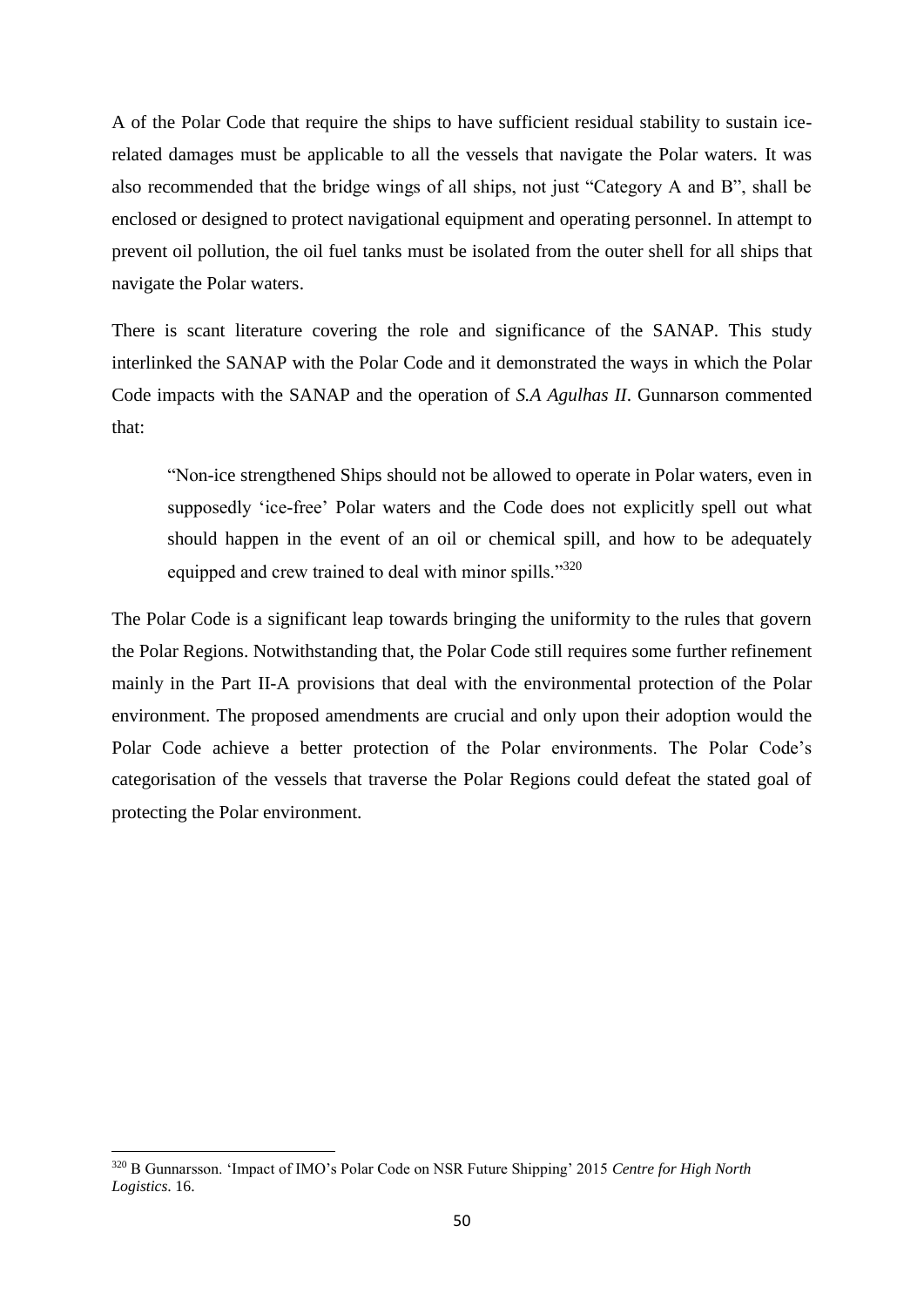# **BIBLIOGRAPHY**

### INTERNATIONAL CONVENTIONS

*Agreement on the Conservation of Albatrosses and Petrels*, 2258 UNTS 257, 2004.

*Convention on the Conservation of Antarctic Marine Living Resources,* 33 UST 3476; 1329 UNTS 48; 19 ILM 841 (1980).

*Convention on the International Maritime Organisation, No. 4214 of 1958.*

*Protocol on Environmental Protection to the Antarctic Treaty, 30 ILM 1455 (1991).*

*International Code of Safety for Ships in Polar Waters,* 1998*.*

*International Convention for the Prevention of Pollution from Ships,* 12 ILM 1319 (1973); TIAS No. 10,561; 34 UST 3407; 1340 UNTS 184.

*International Maritime Organisation (IMO), Guidelines on Voyage Planning for Passenger Ships Operating in Remote Areas,* Resolution A.999 (25) (Agenda item 9), Adopted on November 29, 2007.

*The Antarctic Treaty*, 402 U.N.T.S. 71, *entered into force* June 23, 1961**.**

*The International Code for Ships Operating in Polar Waters,* 01 January 2017.

*The Guidelines for Ships Operating in the Arctic Ice-Covered Waters*, 2002.

The *Guidelines for Ships Operating in Polar the Waters*, 2010.

*The United Nations Convention of the Law of Seas (UNCLOS),* Dec. 10, 1982, 1833 U.N.T.S. 397.

### DOMESTIC LEGISLATION.

*The Prince Edward Islands Act* 48 of 1948.

*National Environment Management (NEMA): Protected Areas Act* 57 of 2003.

### FOREIGN LEGISLATION.

*Arctic Waters Pollution Prevention Act* (R.S.C, 1985, c. A-12).

*Canada Shipping Act,* 2001 (S.C. 2001, c. 26).

*Federal Act on the Exclusive Economic Zone of the Russian Federation,* 2 December 1998.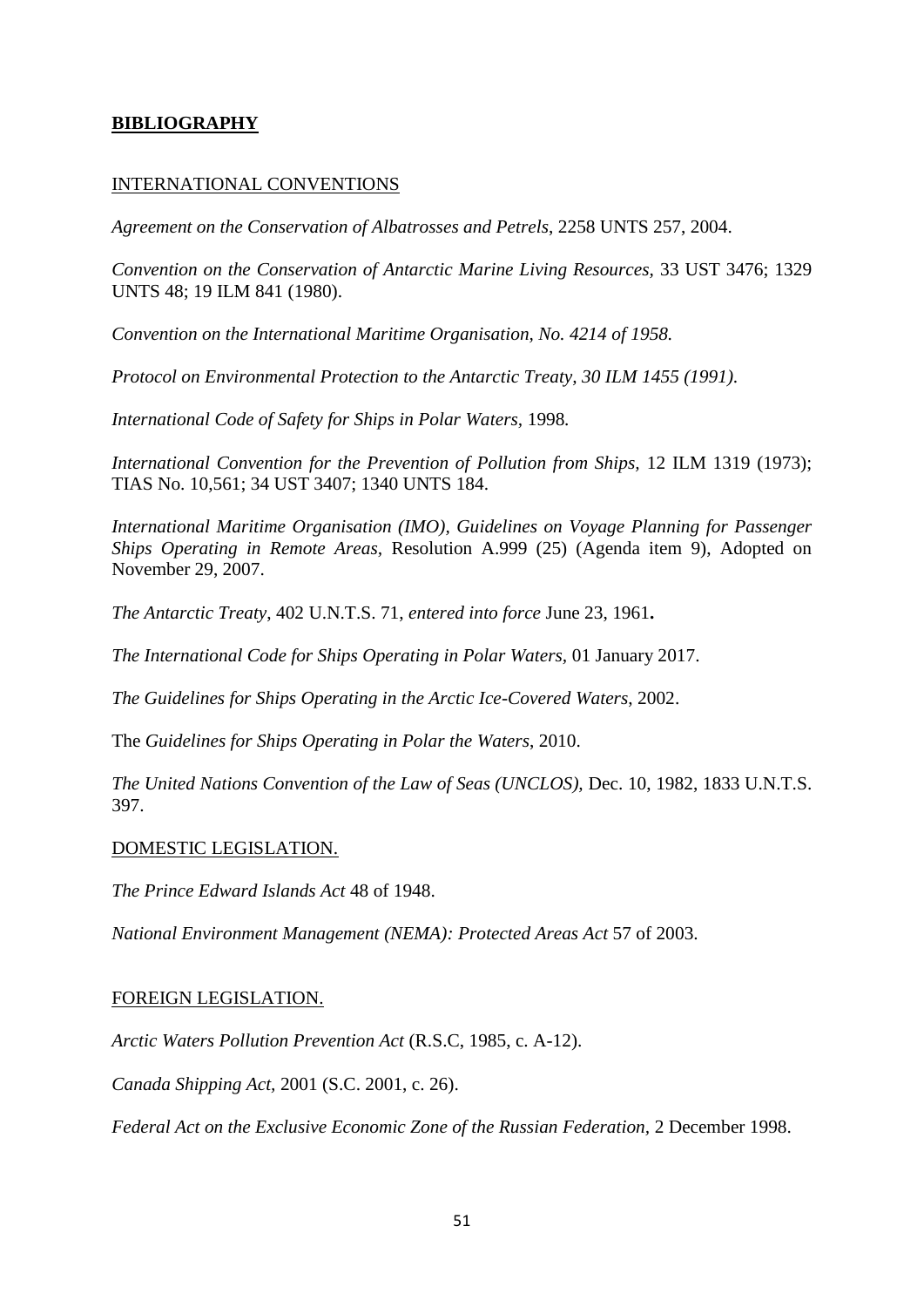*Foundations of The Russian Federation's State Policy in The Arctic Until 2020 And Beyond,*  2009.

*Rules of Navigation on the Water Area of the Northern Sea Route,* 2013.

*Statute on the Protection and Preservation of the Marine Environment in the Economic Zone of the USSR,* 1985.

*Statute on the Protection of the Contiguous Zones of the USSR,* 1985.

*Territorial Sea and Contiguous Zone Act*, 1998.

# JOURNAL ARTICLES.

Ansorge IJ...et al. 'Exploring South Africa's southern frontier: A 20-year vision for polar research through the South African National Antarctic Programme' (2017) 113 (5/6). *South African Journal of Science*. 1-7.

Bai J. 'The IMO Polar Code: The Emerging Rules of Arctic Shipping Governance' (2015) 30 *Int'l J. Marine and Coastal L*. 674-699.

Barteinstein K. 'Navigating the Arctic: The Canadian NORDREG, The International Polar Code and Regional Cooperation' (2011) 54 *German Year Book of International Law.* 77-123.

Berkman PA, Young OR. 'Governance and Environmental Change in the Arctic Ocean' (2009) 324 (5925). *AAAS*. 339-340.

Butte D. 'International Norms in the Antarctic Treaty' (1990) 3. *International Legal Perspectives*. 1.

Clark L. 'Canada's Oversight of Arctic Shipping: The Need for Reform' (2008) 33. *Tulane Maritime Law Journal.* 79-110.

Cooper J. 'Antarctica and Islands: Background Research Paper produced for the South Africa Environment Outlook report on behalf of the Department of Environmental Affairs and Tourism' (2006) *Avian Demography Unit: University of Cape Town*. 1-8.

Cooper J, Headland RK. 'History of South African Involvement in Antarctica and at the Prince Edward Islands' (1991) 21 (2). *S. Afr.T. Nav.Antarkt.*77-91.

Franckx E. 'The Legal Regime of Navigation in the Russian Arctic' (2008) 18.2. Journal of *Transnational Law and Policy.* 327-342.

Gavrilov VV. 'Legal Status of the Northern Route and Legislation of the Russian Federation: A note' (2015) 46 (3) *Ocean Development and International Law*. 256-263.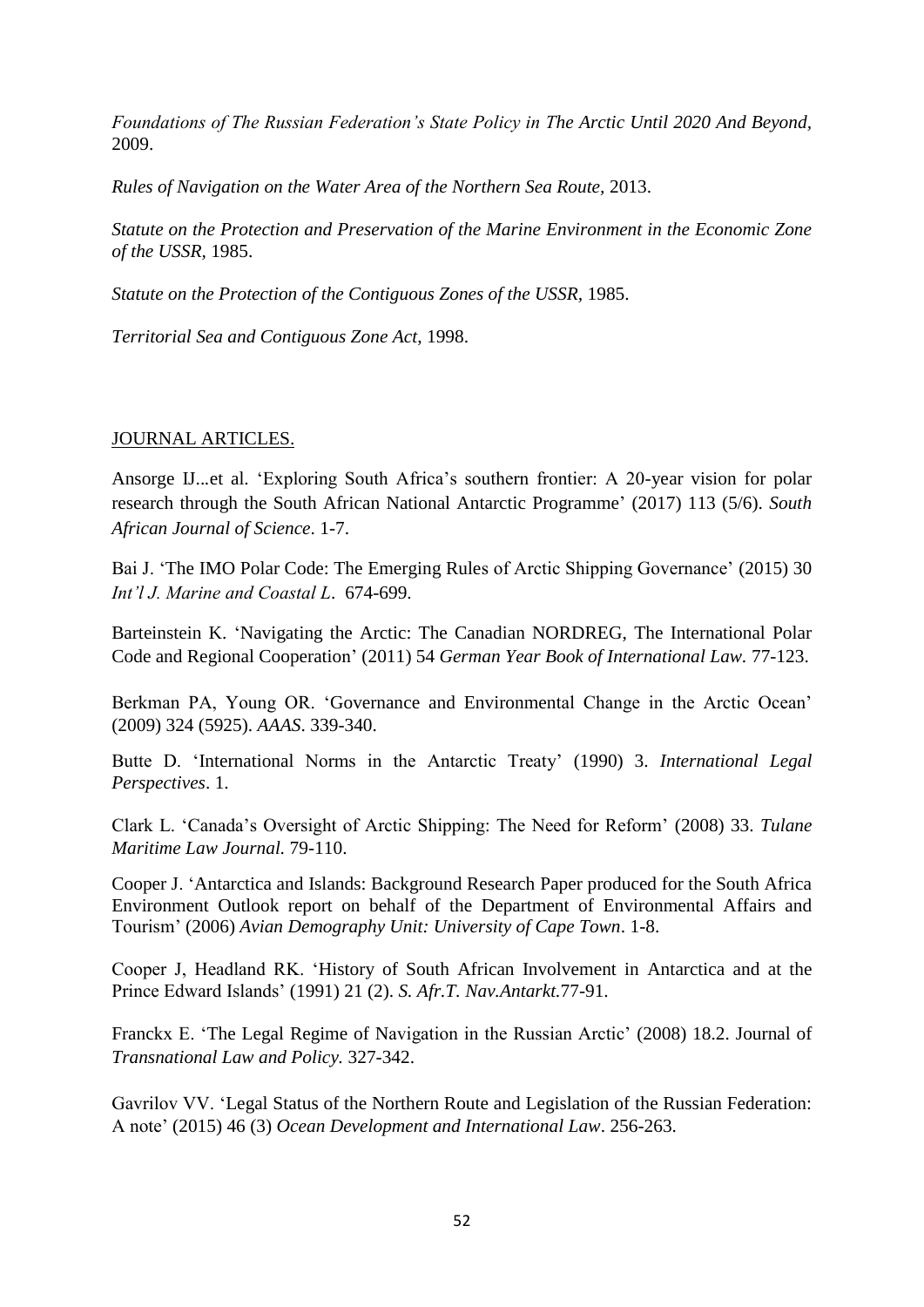Jensen O. 'The IMO Guidelines for Ships Operating in Arctic Ice-Covered Waters: From Voluntary to Mandatory Tool for Navigation Safety and Environmental Protection?' 2007 *The Fridtjof Nansen Institute.* 1-27.

Kikkert P. 'Promoting National Interests and fostering Cooperation: Canada and the Development of the Polar Code' (2012) 43 (3) *Journal of Maritime Law and Commerce.* 319- 334.

Lamson C. 'Arctic Shipping, Marine Safety and environmental Protection' (1987) 11(1), *Marine Policy.* 3-15.

Mager D. 'Climate Change, Conflicts and Cooperation in the Arctic: Easier access to Hydrocarbons and Mineral Resources?' (2009) 24 *The International Journal of Marine and Coastal Law.* 347-354.

McRae DM, Goundrey DJ. 'Environmental Jurisdiction in Arctic Waters: The Extent of the Article 234' (1982) 16 *University of British Columbia Law Review.* 197-228.

Myron H. *'*United Nations Convention on the Law of the Sea 1982, A Commentary*'* (1991) 85 (2) *Center for Oceans Law and Policy, University of Virginia.*

Morris R. 'Overview of M/V Selendang Ayu Response' in R Brewer (ed) in *The Selendang Ayu Oil Spill: Lessons Learned Conference Proceedings August 16-19, 2005 — Unalaska, Alaska* (2006). 5-15.

Roginko A, Lamourie M. 'Emerging Marine Environmental Protection Strategies for the Arctic' (1992) 16 (4). *Marine Policy.* 259-276.

Sakhuja V. 'The Polar Code and the Arctic Navigation' (2014) 38 (6) *DOI*. 803-811.

Schachter O, Serwer D. 'Marine Pollution Problems and Remedies' (1971) 65 (1) *Cambridge University Press.* 84-103.

Scott K. 'Institutional Development Within Antarctic Treaty System' (2003) 52. *Internatinal and Comparative Law Quarterly*. 473-487.

Skelton P, H. "The South African Antarctic and Southern Ocean Research Plan 2014 – 2024" (March 2014). Prepared for: *The National Research Foundation*. 1-50.

Vander Zwaag D. 'Shipping and Marine Environmental Protection in Canada' in Donald Rothwell and Sam Bateman (ed) *Navigational Rights and Freedoms and New Law of the Sea*  (2000). 16.

Wilkinson J…et al. 'Oil Spill Response Capabilities and Technologies for Ice-Covered Arctic Marine Waters: A Review of Recent Developments and Established Practices' (2017) 46 (3). *Kungl Vetenskap Akademien.* 424-441.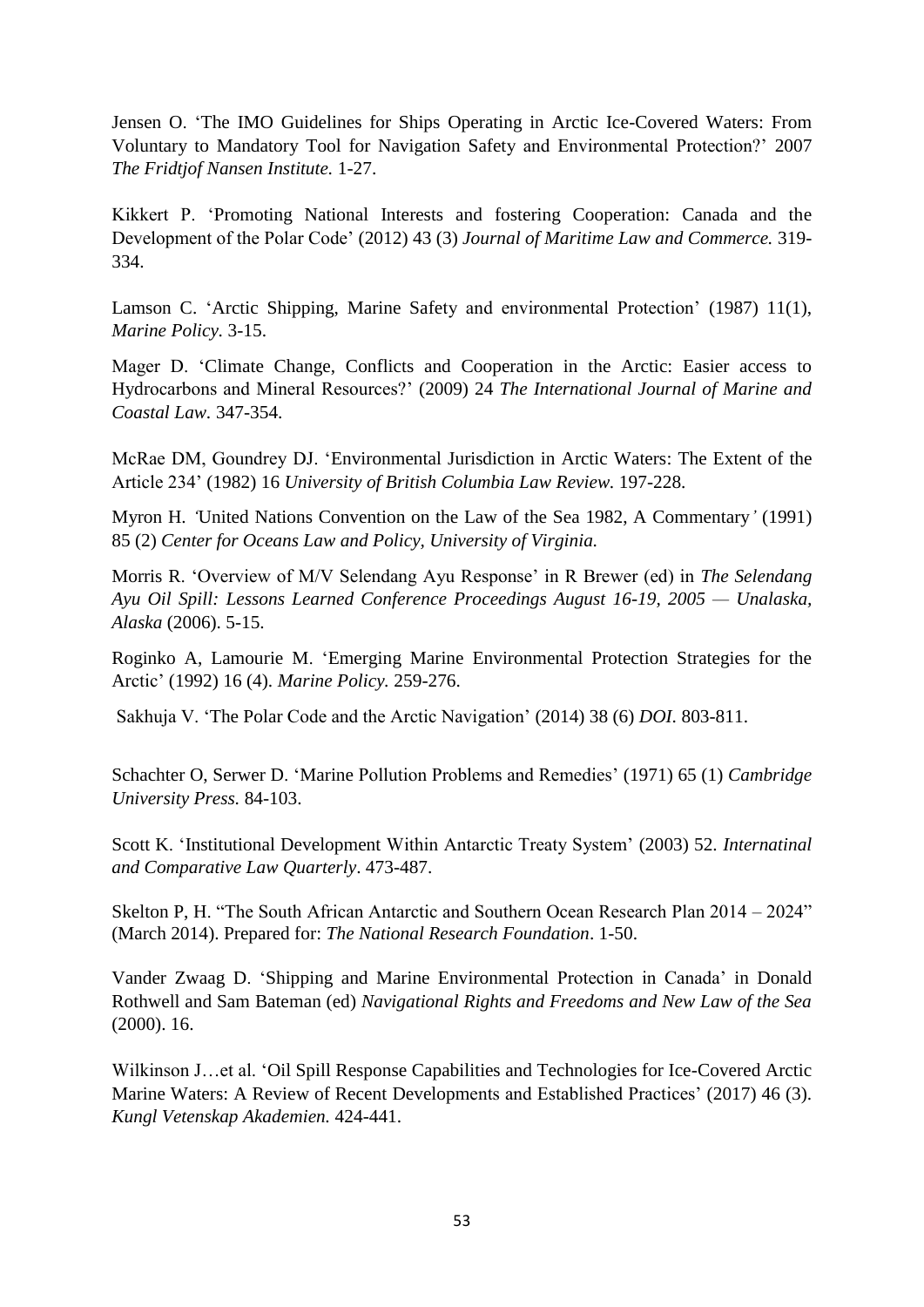Williams LC. 'An Ocean Between Us: The Implications of Inconsistencies Between the Navigational Laws of Coastal Arctic Council Nations and The United Nations Convention on the Law of the Seas for Arctic Navigation' (2017) 70 (1) *Vanderbilt Law Review.* 379-411.

Wanerman ROG. 'Freezing Out Non-Compliant Ships: Why the Arctic Council Must Enforce the Polar Code' (2015) 47 *Case Western Reserve Journal of International Law*. 429- 451.

Wang K…et al. 'The Drift and Spreading of the Runner 4 Oil Spill and the Ice Conditions in the Gulf of Finland, Winter 2006' (2008) 57 (3) *Estonian Journal of Erath Sciences.* 181- 191.

# DISSERTATIONS.

Zanotto F. To What Extent Do Sea Transport and Navigation Challenges Deriving from Climate Change Justify a New Governance for the Arctic Region? (LLM Dissertation, Tilburg University, 2016).

# ARTICLES.

Advocacy Group Opinion. 'New Polar Code, A good First Step, but Lacks Meaningful Protections for the Arctic' 22 December 2016, Available at [http://www.wwf.ca/?23703/New-](http://www.wwf.ca/?23703/New-Polar-Code-a-good-first-step-but-lacks-meaningful-protections-for-the-Arctic)[Polar-Code-a-good-first-step-but-lacks-meaningful-protections-for-the-Arctic.](http://www.wwf.ca/?23703/New-Polar-Code-a-good-first-step-but-lacks-meaningful-protections-for-the-Arctic) (Accessed on 20 August 2018).

American Bureau of Shipping (ABS). 'IMO Polar Code Advisory' January 2016. Available at [file:///E:/polar%20code/after%20polar%20code/ABS\\_Polar\\_Code\\_Advisory\\_15239.pdf.](file:///E:/polar%20code/after%20polar%20code/ABS_Polar_Code_Advisory_15239.pdf) (Accessed on 21 January 2019).

Cedre. 'Kerch Strait' 02 July 2017, Available at [http://wwz.cedre.fr/en/Resources/Spills/Spills/Kerch-Strait.](http://wwz.cedre.fr/en/Resources/Spills/Spills/Kerch-Strait) (Accessed on 10 October 2018).

Council of Managers of the Antarctic National Programs (COMNAP). 'South African National Antarctic Program (SANAP)'. Available at: [https://www.comnap.aq/Members/SANAP/SitePages/Home.aspx.](https://www.comnap.aq/Members/SANAP/SitePages/Home.aspx) (Accessed on 17 September 2018).

Department of Environmental Affairs Republic of South Africa. 'SA Agulhas II & Islands: A Look into the Ship's History, Its Functions and the Study of Oceans' available at [https://www.environment.gov.za/sites/default/files/docs/publications/SA\\_agulhas.pdf.](https://www.environment.gov.za/sites/default/files/docs/publications/SA_agulhas.pdf) (Accessed on 20 September 2018).

Eger KM. Effects of Oil Spills in Arctic Waters. 2010. *CHNL*. Available at [http://www.arctis-search.com/Effects+of+Oil+Spills+in+Arctic+Waters.](http://www.arctis-search.com/Effects+of+Oil+Spills+in+Arctic+Waters) (Accessed on 20 August 2018).

Gunnarsson B. 'Impact of IMO's Polar Code on NSR Future Shipping' 25 June 2015 *Centre for High North Logistics.* Available at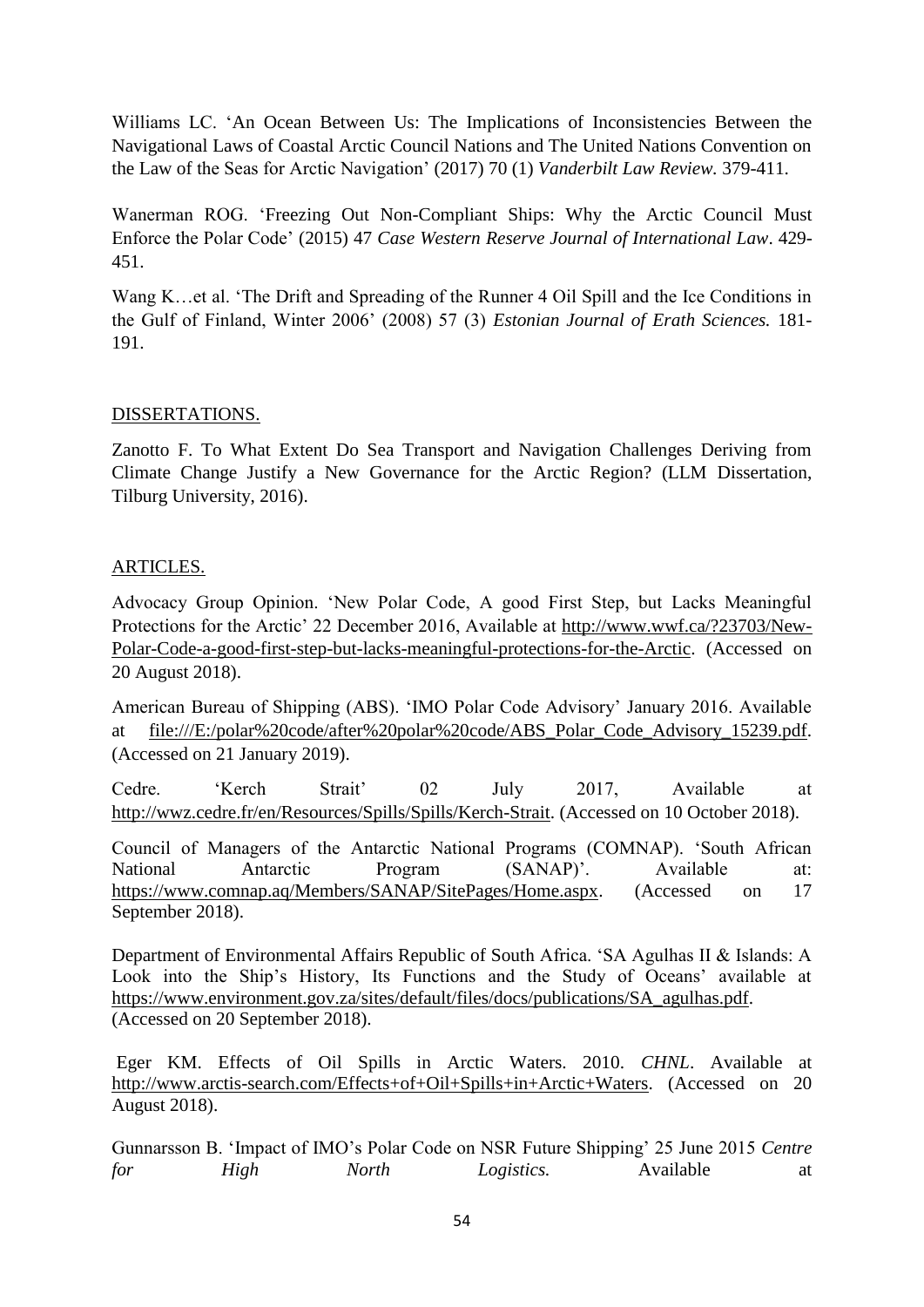*[http://www.chnl.no/publish\\_files/IMO\\_Polar\\_Code\\_and\\_NSR.pdf.](http://www.chnl.no/publish_files/IMO_Polar_Code_and_NSR.pdf)* (Accessed on 20 November 2018).

Liu N. 'Can the Polar Code Save the Arctic?' 22 March 2016, American *Society of International Law.* Available at: [https://www.asil.org/insights/volume/20/issue/7/can-polar](https://www.asil.org/insights/volume/20/issue/7/can-polar-code-save-arctic)[code-save-arctic.](https://www.asil.org/insights/volume/20/issue/7/can-polar-code-save-arctic) (Accessed on 22 August 2018).

Ropeik A. '10 Years On, Selendang Ayu Spill's Legacy Still Evolving' *Alaska Public Media.* 12 December 2014. Available at [https://www.alaskapublic.org/2014/12/12/10-years](https://www.alaskapublic.org/2014/12/12/10-years-on-selendang-ayu-spills-legacy-still-evolving/)[on-selendang-ayu-spills-legacy-still-evolving/.](https://www.alaskapublic.org/2014/12/12/10-years-on-selendang-ayu-spills-legacy-still-evolving/) (Accessed on 09 October 2018).

South African National Antarctic Programme (SANAP). 'How We Got Involved' available at [https://www.sanap.ac.za/about/how-we-got-involved/.](https://www.sanap.ac.za/about/how-we-got-involved/) (Accessed on 05 September 2018).

South African National Antarctic Programme (SANAP). 'International Responsibility' available at [https://www.sanap.ac.za/about/international-responsibility/.](https://www.sanap.ac.za/about/international-responsibility/) (Accessed on 05 September 2018).

South African National Antarctic Programme (SANAP). 'R.S.A'. Available at [https://www.sanap.ac.za/vessels/south-african-vessels-to-antarctica/r-s-a/.](https://www.sanap.ac.za/vessels/south-african-vessels-to-antarctica/r-s-a/) (Accessed on 01 November 2018).

South African National Antarctic Programme (SANAP). 'SA Agulhas II'. Available at [https://www.sanap.ac.za/vessels/s-a-agulhas-ii/.](https://www.sanap.ac.za/vessels/s-a-agulhas-ii/) (Accessed on 17 September 2018).

Seamaster. 'A New Ship for Polar Research in South Africa, South African Research has a New Ship: Mike Lucas Tells Us About the New Polar Research and Supply Ship, SA Agulhas II' 8 March 2012. Available at [https://seamester.co.za/wpcontent/uploads/2016/08/SA-Agulhas-Information.pdf.](https://seamester.co.za/wpcontent/uploads/2016/08/SA-Agulhas-Information.pdf) (Accessed on 20 September 2018).

The Maritime Executive. 'Update on Black Sea Oil Spill' 2 July 2014, *The Maritime Executive: Intellectual Capital for Executives*. Available at [https://www.maritime](https://www.maritime-executive.com/article/2007-11-30update-on-black-sea-oil-spill)[executive.com/article/2007-11-30update-on-black-sea-oil-spill.](https://www.maritime-executive.com/article/2007-11-30update-on-black-sea-oil-spill) (Accessed on 10 October 2018).

Ulmer F. 'Alaska and the Arctic.' (2014) 31. *Alaska Law Review*. Available at: [https://scholarship.law.duke.edu/alr/vol31/iss2/3.](https://scholarship.law.duke.edu/alr/vol31/iss2/3) (Accessed on 22 August 2018).

Wartsila Encyclopedia of Marine Technology. 'Safe Return to Port (SRtP)' Available at [https://www.wartsila.com/encyclopedia/term/safe-return-to-port-\(srtp\).](https://www.wartsila.com/encyclopedia/term/safe-return-to-port-(srtp)) (Accessed on 20 September 2018).

# NEWSPAPER ARTICLES

'Cargo Ship Perishes in the Gulf of Finland' *The Baltic Times* 08 March 2006.